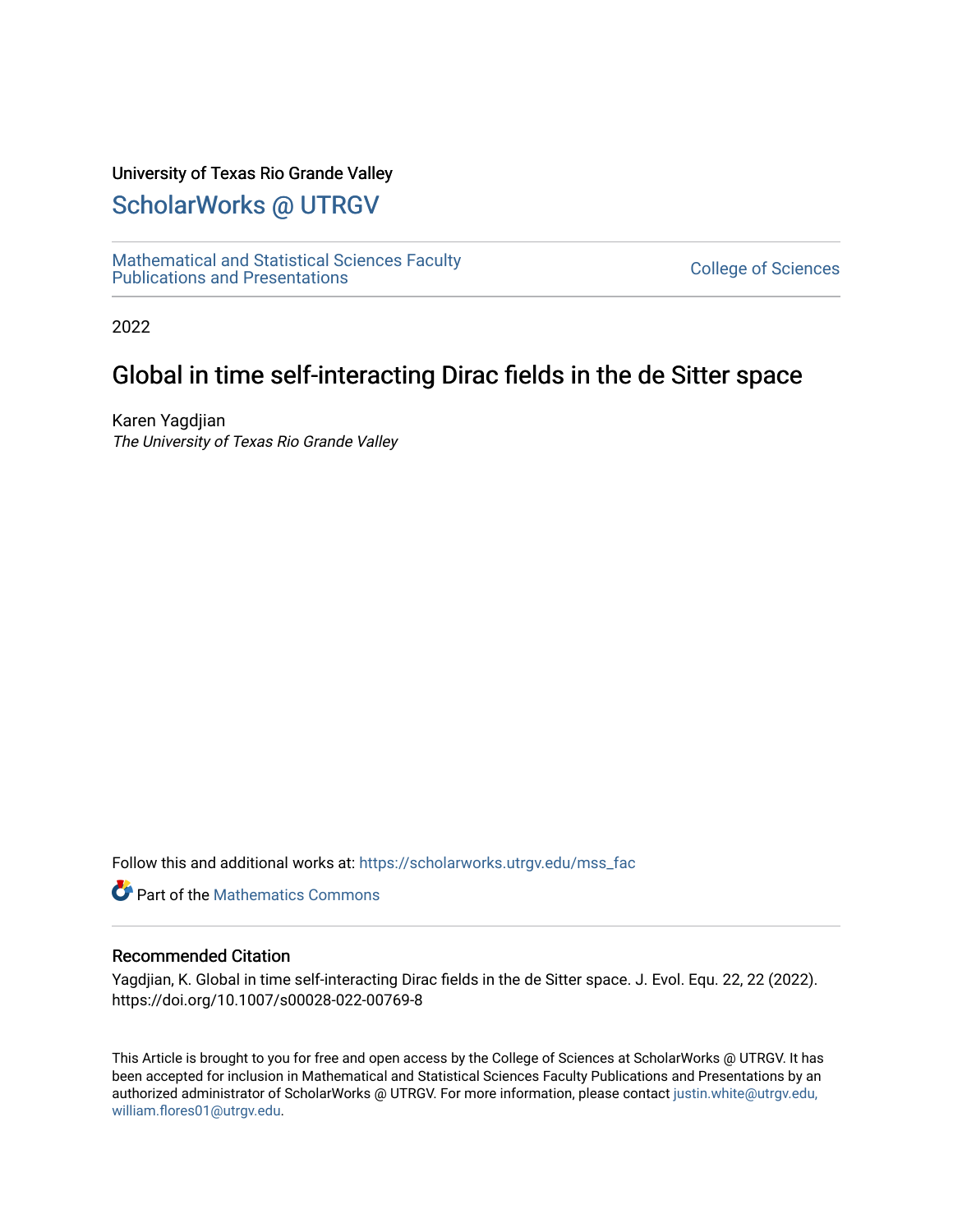## Global in time self-interacting Dirac fields in the de Sitter space

Karen Yagdjian

School of Mathematical and Statistical Sciences, University of Texas RGV, 1201 W. University Drive, Edinburg, TX 78539, USA

#### Abstract

In this paper the semilinear equation of the spin- $\frac{1}{2}$  fields in the de Sitter space is investigated. We prove the existence of the global in time small data solution in the expanding de Sitter universe. Then, under the Lochak-Majorana condition, we prove the existence of the global in time solution with large data. The sufficient conditions for the solutions to blow up in finite time are given for large data in the expanding and contracting de Sitter spacetimes. The influence of the Hubble constant on the lifespan is estimated.

### 0 Introduction

In this article we study the solvability and solutions of the semilinear Dirac equation in the de Sitter space, which is a member of the curved spacetimes of the Friedmann-Lemaître-Robertson-Walker (FLRW) models of cosmology (see, e.g., [11, 17]). More precisely, we derive conditions on the mass term, Hubble constant, nonlinear term, and initial function, which guarantee either global in time existence or an estimate of the lifespan of the solution to the Dirac equation in the expanding or contracting de Sitter universe.

Although the linear Dirac equation in the curved spacetime was known for a long time (see, e.g., [4, 10, 18, 19, 25]) and was well-investigated, and the semilinear Dirac equation in the Minkowski space was the focus of many publications (see, e.g., [1, 2, 7, 8, 15] and references therein), the semilinear Dirac equation in curved spacetime is, to the best of our knowledge, lacking any study. The latest astronomical discovery that the expansion of the universe is accelerating underscores the need to consider the equations of the quantum field theory in the curved spacetimes, especially in the inflationary theories of the early universe. We are motivated by the importance of the spin- $\frac{1}{2}$  particles in the expanding universe.

The metric tensor of the spatially flat de Sitter space has the scale factor  $a(t) = e^{Ht}$  (see, e.g., [16]), which models the expanding or contracting universe if  $H > 0$  or  $H < 0$ , respectively. The curvature of this space is  $-12H^2$ . The Dirac equation in the de Sitter space is (see, e.g., [6])

$$
\left(i\gamma^0\partial_0 + ie^{-Ht}\gamma^1\partial_1 + ie^{-Ht}\gamma^2\partial_2 + ie^{-Ht}\gamma^3\partial_3 + i\frac{3}{2}H\gamma^0 - m\mathbb{I}_4\right)\psi = f,
$$

where the contravariant gamma matrices are (see, e.g., [5, p. 61, Sec.6.2])

$$
\gamma^0 = \begin{pmatrix} \mathbb{I}_2 & 0 \\ 0 & -\mathbb{I}_2 \end{pmatrix}, \quad \gamma^k = \begin{pmatrix} \mathbb{O}_2 & \sigma^k \\ -\sigma^k & \mathbb{O}_2 \end{pmatrix}, \quad k = 1, 2, 3,
$$

$$
\gamma^5 := -i\gamma^0 \gamma^1 \gamma^2 \gamma^3 = \begin{pmatrix} \mathbb{O}_2 & -\mathbb{I}_2 \\ -\mathbb{I}_2 & \mathbb{O}_2 \end{pmatrix} \text{ chirality matrix.}
$$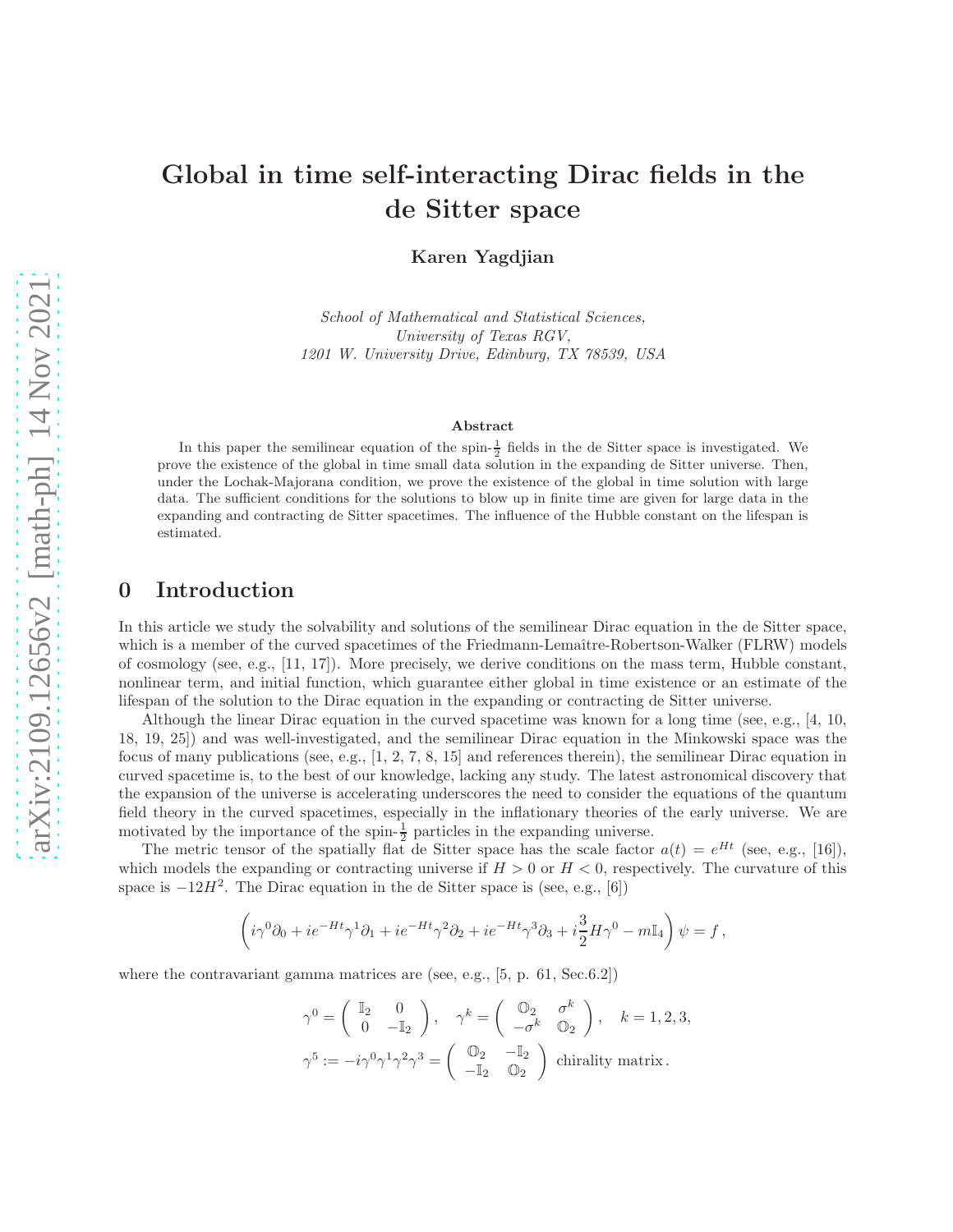Here  $\partial_0 = \frac{\partial}{\partial t}$ ,  $\partial_k = \frac{\partial}{\partial x_k}$ ,  $k = 1, 2, 3$ , while  $\sigma^1$ ,  $\sigma^2$ , and  $\sigma^3$  are the Pauli matrices

$$
\sigma^1 = \begin{pmatrix} 0 & 1 \\ 1 & 0 \end{pmatrix}, \quad \sigma^2 = \begin{pmatrix} 0 & -i \\ i & 0 \end{pmatrix}, \quad \sigma^3 = \begin{pmatrix} 1 & 0 \\ 0 & -1 \end{pmatrix},
$$

and  $\mathbb{I}_n$ ,  $\mathbb{O}_n$  denote the  $n \times n$  identity and zero matrices, respectively.

Consider the Dirac equation

$$
\left(i\gamma^0\partial_0 + ie^{-Ht}\sum_{\ell=1,2,3}\gamma^\ell\partial_\ell + i\frac{3}{2}H\gamma^0 - m\mathbb{I}_4 + \gamma^0 V(x,t)\right)\psi = 0,
$$
\n(0.1)

where the matrix-valued potential  $V(x,t): \mathbb{R}^4 \longrightarrow M_4(\mathbb{C})$  has the following structure

$$
V(x,t) = \sum_{\ell=1,2,3} A_{\ell}(x,t)\alpha^{j} + A_{0}(x,t)\gamma^{0} + V_{0}(x,t).
$$

In particular, it can be generated by the electromagnetic potential  $(A_0(x, t), A_\ell(x, t))$  (the magnetic potential  $\vec{A}$ , the pseudoscalar potential  $A_0$ )  $\vec{A} = (A_1(x,t), A_2(x,t), A_2(x,t)) : \mathbb{R}^4 \longrightarrow \mathbb{R}^3$ ,  $A_0(x,t) : \mathbb{R}^4 \longrightarrow$ R,  $V_0 = V_0^* : \mathbb{R}^4 \longrightarrow M_4(\mathbb{C})$ . We use the notation  $V^*$  for the complex conjugate transpose of a matrix:  $V^*(x,t) = \overline{V(x,t)^T}$ . Hence, the Dirac equation can be written as follows,

$$
\left(\gamma^{0} (i\partial_{0} + A_{0}(x, t)) + \sum_{\ell=1,2,3} \gamma^{\ell} (ie^{-Ht}\partial_{\ell} + A_{\ell}(x, t)) + i\frac{3}{2}H\gamma^{0} - m\mathbb{I}_{4} + \gamma^{0}V_{0}(x, t)\right)\psi = 0,
$$

with the notation

$$
\alpha^k = \gamma^0 \gamma^k, \quad (\alpha^k)^* = \alpha^k, \quad k = 1, 2, 3,
$$

$$
\alpha^1 = \begin{pmatrix} \mathbb{O}_2 & \sigma_1 \\ \sigma_1 & \mathbb{O}_2 \end{pmatrix}, \quad \alpha^2 = \begin{pmatrix} \mathbb{O}_2 & \sigma_2 \\ \sigma_2 & \mathbb{O}_2 \end{pmatrix}, \quad \alpha^3 = \begin{pmatrix} \mathbb{O}_2 & \sigma_3 \\ \sigma_3 & \mathbb{O}_2 \end{pmatrix},
$$

it can be also written as follows

$$
\left(\partial_0 + e^{-Ht} \sum_{\ell=1,2,3} \alpha^{\ell} \partial_{\ell} + \frac{3}{2} H \mathbb{I}_4 + im\gamma^0 - iV(x,t)\right) \psi = 0.
$$

In this paper, we study the semilinear Dirac equation, which describes the self-interacting field due to the nonlinear term  $F = F(\psi)$  satisfying the following condition.

**Condition** (*C*) The function  $F = F(\psi) \in C^3(\mathbb{C}^4; \mathbb{C}^4)$  is Lipschitz continuous with exponent  $\alpha$  in the space  $H_{(s)}(\mathbb{R}^3)$ , that is, there exists a constant  $C > 0$  such that

$$
||F(\psi_1) - F(\psi_2)||_{H_{(s)}(\mathbb{R}^3)} \leq C||\psi_1 - \psi_2||_{H_{(s)}(\mathbb{R}^3)} \left(||\psi_1||^{\alpha}_{H_{(s)}(\mathbb{R}^3)} + ||\psi_2||^{\alpha}_{H_{(s)}(\mathbb{R}^3)}\right).
$$

The polynomial in  $\psi$  vector-valued functions and the functions  $F(\psi) = (\gamma^0 \psi, \psi) \gamma^0 \psi$ ,  $F(\psi) = |\gamma^0 \gamma^5 \psi|^{\alpha} \psi$ ,  $F(\psi) = |\gamma^0 \gamma^5 \psi|^\alpha \gamma^0 \psi$ ,  $F(\psi) = \pm |\psi|^{1+\alpha}$ ,  $F(\psi) = \pm |\psi|^\alpha \psi$  are important examples of the Lipschitz continuous with exponent  $\alpha > 0$  in the Sobolev space  $H_{(s)}(\mathbb{R}^3)$ ,  $s \geq 3$ , functions.

In the next theorem the mass m is allowed to assume a complex value  $m \in \mathbb{C}$ , taking into account that in the important cases of  $m = 0, \pm iH$  the Dirac equation obeys Huygens' principle [27, 31]. Define the space

$$
X(R,s,\gamma) := \left\{ \varphi(x,t) \in C([0,\infty); H_{(s)}(\mathbb{R}^3)) \, \middle| \, \|\varphi\|_X := \sup_{[0,\infty)} e^{\gamma t} \|\varphi(x,t)\|_{H_{(s)}(\mathbb{R}^3)} \le R \right\}.
$$

For the potential V we write  $V \in \mathscr{B}_{(k;\ell)}$  that implies that all entries of the matrix V belong to the space

$$
\mathscr{B}^{(\ell,k)} := \left\{ v \in C_{t,x}^{\ell,k}([0,\infty) \times \mathbb{R}^3) \, \middle| \, \partial_t^j \partial_x^{\alpha} v(x,t) \in L^{\infty}([0,\infty) \times \mathbb{R}^3), \, \forall \alpha, \, |\alpha| \leq k, \, \forall j \leq \ell \right\}.
$$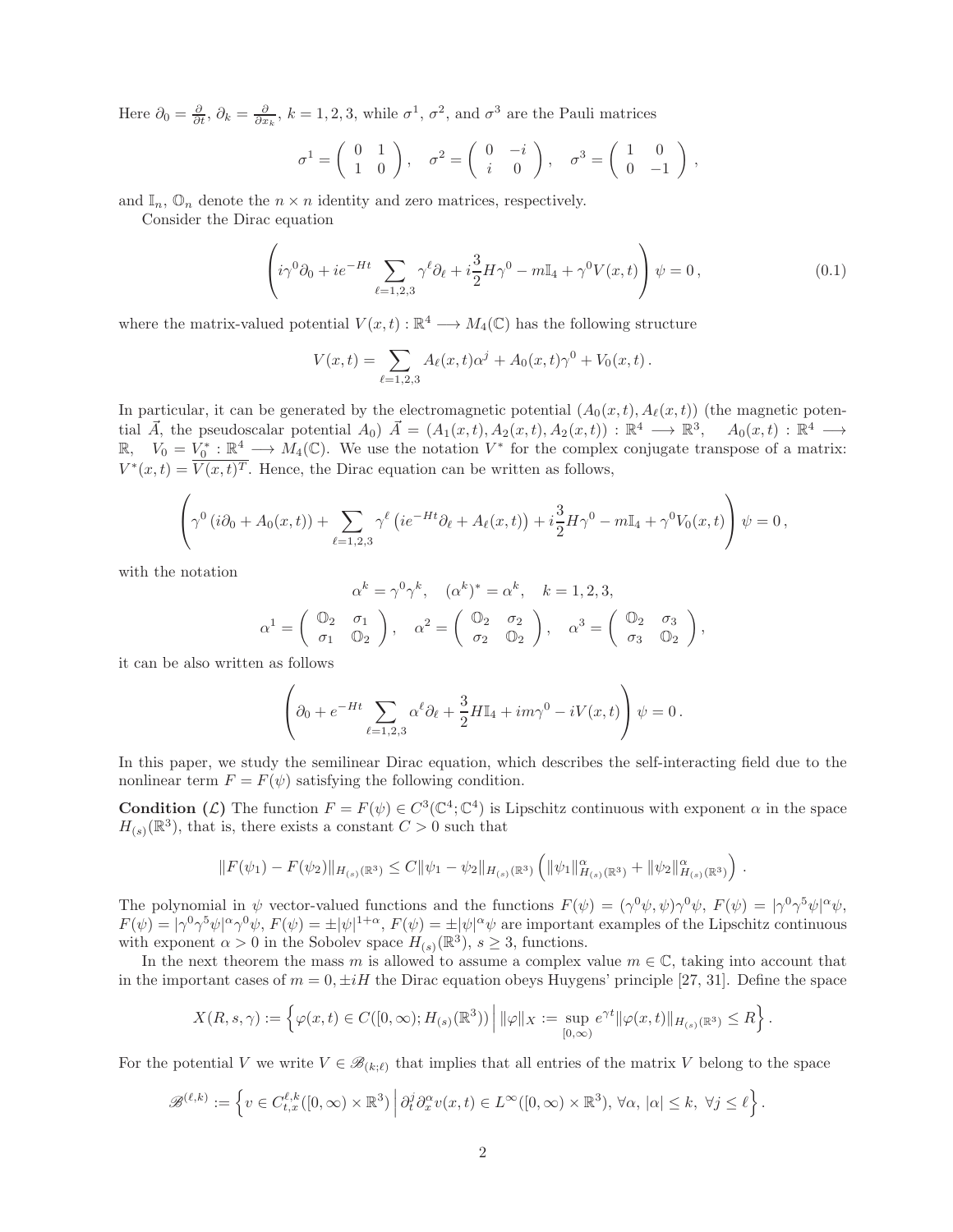**Theorem 0.1** Let  $F = F(\psi) \in C^3(\mathbb{C}^4; \mathbb{C}^4)$  be the Lipschitz continuous with exponent  $\alpha > 0$  in the space  $H_{(s)}(\mathbb{R}^3), s \geq 3$ , function, and the potential  $V \in \mathcal{B}^{(s,0)}$  is self-adjoint,  $V(x,t) = V^*(x,t)$ . Assume also that  $2|\Im(m)| < 3H$ .

Then there is  $\varepsilon_0 > 0$  such that for all  $\varepsilon$  and  $\psi_0 \in H_{(s)}, \|\psi_0\|_{(s)} \leq \varepsilon < \varepsilon_0$ , the problem

$$
\begin{cases} \left(\partial_0 + e^{-Ht} \sum_{\ell=1,2,3} \alpha^{\ell} \partial_{\ell} + \frac{3}{2} H \mathbb{I}_4 + im\gamma^0 - iV(x,t)\right) \psi = F(\psi),\\ \psi(x,0) = \psi_0(x) \end{cases} \tag{0.2}
$$

has a global solution  $\psi \in X(2\varepsilon, s, \frac{3}{2}H - |\Im(m)|)$ . The solution scatters to a free solution as  $t \to +\infty$ .

We do not know if the condition  $3H > 2|\Im(m)|$  is necessary for the global existence of the solution to the equation of  $(0.2)$ . Since the Dirac equation  $(0.1)$  is non-invariant with respect to time inversion and its solutions have different properties in different directions of time, we claim in Theorem 1.3 (Subsection 1.3) only the asymptotic behavior of the solution at large positive time. In fact, the solution is asymptotically free under the following assumption:

$$
4|\Im(m)| + 2|\Im(m)|\alpha < 3H\alpha.
$$

In the case of  $V(x,t) \equiv 0$ , the asymptotics at  $t \to +\infty$  is written via the explicit representation formulas, which are derived in [30] for the solution of the Dirac equation in the de Sitter spacetime.

Concerning small amplitude global solutions of the nonlinear Dirac equation in the Minkowski space  $(H = 0)$ , one can consult [15], where one can also find previous references on that topic. Machihara, Nakamura, Nakanishi, and Ozawa [15] considered the nonlinear Dirac equation with the real mass and cubic nonlinearity  $F(\psi) = -i\lambda(\gamma^0\psi, \psi)\gamma^0\psi$ . The global well-posedness for small  $H_{(1)}(\mathbb{R}^3)$  data with a slight regularity for angular variables is proven in [15] by using the endpoint Strichartz estimates.

Next we consider the Cauchy problem with large data

$$
\begin{cases}\n\left(i\gamma^{0}\partial_{0} + ie^{-Ht}\sum_{\ell=1,2,3}\gamma^{\ell}\partial_{\ell} + i\frac{3}{2}H\gamma^{0} - m\mathbb{I}_{4} + \gamma^{0}V(x,t)\right)\psi(x,t) \\
= F\left(\psi^{*}\gamma^{0}\psi, \psi^{*}\gamma^{0}\gamma^{5}\psi\right)\psi(x,t), \quad t > 0, \\
\psi(x,0) = \Psi_{0}(x) + \varepsilon\chi_{0}(x).\n\end{cases}
$$
\n(0.3)

Here the function  $F = F(\xi, \eta)$ ,  $F \in C^{\infty}(\mathbb{R}^2; \mathbb{C}^4)$ , has the form

$$
F(\psi^*\gamma^0\psi, \psi^*\gamma^0\gamma^5\psi) = \alpha(\psi^*\gamma^0\psi, \psi^*\gamma^0\gamma^5\psi) \mathbb{I}_4 + i\beta(\psi^*\gamma^0\psi, \psi^*\gamma^0\gamma^5\psi) \gamma^5, \tag{0.4}
$$

where  $\alpha$  and  $\beta$  are real-valued functions and

$$
\alpha(\xi, \eta) = O(|\xi| + |\eta|), \quad \beta(\xi, \eta) = O(|\xi| + |\eta|), \quad |\xi| + |\eta| \to 0. \tag{0.5}
$$

The equation is a symmetric hyperbolic system, and the local existence of the solution is known (see, e.g., [24]). The local Cauchy problem for  $(0.3)$  is well posed in  $C^0([0,T]; (H_{(s)}(\mathbb{R}^3))^4)$ ,  $s \geq 3$ , for some  $T > 0$ (see, e.g.,  $[14]$ ).

The main result of this paper is the following statement.

**Theorem 0.2** Assume that  $m \in \mathbb{R}$ ,  $H > 0$ , and the potential  $V \in \mathcal{B}^{(\infty,\infty)}$  is self-adjoint,  $V^*(x,t) = V(x,t)$ . Moreover, assume that

$$
V^{T}(x,t)\gamma^{2} + \gamma^{2}V(x,t) = 0, \qquad (0.6)
$$

while F takes the form  $(0.4)$  with  $(0.5)$ . Assume also that the function  $\Psi_0 = \Psi_0(x) \in C_0^{\infty}(\mathbb{R}^3; \mathbb{C}^4)$  satisfies the Lochak-Majorana condition

$$
\rho^2(\Psi_0(x)) := |\Psi_0^*(x)\gamma^0\Psi_0(x)|^2 + |\Psi_0^*(x)\gamma^0\gamma^5\Psi_0(x)|^2 = 0 \quad \text{for all} \quad x \in \mathbb{R}^3. \tag{0.7}
$$

Then for  $\chi_0 \in C_0^{\infty}(\mathbb{R}^3; \mathbb{C}^4)$  there exists an  $\varepsilon_0 > 0$  such that the Cauchy problem  $(0.3)$  with  $0 < \varepsilon < \varepsilon_0$ has a unique solution  $\psi = \psi(x, t)$  such that as a function of time  $\psi(t) \in C_0^{\infty}(\mathbb{R}^3; \mathbb{C}^4)$  for all  $t \in (0, \infty)$ . The solution scatters to the solution of the free Dirac equation as  $t \rightarrow +\infty$ .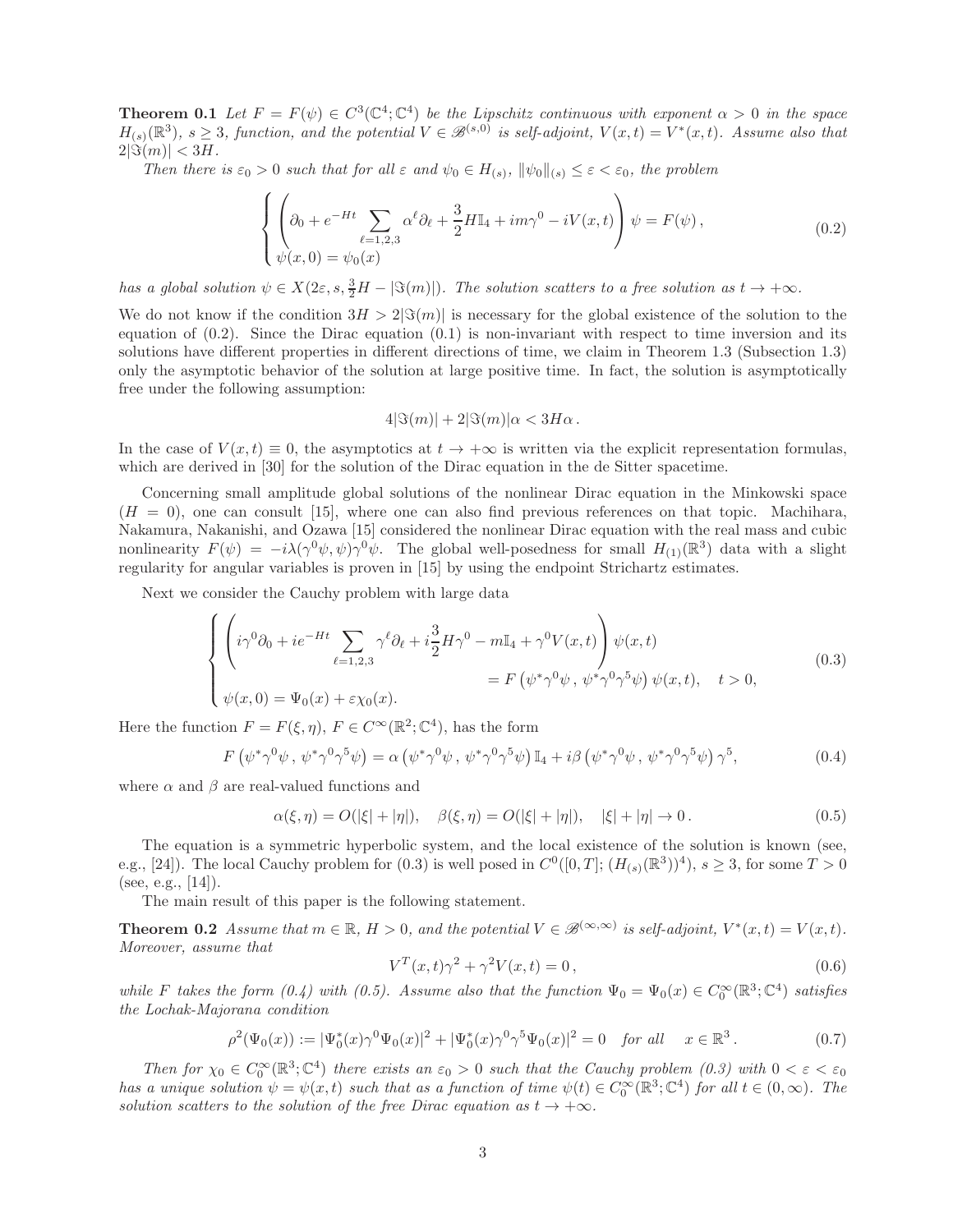Thus, the global in time solutions exist for the initial data from the small neighborhood of the unbounded conic set of functions satisfying the Lochak-Majorana condition. The last condition is independent of the mass m, the value of the positive Hubble constant  $H > 0$ , and, consequently, the curvature of spacetime. Another aim of the present article is to gain insight into the asymptotic behavior of an open set of large data solutions. In order to write an asymptotic at large time for the solutions given by Theorems 0.1,0.2, we use in Theorems 1.3, 4.1 the explicit representation formulas for the solution of the Dirac equation in the de Sitter spacetime, which are obtained in [30].

**Remark 0.3** If the potential V is independent of x, then the condition of the boundedness of the V can be dropped.

The global existence of large amplitude solutions for the nonlinear massless Dirac equation in the Minkowski space was considered by Bachelot [2]. The only smallness assumption in [2] was on the chiral invariant related to the Lochak-Majorana condition. In [2] the asymptotic behavior of the solution, particularly the equipartition of energy and the decay of Lorentz-invariant products, were also studied. Bachelot in [2] developed the approach that appeals to the estimates obtained by the replacing the generators of the Poincaré group with the Fermi operators. That method requires certain regularity of the data in order to be applied.

D'Ancona and Okamoto [8] studied a massless cubic Dirac equation in the Minkowski space

$$
\left(i\partial_0 + i \sum_{\ell=1,2,3} \alpha^{\ell} \partial_{\ell} + V(x)\right) \psi = \langle \gamma^0 u, u \rangle \gamma^0 u,
$$

perturbed by a large potential with almost critical regularity. They proved global existence and scattering for small initial data in  $H_{(1)}$  with additional angular regularity. The main tool was the endpoint Strichartz estimate for the perturbed Dirac flow that was proved by the arguments of [9]. In particular, the result of [8] covers the case of spherically symmetric data with small  $H_{(1)}$  norm. In the absence of the magnetic potential  $\vec{A}$ , and when 0 is not a resonance for  $i \sum_{\ell=1,2,3} \alpha^{\ell} \partial_{\ell} + V(x)$ , and the potential  $V = A_0 \gamma^0 + V_0$  satisfies (0.6), D'Ancona and Okamoto proved the global existence and scattering for large initial data having a small chiral component, related to the Lochak-Majorana condition.

In [7], Candy and Herr proved that the Cauchy problem for the cubic Dirac equation in the Minkowski space is globally well-posed and that its solutions scatter to free solutions as  $t \to \pm \infty$ .

The rest of this paper is organized as follows. In Section 1, we prove Theorem 0.1 by derivation of the energy estimate (subsection 1.1) and fixed point argument (subsection 1.2). The asymptotics on the positive half-line of time and the representation of the solution of the free Dirac equation in de Sitter space are given in Theorem 1.3 (subsection 1.3). In Section 2, we analyze the Lochak-Majorana condition in the de Sitter space and obtain its time-evolution. In Section 3, we prove Theorem 0.2 except the asymptotics part that follows from Theorem 4.1 of Section 4. There, we also give the asymptotics at infinity for the solutions of Theorem 0.2. In Section 5, we show the blow-up result for the large data solution of the Dirac equation in expanding (Theorem 5.2,  $H > 0$ ) and contracting (Theorem 5.3,  $H < 0$ ) universes. Finally, in Section 6, we prove that the classical solutions of the semilinear Dirac equation obey the finite propagation speed property.

### 1 Small data global existence

#### 1.1 Proof of Theorem 0.1. Energy estimate

First we develop the energy estimates for the solution of the equation. Denote the Dirac operator in the de Sitter space by

$$
\mathscr{D}_{dS}(x,t,\partial) := \partial_0 + e^{-Ht} \sum_{\ell=1,2,3} \alpha^{\ell} \partial_{\ell} + \frac{3}{2} H \mathbb{I}_4 + i m \gamma^0 - iV(x,t)
$$

and

$$
\delta_+ := -3H + 2|\Im(m)|, \qquad \delta_- := -3H - 2|\Im(m)|. \tag{1.1}
$$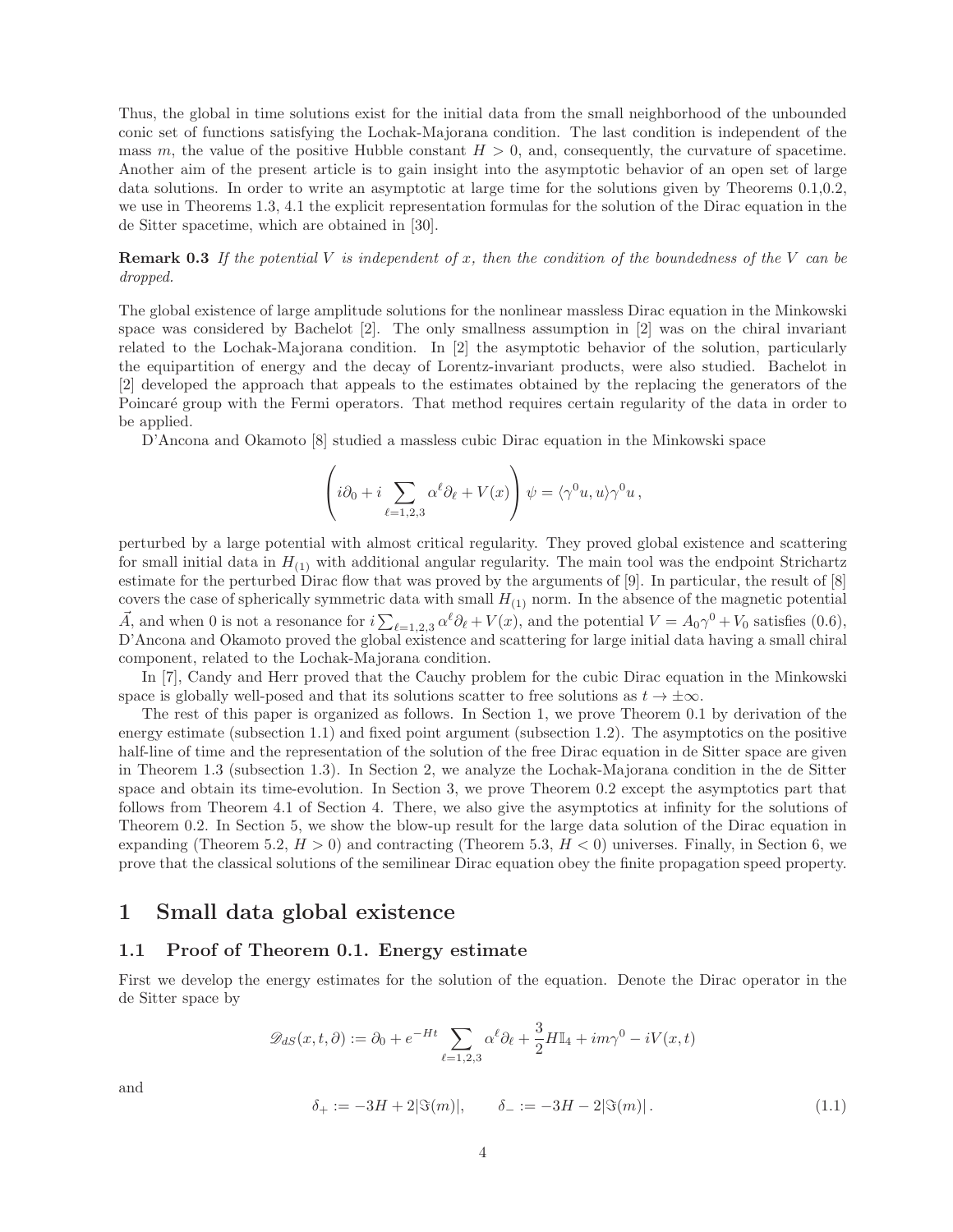**Lemma 1.1** Assume that  $H \in \mathbb{R}$ ,  $f \in C([0,\infty); (H_{(k)}(\mathbb{R}^3))$ <sup>4</sup>), and that the potential  $V \in \mathscr{B}_{(0,k)}$  is selfadjoint,  $V(x,t) = V(x,t)^*$ . Then for the solution  $\psi = \psi(x,t)$  of the equation

$$
\mathcal{D}_{dS}(x,t,\partial)\psi(x,t) = f(x,t) \tag{1.2}
$$

in the Sobolev space  $H_{(k)}(\mathbb{R}^3)$  one has

$$
\|\psi(t)\|_{k} \leq C_{k}e^{\frac{1}{2}\delta_{+}(t-s)}\|\psi(s)\|_{k} + C_{k}e^{\frac{1}{2}\delta_{+}t} \int_{s}^{t} e^{-\frac{1}{2}\delta_{+}\tau} \|f(\tau)\|_{k} d\tau \text{ for all } s \leq t,
$$
  

$$
\|\psi(t)\|_{k} \leq C_{k}e^{\frac{1}{2}\delta_{-}(t-s)}\|\psi(s)\|_{k} + C_{k}e^{\frac{1}{2}\delta_{-}t} \int_{t}^{s} e^{-\frac{1}{2}\delta_{-}\tau} \|f(\tau)\|_{k} d\tau \text{ for all } t \leq s.
$$

Proof. Consider the energy integral

$$
E(t) = \int_{\mathbb{R}^3} |\psi(x,t)|^2 dx.
$$

Then, by the finite speed propagation property (see Section 6)

$$
\frac{d}{dt}E(t) = \int_{\mathbb{R}^3} \left[ -3H |\psi(x,t)|^2 + 2\Im(m)\psi^*(x,t)\gamma^0 \psi(x,t) \right] dx + \int_{\mathbb{R}^3} 2\Re[f^*(x,t)\psi(x,t)] dx.
$$

Here the following identities have been used

$$
(\partial_k \psi^*(x,t))\alpha^k \psi(x,t) + \psi^*(x,t)\alpha^k \partial_k \psi(x,t) = \partial_k(\psi^*(x,t)\alpha^k \psi(x,t)),
$$
  

$$
\int_{\mathbb{R}^3} \left[ (\partial_k \psi^*(x,t))\alpha^k \psi(x,t) + \psi^*(x,t)\alpha^k \partial_k \psi(x,t) \right] dx = 0,
$$

since  $(\alpha^k)^* = \alpha^k$   $(k = 1, 2, 3)$ . The assumption  $H \in \mathbb{R}$  implies

$$
\begin{array}{rcl}\n(-3H-2|\Im(m)|) \, |\psi(x,t)|^2 & \leq & -3H|\psi(x,t)|^2 + 2\Im(m)\psi^*(x,t)\gamma^0\psi(x,t) \\
& \leq & (-3H+2|\Im(m)|) \, |\psi(x,t)|^2 \, .\n\end{array}
$$

Then

$$
\delta - |\psi(x, t)|^2 \le -3H |\psi(x, t)|^2 + 2\Im(m)\psi^*(x, t)\gamma^0 \psi(x, t) \le \delta + |\psi(x, t)|^2
$$

and

$$
\delta_{-}E(t) + \int_{\mathbb{R}^3} 2\Re[f^*(x,t)\psi(x,t)] \, dx \le \frac{d}{dt}E(t) \le \delta_{+}E(t) + \int_{\mathbb{R}^3} 2\Re[f^*(x,t)\psi(x,t)] \, dx. \tag{1.3}
$$

In particular, the right-hand side gives

$$
\frac{d}{dt}E(t) \le \delta_+ E(t) + \int_{\mathbb{R}^3} 2\Re[f^*(x,t)\psi(x,t)] dx
$$

that leads to

$$
\frac{d}{dt}\left(E(t)e^{-\delta_{+}t}\right) \leq 2e^{-\delta_{+}t} \|f(x,t)\| \|\psi(x,t)\|.
$$

We integrate it from  $s$  to  $t$ :

$$
E(t)e^{-\delta_+ t} \le E(s)e^{-\delta_+ s} + 2\int_s^t e^{-\delta_+ \tau} ||f(\tau)|| \, ||\psi(\tau)|| \, d\tau, \quad s \le t.
$$

If we fix  $s$  and denote

$$
y(t) := \max_{\tau \in [s,t]} e^{-\frac{1}{2}\delta + \tau} \|\psi(\tau)\|_{k}, \quad y^{2}(t) = \max_{\tau \in [s,t]} e^{-\delta + \tau} \|\psi(\tau)\|_{k}^{2},
$$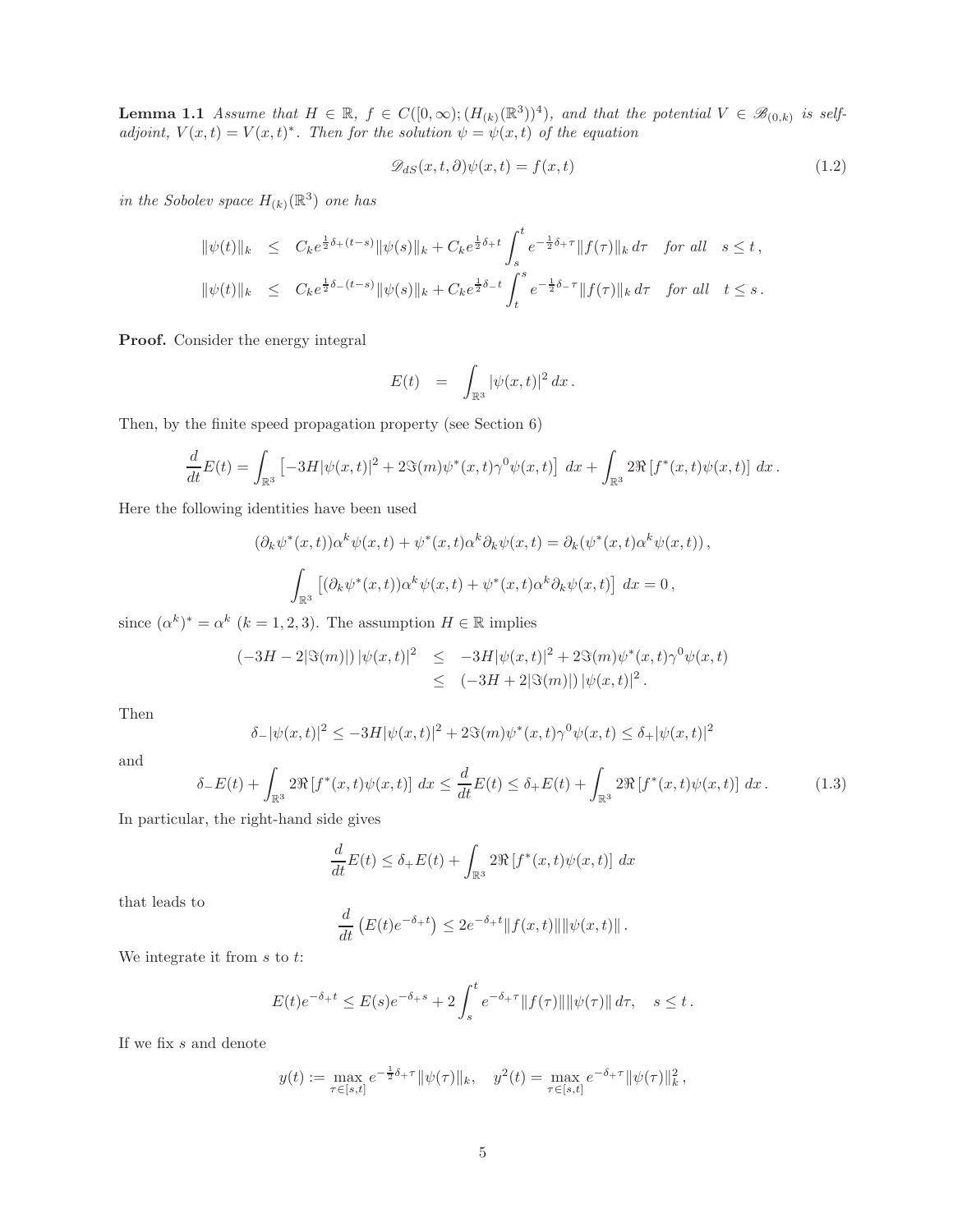then for  $k = 0$  the inequality

$$
y^{2}(t) \leq y^{2}(s) + 2y(t) \int_{s}^{t} e^{-\frac{1}{2}\delta_{+}\tau} ||f(\tau)||_{k} d\tau
$$

yields

$$
y^{2}(t) \leq c^{2} y^{2}(s) + c^{2} \left( \int_{s}^{t} e^{-\frac{1}{2}\delta_{+}\tau} \|f(\tau)\|_{k} d\tau \right)^{2}.
$$

Consequently, for  $k = 0$  we have obtained

$$
e^{-\frac{1}{2}\delta + t} \|\psi(t)\|_{k} \le c e^{-\frac{1}{2}\delta + s} \|\psi(s)\|_{k} + c \int_{s}^{t} e^{-\frac{1}{2}\delta + \tau} \|f(\tau)\|_{k} d\tau, \quad s \le t,
$$

that is, the first inequality of the lemma.

Next, we choose the left-hand side of (1.3)

$$
\delta_-E(t) + \int_{\mathbb{R}^3} 2\Re[f^*(x,t)\psi(x,t)] dx \le \frac{d}{dt}E(t)
$$

and rewrite it as follows:

$$
e^{-\delta_{-}t} \int_{\mathbb{R}^3} 2\Re[f^*(x,t)\psi(x,t)] dx \leq \frac{d}{dt} \left( E(t)e^{-\delta_{-}t} \right).
$$

We integrate the last inequality from  $t$  to  $s, t < s$ :

$$
\int_t^s e^{-\delta_- t} \int_{\mathbb{R}^3} 2\Re[f^*(x,t)\psi(x,t)] dx \le E(s)e^{-\delta_- s} - E(t)e^{-\delta_- t}.
$$

It follows

$$
-2\int_{t}^{s} e^{-\delta_{+}\tau} \|f(\tau)\| \|\psi(\tau)\| d\tau \le E(s)e^{-\delta_{-}s} - E(t)e^{-\delta_{-}t}
$$

and

$$
E(t)e^{-\delta_{-}t} \leq E(s)e^{-\delta_{-}s} + 2\int_{t}^{s}e^{-\delta_{-}\tau}||f(\tau)||\|\psi(\tau)||\,d\tau\,, \quad t \leq s\,.
$$

If we fix  $s$  and denote

$$
y_{-}(t) := \max_{\tau \in [t,s]} e^{-\frac{1}{2}\delta_{-\tau}} \|\psi(\tau)\|_{k}, \quad y_{-}^{2}(t) = \max_{\tau \in [t,s]} e^{-\delta_{-\tau}} \|\psi(\tau)\|_{k}^{2},
$$

then for  $k = 0$  the estimate

$$
y_{-}^{2}(t) \leq y_{-}^{2}(s) + 2y_{-}(t) \int_{t}^{s} e^{-\frac{1}{2}\delta_{-}\tau} ||f(\tau)|| d\tau, \quad t \leq s,
$$

implies

$$
y_{-}(t) \le cy_{-}(s) + c \int_{t}^{s} e^{-\frac{1}{2}\delta_{-}\tau} ||f(\tau)|| d\tau, \quad t \le s,
$$

that yields for  $k = 0$ 

$$
e^{-\frac{1}{2}\delta_{-}t} \|\psi(t)\|_{k} \le c e^{-\frac{1}{2}\delta_{-}s} \|\psi(s)\|_{k} + c \int_{t}^{s} e^{-\frac{1}{2}\delta_{-}\tau} \|f(\tau)\|_{k} d\tau, \quad t \le s,
$$

that is, the second inequality of the lemma. For every  $k > 0$  the inequalities follow from the case of  $k = 0$ by differentiation. The lemma is proved.  $\Box$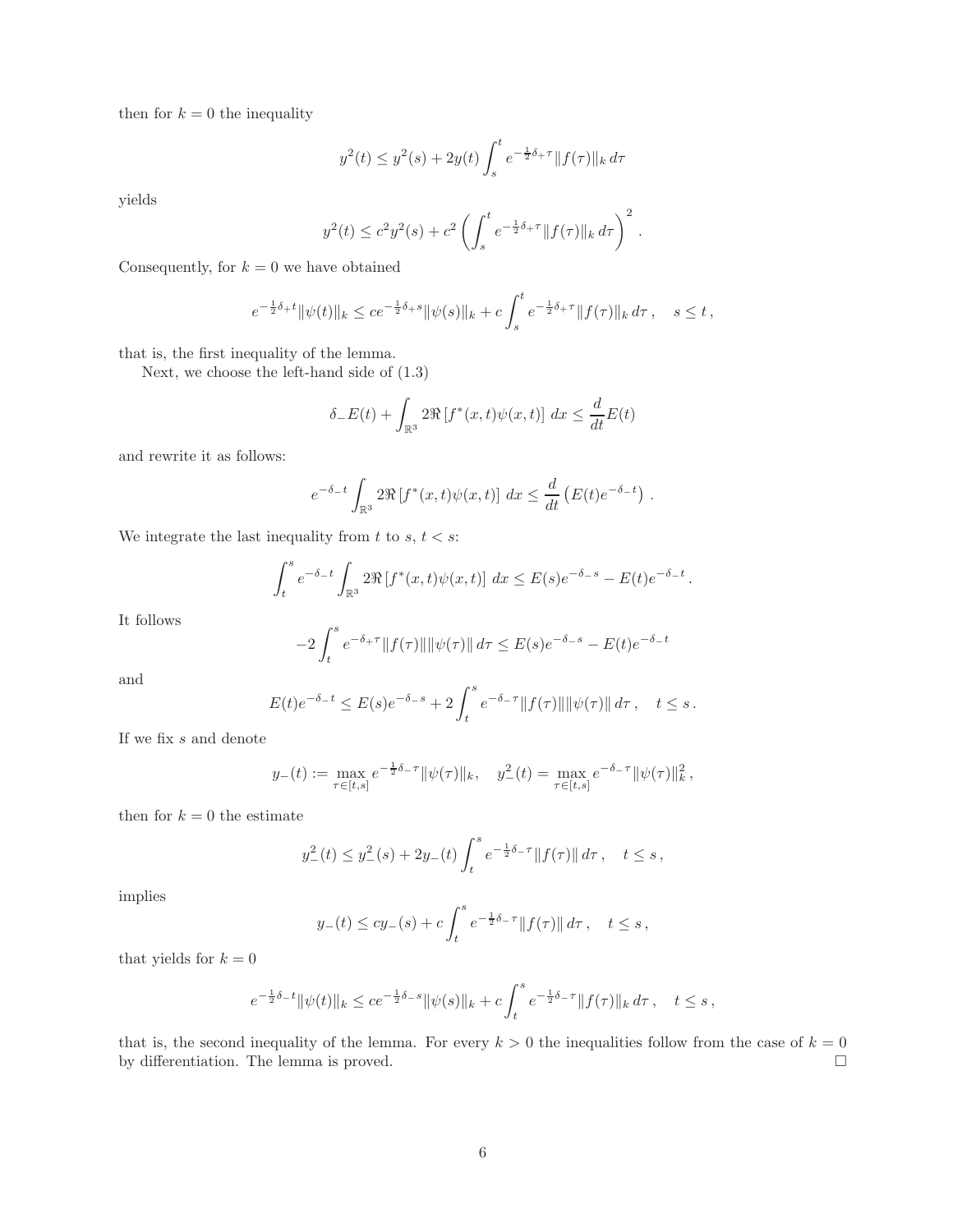#### 1.2 Proof of Theorem 0.1

We are going to apply the Banach fixed-point theorem. Denote by  $S(t, s)$  the propagator (fundamental solution for the Cauchy problem), that is, an operator-valued solution of the problem

$$
\begin{cases} \mathcal{D}_{dS}(x,t,\partial)S(t,s) = 0, & t,s \in \mathbb{R} \\ S(s,s) = I \text{ (identity operator)}. \end{cases}
$$
\n(1.4)

Then the solution of the problem

$$
\begin{cases} \mathcal{D}_{dS}(x,t,\partial)\psi(x,t) = f(x,t), \quad t \geq s, \\ \psi(x,s) = \psi_0(x), \end{cases}
$$

is given by Duhamel's principle

$$
\psi(x,t) = S(t,s)\psi_0(x) + \int_s^t S(t,\tau)f(x,\tau) d\tau.
$$

It is known (see, e.g., [14, 23]) that for  $\psi_0 \in H_{(k)}(\mathbb{R}^3)$  and  $f \in C([0,\infty); H_{(k)}(\mathbb{R}^3))$ ,  $k > 5/2$ , the unique solution  $\psi \in C([0,\infty); H_{(k)}(\mathbb{R}^3)) \cap C^1([0,\infty); H_{(k-1)}(\mathbb{R}^3))$  exists.

Next, we define the operator  $\mathcal S$  by

$$
\mathcal{S}\psi(x,t) := S(t,0)\psi_0(t) + \int_0^t S(t,\tau)F(\psi(x,\tau))\,d\tau.
$$

We are going to prove that  $S$  is a contraction such that

$$
\mathcal{S}: X(R, s, \gamma) \longrightarrow X(R, s, \gamma)
$$

for sufficiently small  $\varepsilon_0$  and R.

According to Lemma 1.1, with  $k > 3/2$  we have

$$
\|\psi(t)\|_{k} \le c e^{\frac{1}{2}\delta_{+}(t-s)} \|\psi(s)\|_{k} + c e^{\frac{1}{2}\delta_{+}t} \int_{s}^{t} e^{-\frac{1}{2}\delta_{+}\tau} \|f(\tau)\|_{k} d\tau, \quad s < t.
$$

Set  $s = 0$  and  $\delta := -\frac{1}{2}\delta_+ = \frac{1}{2}(3H - 2|\Im(m)|) > 0$  in the last inequality, then by using the condition  $(\mathcal{L})$  we obtain

$$
\begin{array}{rcl}\n\|\psi(t)\|_{k} & \leq & ce^{-\delta t} \|\psi(0)\|_{k} + ce^{-\delta t} \int_{0}^{t} e^{\delta \tau} \|F(\psi(\tau))\|_{k} \, d\tau \\
& \leq & ce^{-\delta t} \|\psi(0)\|_{k} + ce^{-\delta t} \int_{0}^{t} e^{\delta \tau} \|\psi(\tau)\|_{k}^{1+\alpha} \, d\tau, \quad t > 0 \, .\n\end{array}
$$

Hence,

$$
\sup_{t\in[0,\infty)}e^{\delta t}\|\psi(t)\|_{k} \leq c\|\psi(0)\|_{(k)} + c\left(\sup_{t\in[0,\infty)}e^{\delta t}\|\psi(t)\|_{k}\right)^{1+\alpha} \int_{0}^{t} e^{-\alpha\delta\tau} d\tau
$$
  

$$
\leq c\|\psi(0)\|_{(k)} + c(\alpha\delta)^{-1}(1 - e^{-\alpha\delta t})\left(\sup_{t\in[0,\infty)}e^{\delta t}\|\psi(t)\|_{k}\right)^{1+\alpha}
$$
  

$$
\leq C\|\psi(0)\|_{(k)} + C(\alpha\delta)^{-1}\left(\sup_{t\in[0,\infty)}e^{\delta t}\|\psi(t)\|_{k}\right)^{1+\alpha}.
$$

Thus, the last inequality proves that the operator  $S$  maps

$$
X(R, k, \delta) := \left\{ \varphi(x, t) \in C([0, \infty); H_{(k)}) \, \middle| \, \|\varphi\|_X := \sup_{[0, \infty)} e^{\delta t} \|\varphi(x, t)\|_{H_{(k)}} \le R \right\}
$$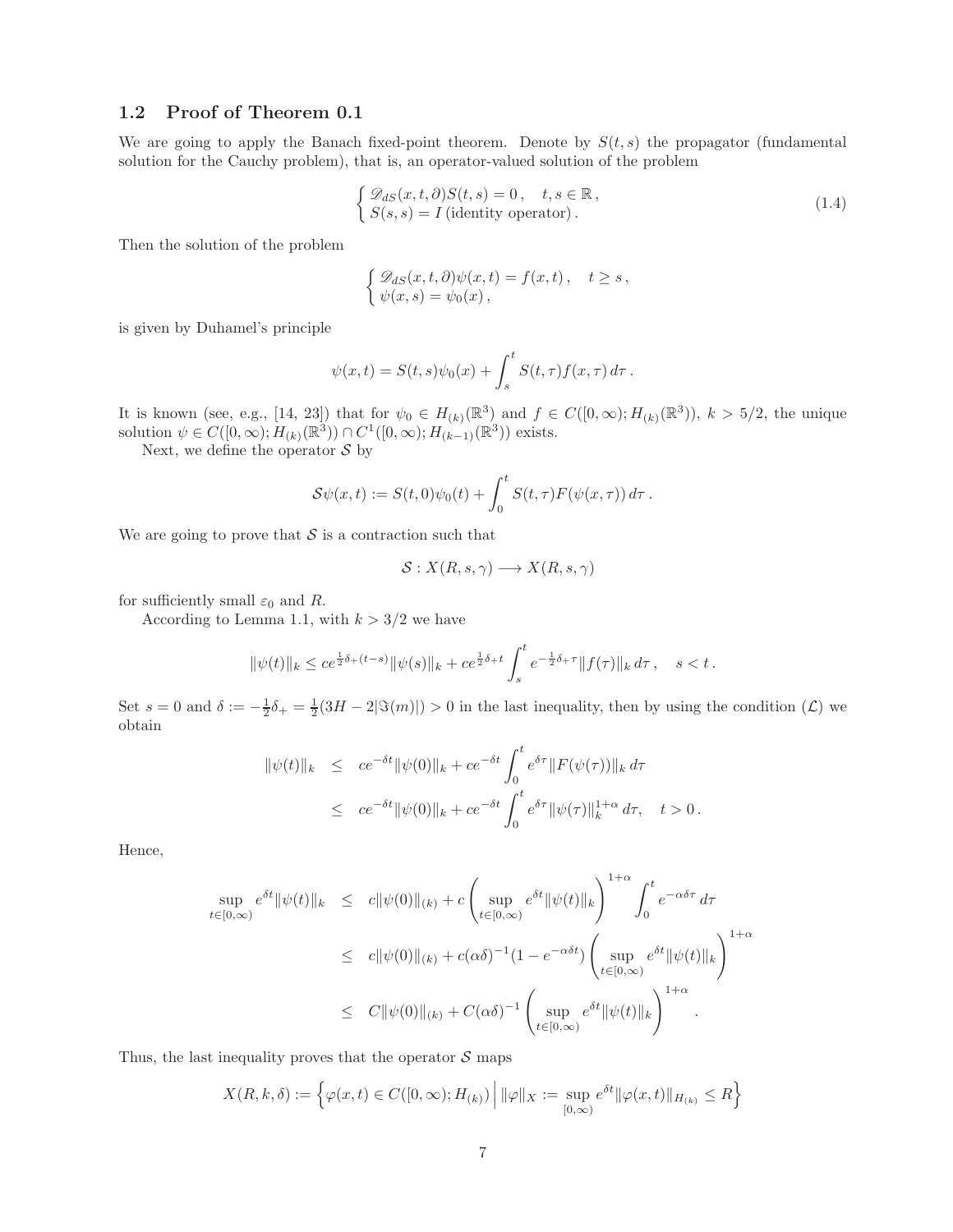into itself provided that the initial function  $\psi_0(x) \in H_{(k)}$ ,  $\|\psi_0\|_{H_{(k)}} < \varepsilon$ , and that the numbers  $\varepsilon$  and R are sufficiently small, namely, if

$$
C\varepsilon + C\frac{1}{\alpha\delta}R^{1+\alpha} < R\,.
$$

In order to verify a contraction property, we write

$$
\mathcal{S}\psi_1(x,t) - \mathcal{S}\psi_2(x,t) = \int_0^t S(t,\tau) \left( F(\psi_1(x,\tau)) - F(\psi_2(x,\tau)) \right) d\tau
$$

and use Lemma 1.1 and the condition  $(\mathcal{L})$  to estimate the norm

$$
\|\mathcal{S}\psi_1(x,t) - \mathcal{S}\psi_2(x,t)\|_{k} \leq c e^{-\delta t} \int_0^t e^{\delta \tau} \|F(\psi_1(\tau)) - F(\psi_2(\tau))\|_{k} d\tau
$$
  

$$
\leq C e^{-\delta t} \int_0^t e^{\delta \tau} \|\psi_1(\tau) - \psi_2(\tau)\|_{k} (\|\psi_1(\tau)\|_{k}^{\alpha} + \|\psi_2(\tau)\|_{k}^{\alpha}) d\tau.
$$

It follows

$$
\sup_{t\in[0,\infty)} e^{\delta t} \|\mathcal{S}\psi_1(x,t) - \mathcal{S}\psi_2(x,t)\|_{k}
$$
\n
$$
\leq C \left( \sup_{\tau\in[0,\infty)} e^{\delta \tau} \|\psi_1(\tau) - \psi_2(\tau)\|_{k} \right) \int_0^t e^{-\alpha \delta \tau} e^{\alpha \delta \tau} (\|\psi_1(\tau)\|_{k}^{\alpha} + \|\psi_2(\tau)\|_{k}^{\alpha}) d\tau
$$
\n
$$
\leq C \left( \sup_{\tau\in[0,\infty)} e^{\delta \tau} \|\psi_1(\tau) - \psi_2(\tau)\|_{k} \right) \left( \sup_{\tau\in[0,\infty)} e^{\delta \tau} (\|\psi_1(\tau)\|_{k} + \|\psi_2(\tau)\|_{k}) \right) \int_0^t e^{-\alpha \delta \tau} d\tau
$$
\n
$$
\leq C_1 \left( \sup_{\tau\in[0,\infty)} e^{\delta \tau} \|\psi_1(\tau) - \psi_2(\tau)\|_{k} \right) \left( \sup_{\tau\in[0,\infty)} e^{\delta \tau} (\|\psi_1(\tau)\|_{k} + \|\psi_2(\tau)\|_{k}) \right)^{\alpha}
$$
\n
$$
\leq C_1 d(\psi_1, \psi_2) 2^{\alpha} R^{\alpha}.
$$

Then we choose R such that  $C_1 2^{\alpha} R^{\alpha} < 1$ . Banach fixed-point theorem completes the proof of Theorem 0.1.  $\Box$ 

#### 1.3 Large time asymptotics

For the given initial function  $\psi_0(x)$  we want to show that there are the solution  $\psi(x, t)$  of the problem

$$
\begin{cases} \mathcal{D}_{dS}(x,t,\partial)\psi(x,t) = F(\psi(x,t)),\\ \psi(x,0) = \psi_0(x), \end{cases}
$$
\n(1.5)

and the solution  $\psi^+(x,t)$  of the free Dirac equation

$$
\begin{cases} \mathcal{D}_{dS}(x,t,\partial)\psi^+(x,t) = 0, \\ \psi^+(x,0) = \psi_0^+(x), \end{cases}
$$
\n(1.6)

such that

$$
\lim_{t \to +\infty} \left\| \psi(x, t) - \psi^+(x, t) \right\|_{(H_{(k)}(\mathbb{R}^3))^4} = 0. \tag{1.7}
$$

From the viewpoint of scattering theory the function  $\psi(x, t)$  has free asymptotics as  $t \to +\infty$ . The mapping  $\mathscr{S}_+$ :  $\psi_0 \mapsto \psi_0^+$  is related to the *wave operator*  $W_+$  of the scattering theory if (1.7) is fulfilled (see, e.g., [21, 28]).

We are going to prove the existence of the operator  $\mathscr{S}_+$ . Let  $S(t, s)$  be the propagator, that is, the solution of the problem (1.4), then

$$
\psi(x,t) = S(t,s)\psi(x,s), \qquad t,s \in \mathbb{R}, \quad x \in \mathbb{R}^3.
$$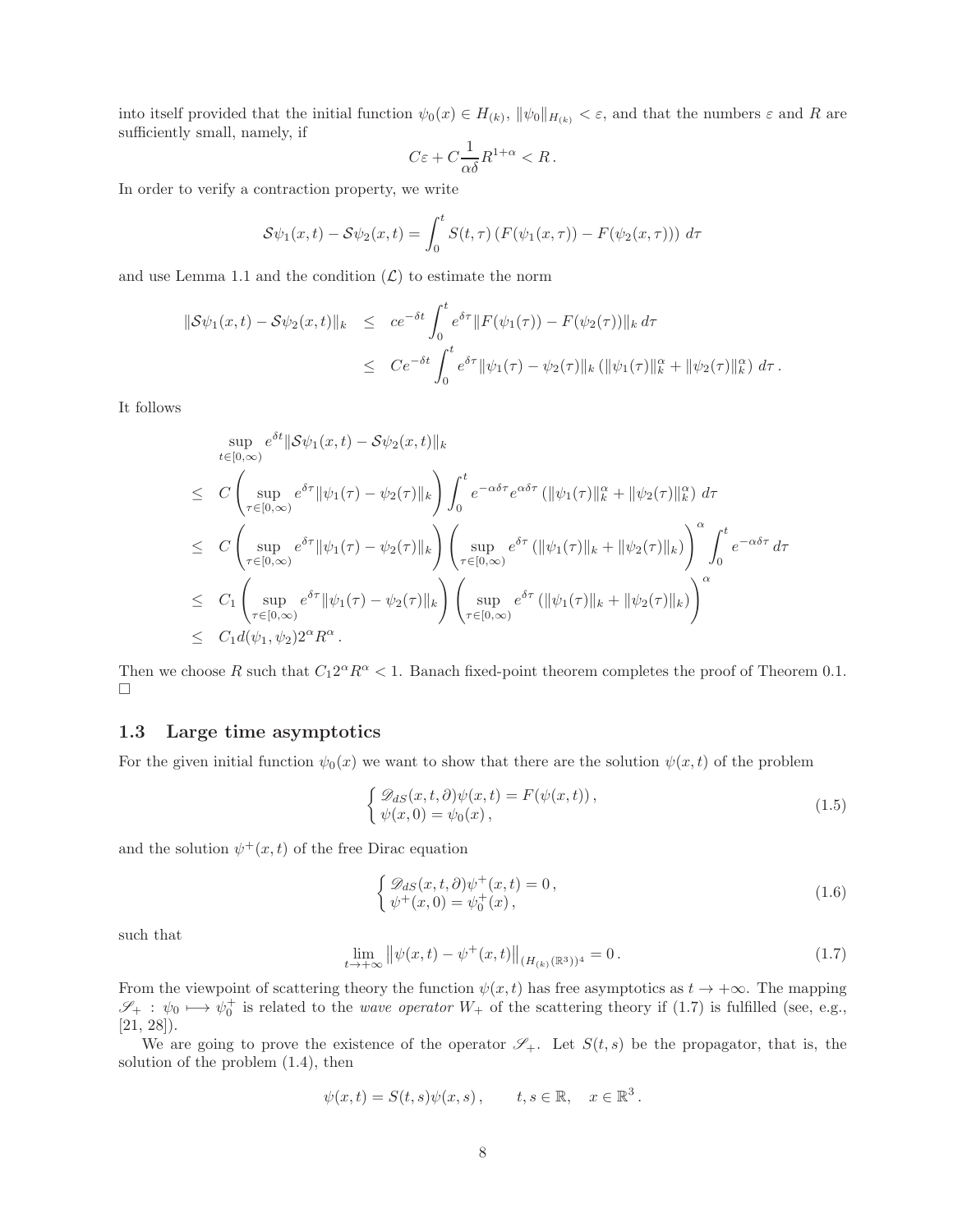The operator  $S(t, 0)$  is written in the explicit form in [30]. To find for the operator  $S(t, s)$  a similar explicit form one can use the symmetry property of the Dirac operator and of the de Sitter spacetime (see, [26, Sec.142]) .

With the aid of the operator  $S(t, s)$ , we look for the solution of (1.5) via the following integral equation

$$
\psi(x,t) = \psi^+(x,t) - \int_t^\infty S(t,\tau) F(\psi(x,\tau)) d\tau,
$$

provided that the integral is convergent. For the initial condition we have

$$
\psi_0^+(x) = \psi_0(x) + \int_0^\infty S(0, \tau) F(\psi(x, \tau)) d\tau.
$$
 (1.8)

To prove the existence of the operator  $\mathscr{S}_+$  it suffices a convergence of the integral of (1.8).

**Lemma 1.2** Let  $F = F(\psi) \in C^3(\mathbb{C}^4; \mathbb{C}^4)$  be the Lipschitz continuous with exponent  $\alpha > 0$  in the space  $H_{(k)}(\mathbb{R}^3), k \geq 3$ , function. Assume that the potential  $V \in \mathscr{B}_{(0,k)}$  is self-adjoint,  $V(x,t) = V(x,t)^*, 4|\Im(m)|+$  $2|\Im(m)|\alpha<3H\alpha$ , and the function  $\psi\in C([0,\infty); (H_{(k)}(\mathbb{R}^3))^4)$  solves the problem (0.2).

Then the limit

$$
\lim_{t \to +\infty} \int_0^t S(0,\tau) F(\psi(x,\tau)) d\tau \tag{1.9}
$$

exists in the space  $(H_{(k)}(\mathbb{R}^3))^4$ .

Proof. According to Lemma 1.1 we have

$$
||S(0,\tau)F(\psi(x,\tau))||_{k} \leq c e^{\frac{1}{2}\delta_{-}(-\tau)} ||F(\psi(x,\tau))||_{k} \leq c e^{\frac{1}{2}\delta_{-}(-\tau)} ||\psi(x,\tau)||_{k}^{1+\alpha}, \quad 0 < \tau.
$$

Then the existence of the limit follows from

$$
||S(0,\tau)F(\psi(x,\tau))||_{k} \leq c e^{\frac{1}{2}\delta_{-}(-\tau)} ||\psi(x,\tau)||_{k}^{1+\alpha}
$$
  

$$
\leq c_{1} e^{-\frac{1}{2}(-3H-2|\Im(m)|)\tau + (-\frac{1}{2}(3H-2|\Im(m)|)\tau)(1+\alpha)} ||\psi(x,0)||_{k}^{1+\alpha},
$$

with  $\delta_+$  and  $\delta_-$  of (1.1). According to the condition of the lemma

$$
-\frac{1}{2}(-3H - 2|\Im(m)|) + (-\frac{1}{2}(3H - 2|\Im(m)|))(1+\alpha) < 0
$$

and, consequently, the limit  $(1.9)$  exists. The lemma is proved.

Next we give an explicit representation formula for the solution  $\psi^+(x,t)$  that will be used in the theorem on the existence of the operator  $\mathscr{S}_+$ . We define forward and backward light cones as the boundaries of  $D_+(x_0, t_0)$  and  $D_-(x_0, t_0)$ , respectively, where

$$
D_{\pm}(x_0, t_0) := \left\{ (x, t) \in \mathbb{R}^{3+1} \mid |x - x_0| \le \pm \left( \phi(t) - \phi(t_0) \right) \right\},\tag{1.10}
$$

and  $\phi(t) := (1 - e^{-Ht})/H$  is a distance function. For  $(x_0, t_0) \in \mathbb{R}^3 \times \mathbb{R}$ ,  $M \in \mathbb{C}$ ,  $r = |x - x_0|/H$ , we follow [29, 30] and define the function

$$
E(r, t; 0, t_0; M) := 4^{-\frac{M}{H}} e^{M(t_0 + t)} \left( \left( e^{-Ht_0} + e^{-Ht} \right)^2 - (Hr)^2 \right)^{\frac{M}{H} - \frac{1}{2}} \times F\left(\frac{1}{2} - \frac{M}{H}, \frac{1}{2} - \frac{M}{H}; 1; \frac{\left(e^{-Ht} - e^{-Ht_0}\right)^2 - (rH)^2}{\left(e^{-Ht} + e^{-Ht_0}\right)^2 - (rH)^2}\right),
$$

where  $(x,t) \in D_+(x_0,t_0) \cup D_-(x_0,t_0)$  and  $F(a,b;c;\zeta)$  is the hypergeometric function (see, e.g., [3]). Denote

$$
M_{+} = \frac{1}{2}H + im, \quad M_{-} = \frac{1}{2}H - im.
$$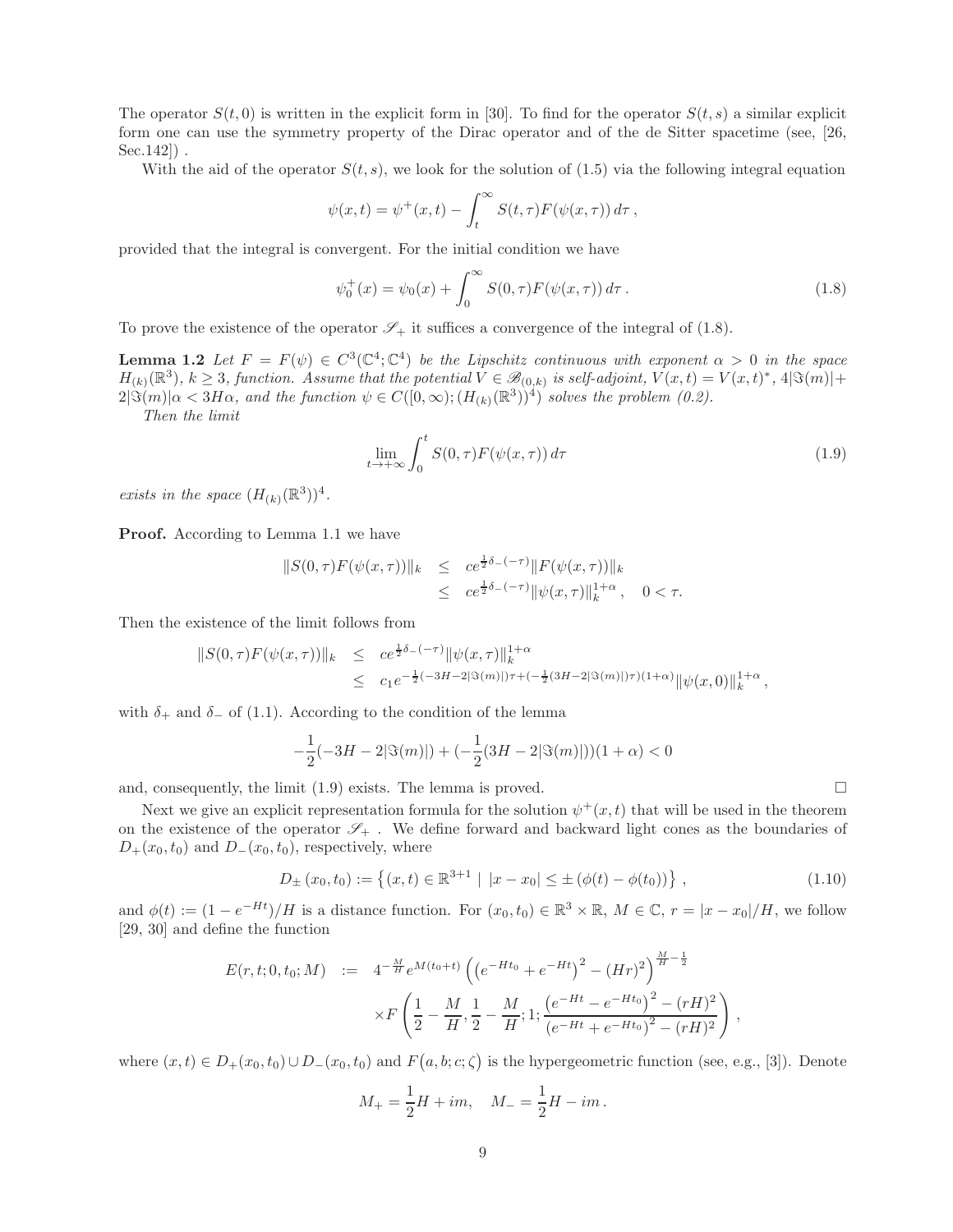Let  $e^{H}$  be the operator of multiplication by the function  $e^{Ht}$ . Theorem 0.2 [30] gives the representation formula for the solutions of the Cauchy problem. In order to formulate it, we need the operator  $\mathcal{G}(x, t, D_x; M)$ defined by

$$
\mathcal{G}(x,t,D_x;M)[f](x,t)
$$
  
= 
$$
2\int_0^t db \int_0^{\phi(t)-\phi(b)} E(r,t;0,b;M) \int_{\mathbb{R}^n} \mathcal{E}^w(x-y,r) f(y,b) dy dr, \quad f \in C_0^{\infty}(\mathbb{R}^4),
$$

where  $\mathcal{E}^w(x,r)$  is a fundamental solution of the Cauchy problem

$$
\begin{cases} v_{tt} - \Delta v = 0, & x \in \mathbb{R}^3, \quad t \in \mathbb{R}, \\ v(x, 0) = \varphi(x), & v_t(x, 0) = 0, \quad x \in \mathbb{R}^3, \end{cases}
$$

in the Minkowski space, that is, for  $n = 3$  (see, e.g., [20])

$$
\mathcal{E}^w(x,t) := \frac{1}{4\pi} \frac{\partial}{\partial t} \frac{1}{t} \delta(|x| - t).
$$

The distribution  $\delta(|x| - t)$  is defined by

$$
\langle \delta(|\cdot| - t), \psi(\cdot) \rangle = \int_{|x| = t} \psi(x) dx \quad \text{for} \quad \psi \in C_0^{\infty} \left( \mathbb{R}^3 \right).
$$

The Kirchhoff's formula gives

$$
v(x,t) = \frac{\partial}{\partial t}V(x,t)
$$
, where  $V(x,t) = \frac{t}{4\pi} \int_{|y|=1} \varphi(x+ty) dS_y$ .

We also need the kernel function

$$
K_1(r,t;M) := E(r,t;0,0;M)
$$

and the operator  $\mathcal{K}_1(x, t, D_x; M)$ , which is defined as follows:

$$
\mathcal{K}_1(x,t,D_x;M)[\varphi](x,t) = 2\int_0^{\phi(t)} K_1(s,t;M) \int_{\mathbb{R}^n} \mathcal{E}^w(x-y,s)\varphi(y) \,dy\,ds \,, \quad \varphi \in C_0^{\infty}(\mathbb{R}^3),\tag{1.11}
$$

or

$$
\mathcal{K}_1(x,t,D_x;M)[\varphi](x,t) = 2\int_0^{\phi(t)} K_1(s,t;M) ds \frac{\partial}{\partial s} \frac{s}{4\pi} \int_{|y|=1} \varphi(x+sy) dS_y, \quad \varphi \in C_0^{\infty}(\mathbb{R}^3).
$$

According to Theorem 0.2 [30], the solution to the Cauchy problem

$$
\begin{cases}\n\left(i\gamma^{0}\partial_{0} + ie^{-Ht}\sum_{k=1,2,3}\gamma^{k}\partial_{k} + i\frac{3}{2}H\gamma^{0} - m\mathbb{I}_{4}\right)\Psi(x,t) = F(x,t), \\
\Psi(x,0) = \Phi(x),\n\end{cases}
$$

where  $m \in \mathbb{C}$ , is given by the following formula

$$
\Psi(x,t) = -e^{-Ht} \left( i\gamma^0 \partial_0 + ie^{-Ht} \sum_{k=1,2,3} \gamma^k \partial_k - i \frac{H}{2} \gamma^0 + m \mathbb{I}_4 \right)
$$
  

$$
\times \left[ \begin{pmatrix} \mathcal{G}(x,t,D_x;M_+) \mathbb{I}_2 & \mathbb{O}_2 \\ \mathbb{O}_2 & \mathcal{G}(x,t,D_x;M_-) \mathbb{I}_2 \end{pmatrix} [e^{H \cdot} F](x,t) + i\gamma^0 \begin{pmatrix} \mathcal{K}_1(x,t,D_x;M_+) \mathbb{I}_2 & \mathbb{O}_2 \\ \mathbb{O}_2 & \mathcal{K}_1(x,t,D_x;M_-) \mathbb{I}_2 \end{pmatrix} [\Phi](x,t) \right]
$$

.

The next theorem states the existence of the operator  $\mathscr{S}^+$  :  $\psi_0 \longmapsto \psi_0^+$ .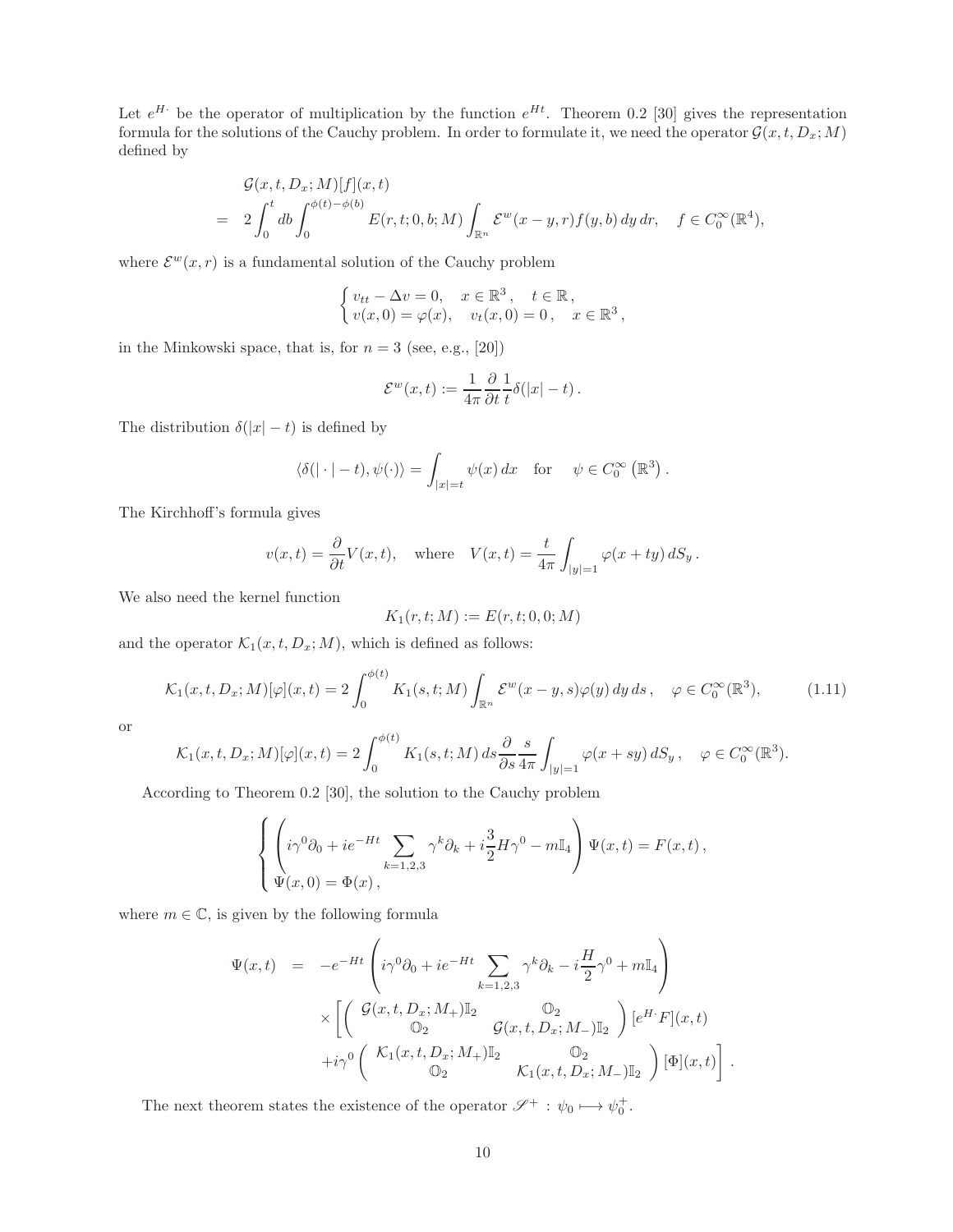**Theorem 1.3** Let  $F = F(\psi) \in C^3(\mathbb{C}^4; \mathbb{C}^4)$  be the Lipschitz continuous with exponent  $\alpha > 0$  in the space  $H_{(k)}(\mathbb{R}^3), k \geq 3$ , function. Assume that the potential  $V \in \mathscr{B}_{(0,k)}$  is self-adjoint,  $V(x,t) = V(x,t)^*,$ 

$$
4|\Im(m)| + 2|\Im(m)|\alpha < 3H\alpha.
$$

For every solution  $\psi \in C([0,\infty); (H_{(k)}(\mathbb{R}^3))^4)$  of the semilinear Dirac equation in the de Sitter spacetime  $(1.5)$ , let  $\psi_0^+(x)$  be the function given by

$$
\psi_0^+(x) = \mathscr{S}^+ \psi_0(x) = \psi_0(x) + \int_0^\infty S(0, \tau) F(\psi(x, \tau)) d\tau,
$$

where  $\psi_0(x) := \psi(x, 0)$ . Then the solution  $\psi^+(x, t)$  of the Cauchy problem for the free Dirac equation (1.6) satisfies (1.7) and  $\mathscr{S}^+$  :  $\psi_0 \longmapsto \psi_0^+$  is the continuous operator in  $H_{(k)}(\mathbb{R}^3)$ .

Moreover, if  $V(x,t) = 0$ , then

$$
\psi^+(x,t) = -e^{-Ht} \left( i\gamma^0 \partial_0 + ie^{-Ht} \sum_{k=1,2,3} \alpha^k \partial_k - i \frac{H}{2} \gamma^0 + m \mathbb{I}_4 \right) \times \left[ i\gamma^0 \begin{pmatrix} \mathcal{K}_1(x,t,D_x;M_+) \mathbb{I}_2 & \mathbb{O}_2 \\ \mathbb{O}_2 & \mathcal{K}_1(x,t,D_x;M_-) \mathbb{I}_2 \end{pmatrix} [\psi_0^+] \right]. \tag{1.12}
$$

**Proof.** According to Lemma 1.2 the function  $\psi_0^+(x)$  exists. Then, in view of Theorem 0.2 [30], the function  $\psi^+(x,t)$  of (1.12) solves initial value problem for the free Dirac equation (1.6).

In the case of the mass  $m = 0, \pm iH$  the Dirac equation obeys Huygens' principle [27, 31] and the function  $\psi^+(x,t)$  is simplified as follows. First, we note that according to (3.13) [31]

$$
K_1\left(r, t; -\frac{1}{2}H\right) = K_1\left(r, t; \frac{1}{2}H\right) = \frac{1}{2}e^{\frac{1}{2}Ht},
$$
  

$$
K_1\left(r, t; \frac{3}{2}H\right) = \frac{1}{4}e^{-\frac{1}{2}Ht}\left((1 - H^2r^2)e^{2Ht} + 1\right)
$$

Consequently, by the definition (1.11) of the operator  $\mathcal{K}_1$  we write

$$
\mathcal{K}_1\left(x,t,D_x;\frac{1}{2}H\right)\left[\varphi(x)\right] = \mathcal{K}_1\left(x,t,D_x;\frac{1}{2}H\right)\left[\varphi(x)\right] = e^{\frac{1}{2}Ht}V_\varphi(x,\phi(t)),\tag{1.13}
$$

.

where  $\phi(t) := (1 - e^{-Ht})/H$  and

$$
\mathcal{K}_1\left(x,t,D_x;\frac{3}{2}H\right)[\varphi(x)]\tag{1.14}
$$
\n
$$
=\frac{1}{2}e^{\frac{3}{2}Ht}\left(1+e^{-2Ht}\right)V_{\varphi_1}(x,\phi(t)) - H^2\frac{1}{2}e^{\frac{3}{2}Ht}\phi(t)^2V_{\varphi}(x,\phi(t)) + H^2e^{\frac{3}{2}Ht}\int_0^{\phi(t)}V_{\varphi}(x,s)sds.
$$

**Corollary 1.4** (i) If  $m = 0$ , then for the solution of the Dirac equation we obtain from (2.11) [31]

$$
\psi^+(x,t) = e^{-Ht} \left( \partial_0 \mathbb{I}_4 + e^{-Ht} \sum_{k=1,2,3} \gamma^k \gamma^0 \partial_k - \frac{H}{2} \mathbb{I}_4 \right) e^{Ht/2} \frac{\phi(t)}{4\pi} \int_{|y|=1} \psi_0^+(x+\phi(t)y) \, dS_y \, .
$$

(ii) For  $m = iH$  we have  $M_{+} = -\frac{1}{2}H$  and  $M_{-} = \frac{3}{2}H$ . Then for the operators  $\mathcal{K}_{1}(x, t, D_{x}; -\frac{1}{2}H)$  and  $\mathcal{K}_1(x,t,D_x;\frac{3}{2}H)$  we have representation (3.14) [31] and (3.15) [31], respectively. Hence with  $\psi_0^+(x)$  =  $(\psi_{00}^+(x), \psi_{01}^+(x), \psi_{02}^+(x), \psi_{03}^+(x))^T$ 

$$
\psi^+(x,t) = e^{-Ht} \left( \partial_0 \mathbb{I}_4 + e^{-Ht} \sum_{k=1,2,3} \gamma^k \gamma^0 \partial_k - \frac{H}{2} \mathbb{I}_4 + H \gamma^0 \right) \begin{pmatrix} \mathcal{K}_1(x,t,D_x; -\frac{1}{2}H)[\psi^+_{00}(x)] \\ \mathcal{K}_1(x,t,D_x; -\frac{1}{2}H)[\psi^+_{01}(x)] \\ \mathcal{K}_1(x,t,D_x; \frac{3}{2}H)[\psi^+_{02}(x)] \\ \mathcal{K}_1(x,t,D_x; \frac{3}{2}H)[\psi^+_{03}(x)] \end{pmatrix}.
$$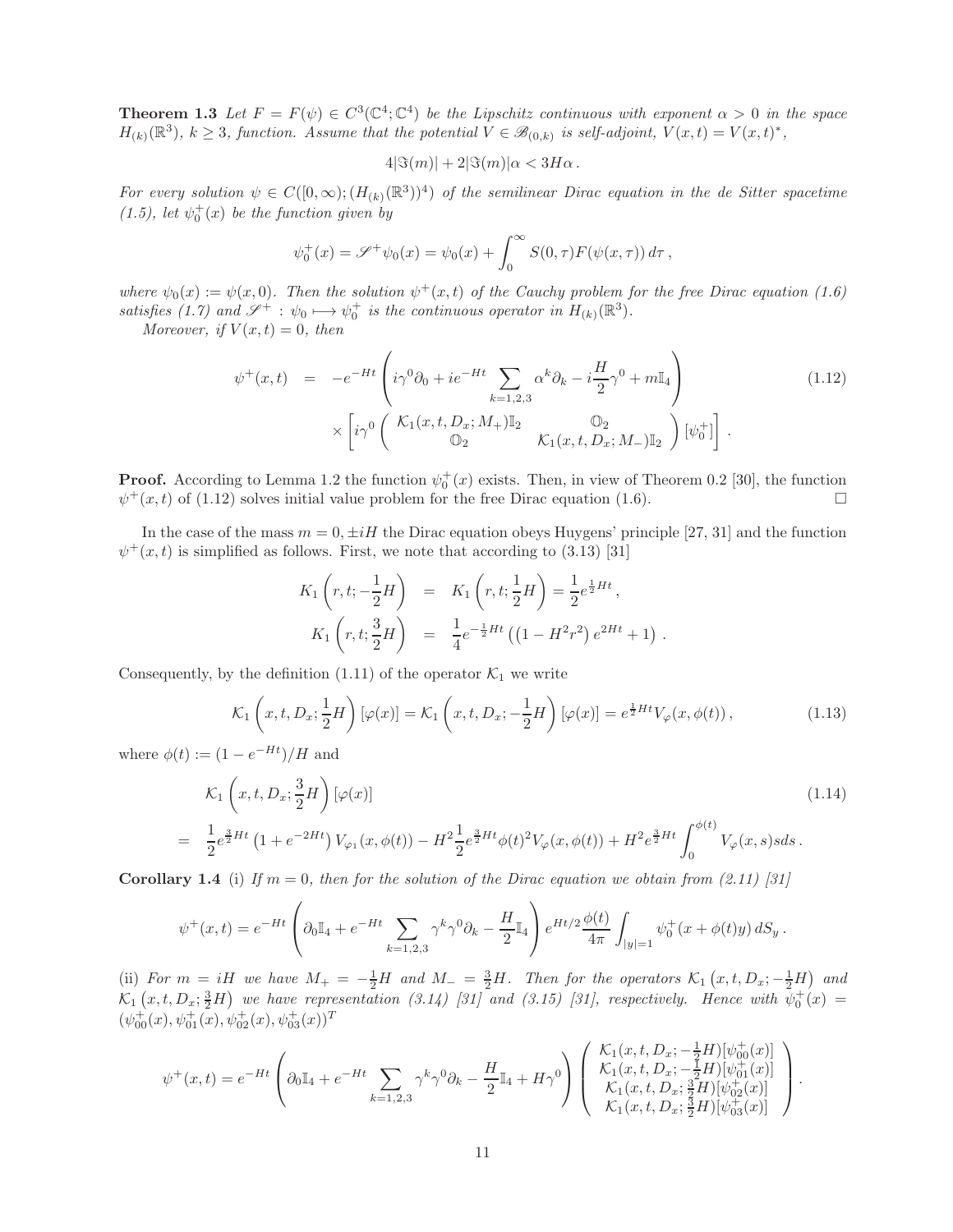Here  $\mathcal{K}_1(x,t,D_x; -\frac{1}{2}H)$  and  $\mathcal{K}_1(x,t,D_x;\frac{3}{2}H)$  are given by (1.13) and (1.14), respectively. (iii) For the case of  $m = -iH$  we have  $\overline{M}_+ = \frac{3}{2}H$ ,  $M_- = -\frac{1}{2}H$ , and the formula is

$$
\psi^+(x,t) = e^{-Ht} \left( \partial_0 + e^{-Ht} \sum_{k=1,2,3} \gamma^k \gamma^0 \partial_k - \frac{H}{2} \mathbb{I}_4 - H\gamma^0 \right) \begin{pmatrix} \mathcal{K}_1(x,t,D_x; \frac{3}{2}H)[\psi^+_{00}(x)] \\ \mathcal{K}_1(x,t,D_x; \frac{3}{2}H)[\psi^+_{01}(x)] \\ \mathcal{K}_1(x,t,D_x; -\frac{1}{2}H)[\psi^+_{02}(x)] \\ \mathcal{K}_1(x,t,D_x; -\frac{1}{2}H)[\psi^+_{02}(x)] \end{pmatrix}.
$$

### 2 Lochak-Majorana condition in de Sitter spacetime

Consider the matrix-valued potential function

$$
A(x,t) = \alpha(x,t)\mathbb{I}_4 + i\beta(x,t)\gamma^5, \ \alpha, \beta \in \mathbb{R}, \quad \gamma^5 := -i\gamma^0\gamma^1\gamma^2\gamma^3, \tag{2.1}
$$

that takes values in the space  $\mathcal{M} = \{\alpha \mathbb{I}_4 + i \beta \gamma^5, \ \alpha, \beta \in \mathbb{R}\}\.$  Then we consider the Dirac equation with the potential  $A(x, t)$ , where  $\alpha, \beta \in C^0([0, \infty); L^2(\mathbb{R}^3))$ .

**Lemma 2.1** For the solution  $\psi \in C^1([0,\infty); L^2(\mathbb{R}^3)) \cap C^0([0,\infty); H_1(\mathbb{R}^3))$  of the Dirac equation

$$
\left(i\gamma^0\partial_0 + ie^{-Ht}\sum_{k=1,2,3}\gamma^k\partial_k + i\frac{3}{2}H\gamma^0 - m\mathbb{I}_4 + \gamma^0 V(x,t)\right)\psi = -A\psi\,,\tag{2.2}
$$

with the self-adjoint V the following energy identity holds

$$
\|\psi(x,t)\|_{L^2(\mathbb{R}^3)}^2 = e^{-3Ht} \|\psi(x,0)\|_{L^2(\mathbb{R}^3)}^2 + 2\Im(m)e^{-3Ht} \int_0^t e^{3Hs} \int_{\mathbb{R}^3} \psi^*(x,s)\gamma^0 \psi(x,s) \,dx\,ds.
$$

**Proof.** The equation  $(2.2)$  can be written as follows

$$
\mathscr{D}_{dS}(x,t,\partial)\psi = i\gamma^0 A\psi.
$$

Hence

$$
\frac{d}{dt}|\psi|^2 = -3H|\psi|^2 - \left(e^{-Ht} \sum_{\ell=1,2,3} (\partial_\ell \psi)^* (\gamma^\ell)^* \gamma^0 - i \overline{m} \psi^* \gamma^0 \right) \psi - i \psi^* A^* \gamma^0 \psi
$$

$$
-\psi^* \left(e^{-Ht} \sum_{\ell=1,2,3} \gamma^0 \gamma^\ell \partial_\ell \psi + i m \gamma^0 \psi \right) + i \psi^* \gamma^0 A \psi.
$$

Now we simplify the terms with the potential A:

$$
-i\psi^*A^*\gamma^0\psi+i\psi^*\gamma^0A\psi=0\,.
$$

Thus,

$$
\frac{d}{dt}|\psi|^2 = -3H|\psi|^2 + 2\Im(m)\psi^*\gamma^0\psi - e^{-Ht}\sum_{\ell=1,2,3} \partial_\ell(\psi^*\gamma^0\gamma^\ell\psi).
$$

In view of the finite propagation speed property, it follows

$$
\frac{d}{dt} \|\psi\|_{L^2(\mathbb{R}^3)}^2 = -3H \|\psi\|_{L^2(\mathbb{R}^3)}^2 + 2\Im(m) \int_{\mathbb{R}^3} \psi^* \gamma^0 \psi \, dx
$$

and, consequently,

$$
\frac{d}{dt}\left(e^{3Ht} \|\psi\|_{L^2(\mathbb{R}^3)}^2\right) = 2e^{3Ht} \Im(m) \int_{\mathbb{R}^3} \psi^* \gamma^0 \psi \, dx \, .
$$

By integration we obtain

$$
e^{3Ht} \|\psi(x,t)\|_{L^2(\mathbb{R}^3)}^2 = \|\psi(x,0)\|_{L^2(\mathbb{R}^3)}^2 + 2\Im(m) \int_0^t e^{3Hs} \int_{\mathbb{R}^3} \psi^*(x,s) \gamma^0 \psi(x,s) \, dx \, ds \, .
$$

Lemma is proved.  $\square$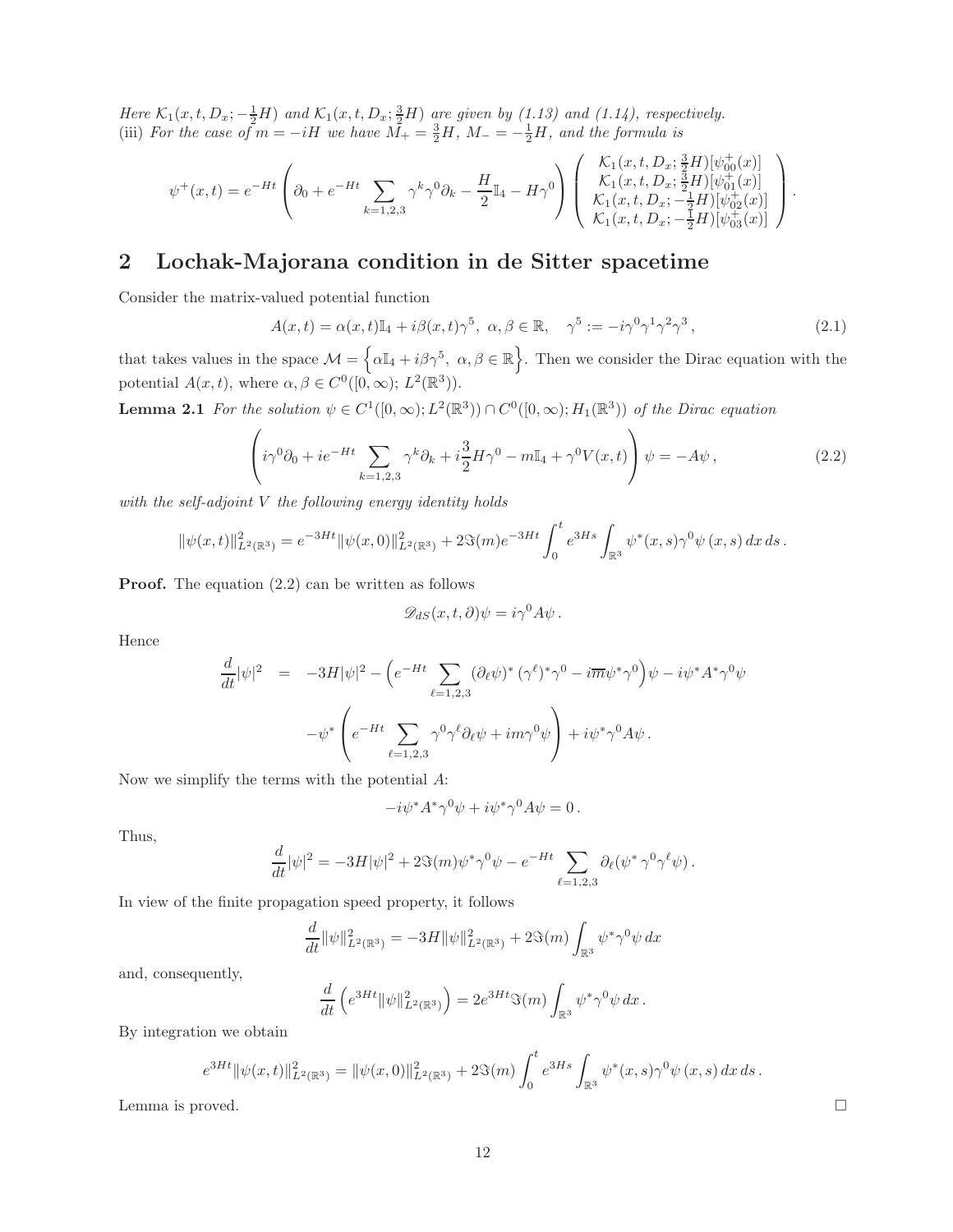Lemma 2.2 Assume that

$$
V^T(x,t)\gamma^2 + \gamma^2 V(x,t) = 0.
$$
\n
$$
(2.3)
$$

For the solution  $\psi \in C^1([0,\infty); L^2(\mathbb{R}^3)) \cap C^0([0,\infty); H_1(\mathbb{R}^3))$  of the Dirac equation (2.2) one has

$$
\int_{\mathbb{R}^3} \psi^T(x,t) \gamma^2 \psi(x,t) dx = e^{-3Ht} \left( \int_{\mathbb{R}^3} \psi^T(x,0) \gamma^2 \psi(x,0) dx \right).
$$

In particular, for  $z \in \mathbb{C}$ ,  $|z| = 1$ , one has

$$
\int_{\mathbb{R}^3} 2\Re\Big(\overline{z}\psi^T(x,t)\gamma^2\psi(x,t)\Big)\,dx = e^{-3Ht}\int_{\mathbb{R}^3} 2\Re\Big(\overline{z}\psi^T(x,0)\gamma^2\psi(x,0)\Big)\,dx\,.
$$

**Proof.** We multiply the equation by  $\psi^T \gamma^2$ :

$$
\psi^T \gamma^2 \partial_0 \psi + e^{-Ht} \sum_{\ell=1,2,3} \psi^T \gamma^2 \gamma^0 \gamma^{\ell} \partial_{\ell} \psi + \frac{3}{2} H \psi^T \gamma^2 \psi + im \psi^T \gamma^2 \gamma^0 \psi - i \psi^T \gamma^2 V(x,t) \psi
$$
  
=  $A \psi^T \gamma^2 i \gamma^0 \psi$ .

Here

$$
\gamma^2 \gamma^0 = \begin{pmatrix} \mathbb{O}_2 & -\sigma_2 \\ -\sigma_2 & \mathbb{O}_2 \end{pmatrix}, \quad \gamma^0 \gamma^5 = \begin{pmatrix} \mathbb{O}_2 & -\mathbb{I}_2 \\ \mathbb{I}_2 & \mathbb{O}_2 \end{pmatrix} = -\gamma^5 \gamma^0, \quad \gamma^5 \gamma^2 + \gamma^2 \gamma^5 = 0,
$$
  

$$
\gamma^2 \gamma^0 \gamma^1 = \begin{pmatrix} -i\sigma_3 & \mathbb{O}_2 \\ \mathbb{O}_2 & i\sigma_3 \end{pmatrix}, \quad \gamma^2 \gamma^0 \gamma^2 = \gamma^0, \quad \gamma^2 \gamma^0 \gamma^3 = \begin{pmatrix} i\sigma_1 & \mathbb{O}_2 \\ \mathbb{O}_2 & -i\sigma_1 \end{pmatrix}.
$$

Furthermore,

$$
\partial_0 \psi = -e^{-Ht} \sum_{\ell=1,2,3} \gamma^0 \gamma^{\ell} \partial_{\ell} \psi - \frac{3}{2} H \psi - im \gamma^0 \psi + iV(x,t) \psi + i \gamma^0 A \psi,
$$

and due to (2.3) we obtain

$$
\partial_t(\psi^T \gamma^2 \psi) = \left( - \sum_{\ell=1,2,3} e^{-Ht} (\partial_\ell \psi)^T (\gamma^\ell)^T \gamma^0 - \frac{3}{2} H \psi^T - im \psi^T \gamma^0 + i \psi^T A \gamma^0 \right) \gamma^2 \psi + \psi^T \gamma^2 \left( -e^{-Ht} \sum_{\ell=1,2,3} \gamma^0 \gamma^\ell \partial_\ell \psi - \frac{3}{2} H \psi - im \gamma^0 \psi + i \gamma^0 A \psi \right).
$$

Consider the terms with potential:

$$
\begin{split}\n\left(i\psi^T A\gamma^0\right)\gamma^2\psi + \psi^T\gamma^2\left(i\gamma^0 A\psi\right) &= i\psi^T\left(\alpha\mathbb{I}_4 + i\beta\gamma^5\right)\gamma^0\gamma^2\psi + \psi^T\gamma^2i\gamma^0\left(\alpha\mathbb{I}_4 + i\beta\gamma^5\right)\psi \\
&= i\psi^T\left(\alpha\mathbb{I}_4\gamma^0\gamma^2 + i\beta\gamma^5\gamma^0\gamma^2 + \alpha\mathbb{I}_4\gamma^2\gamma^0 + i\beta\gamma^2\gamma^0\gamma^5\right)\psi \\
&= i\psi^T\left(i\beta\gamma^5\gamma^0\gamma^2 + i\beta\gamma^2\gamma^0\gamma^5\right)\psi = 0\,. \n\end{split}
$$

Thus,

$$
\partial_t(\psi^T\gamma^2\psi) = -3H\psi^T\gamma^2\psi - e^{-Ht}\sum_{\ell=1,2,3}\left\{(\partial_\ell\psi)^T(\gamma^\ell)^T\gamma^0\gamma^2\psi + \psi^T\gamma^2\gamma^0\gamma^\ell\partial_\ell\psi\right\}.
$$

For the sum in the last equation, we have

$$
(\gamma^{1})^{T} \gamma^{0} \gamma^{2} = \gamma^{2} \gamma^{0} \gamma^{1}, \quad (\gamma^{2})^{T} \gamma^{0} \gamma^{2} = \gamma^{2} \gamma^{0} \gamma^{2}, \quad (\gamma^{3})^{T} \gamma^{0} \gamma^{2} = \gamma^{2} \gamma^{0} \gamma^{3}.
$$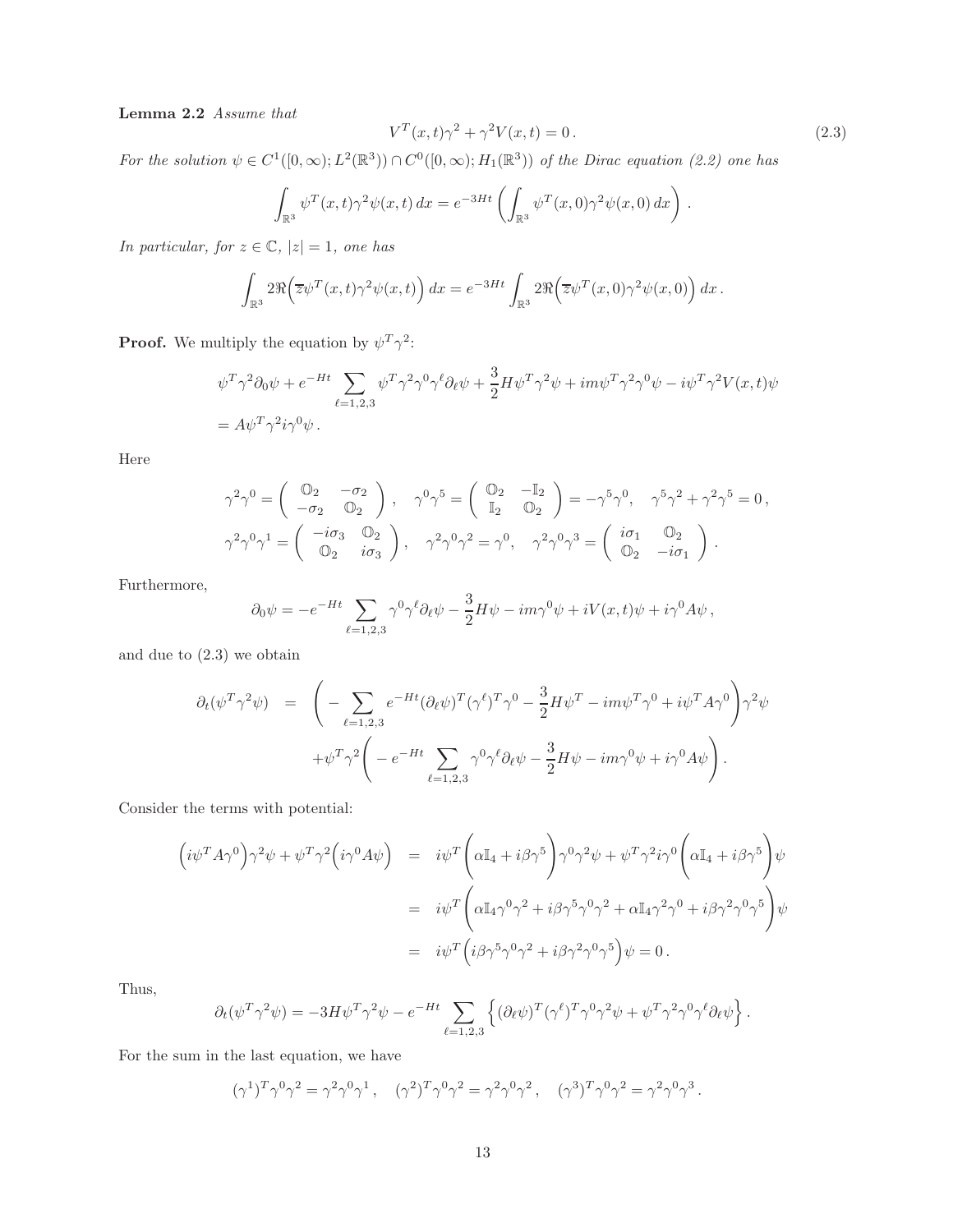It follows

$$
\partial_t(\psi^T\gamma^2\psi) = -3H\psi^T\gamma^2\psi - e^{-Ht}\sum_{\ell=1,2,3}\partial_\ell\Bigl(\psi^T\gamma^2\gamma^0\gamma^\ell\psi\Bigr)
$$

and, consequently,

$$
\partial_t \int_{\mathbb{R}^3} (\psi^T \gamma^2 \psi) dx = -3H \int_{\mathbb{R}^3} \psi^T \gamma^2 \psi dx.
$$

Thus, the first statement of the lemma is proved. To prove the second statement, we use  $\overline{\gamma_2} = -\gamma_2$  and recall the formula from [2]:

$$
|\psi - z\gamma^2 \overline{\psi}|^2 = 2|\psi|^2 + 2\Re(\overline{z}\psi^T \gamma^2 \psi), \qquad (2.4)
$$

where  $z \in \mathbb{C}$ ,  $|z| = 1$ . The lemma is proved.

**Lemma 2.3** For the solution  $\psi \in C^1([0,\infty); L^2(\mathbb{R}^3)) \cap C^0([0,\infty); H_{(1)}(\mathbb{R}^3))$  of the Dirac equation (2.2) one has

$$
\int_{\mathbb{R}^3} |\psi(x,t) - z\gamma^2 \overline{\psi(x,t)}|^2 dx = e^{-3Ht} \left\{ \int_{\mathbb{R}^3} |\psi(x,0) - z\gamma^2 \overline{\psi(x,0)}|^2 dx + 4\Im(m) \int_0^t e^{3Hs} \int_{\mathbb{R}^3} \psi^*(x,s) \gamma^0 \psi(x,s) dx ds \right\}.
$$

Proof. From Lemma 2.1, Lemma 2.2, and  $(2.4)$ 

$$
\int_{\mathbb{R}^3} |\psi(x,t) - z\gamma^2 \overline{\psi(x,t)}|^2 dx
$$
\n
$$
= \int_{\mathbb{R}^3} (2|\psi|^2 + 2\Re(\overline{z}\psi^T \gamma^2 \psi)) dx
$$
\n
$$
= 2 \left( e^{-3Ht} ||\psi(x,0)||^2 + 2\Im(m)e^{-3Ht} \int_0^t e^{3Hs} \int_{\mathbb{R}^3} \psi^*(x,s)\gamma^0 \psi(x,s) dx ds \right)
$$
\n
$$
+ 2 \int_{\mathbb{R}^3} \Re(\overline{z}\psi^T(x,0)\gamma^2 \psi(x,0)) dx.
$$

That is,

$$
\int_{\mathbb{R}^3} |\psi(x,t) - z\gamma^2 \overline{\psi(x,t)}|^2 dx = 2e^{-3Ht} \left( ||\psi(x,0)||^2 + \int_{\mathbb{R}^3} \Re(\overline{z}\psi^T(x,0)\gamma^2 \psi(x,0)) dx \right)
$$
  
+4\Im(m)e^{-3Ht} \int\_0^t e^{3Hs} \int\_{\mathbb{R}^3} \psi^\*(x,s)\gamma^0 \psi(x,s) dx ds.  
Lemma is proved.

The following identity is easily seen for the function defined in (0.7):

$$
\rho^2(\psi) = |\psi^* \gamma^0 \psi|^2 + |\psi^* \gamma^0 \gamma^5 \psi|^2 = (|\psi_1|^2 + |\psi_2|^2 - |\psi_3|^2 - |\psi_4|^2)^2 + (2 \Im(\psi_1 \overline{\psi_3}) + 2 \Im(\psi_2 \overline{\psi_4}))^2.
$$
  
Corollary 2.4 Assume that (2.3) is fulfilled. (i) If  $\Im(m) = 0$ , then

$$
\int |y(x +) - \infty^2 \frac{2y(x +)}{2} dx = e^{-3Ht} \int |y(x +) - \infty^2
$$

$$
\int_{\mathbb{R}^3} |\psi(x,t) - z\gamma^2 \overline{\psi(x,t)}|^2 dx = e^{-3Ht} \int_{\mathbb{R}^3} |\psi(x,0) - z\gamma^2 \overline{\psi(x,0)}|^2 dx.
$$
  
(ii) If  $\psi(x,0) - z\gamma^2 \overline{\psi(x,0)} = 0$  and  $\Im(m) \neq 0$ , then  

$$
\int_{\mathbb{R}^3} |\psi(x,t) - z\gamma^2 \overline{\psi(x,t)}|^2 dx = 4\Im(m)e^{-3Ht} \int_0^t e^{3Hs} \int_{\mathbb{R}^3} \overline{\psi^T(x,s)} \gamma^0 \cdot \psi(x,s) dx ds.
$$

(iii) if 
$$
\psi(x, 0) - z\gamma^2 \overline{\psi(x, 0)} = 0
$$
, then  

$$
\int_{\mathbb{R}^3} |\psi(x, t) - z\gamma^2 \overline{\psi(x, t)}|^2 dx \le 4|\Im(m)|e^{-3Ht} \int_0^t e^{3Hs} \int_{\mathbb{R}^3} \rho(x, s) dx ds.
$$

Note, the statements (i),(iii) of Proposition I.1 [2] imply that for  $z \in \mathbb{C}$ ,  $|z| = 1$ , the condition  $\psi - z\gamma^2 \overline{\psi} = 0$ is equivalent to  $\rho^2(\psi) = 0$ .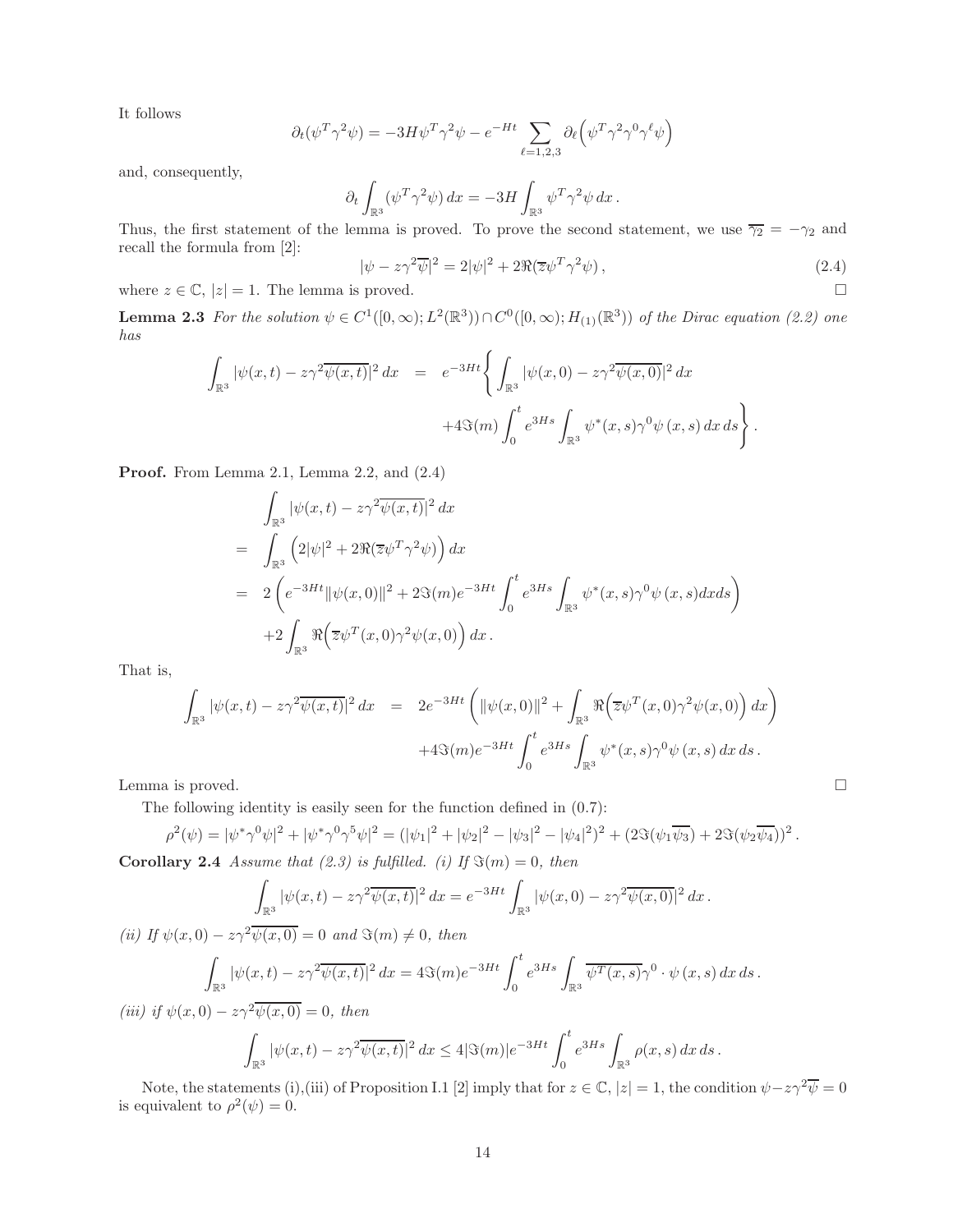### 3 Proof of Theorem 0.2

In order to prove the existence of the global solution to the Cauchy problem for the semilinear Dirac equation in the Minkowski space, Bachelot [2] used the successive approximations and appealed to the estimates, which are obtained by the replacing the generators of the Poincaré group with the Fermi operators. We use the energy estimate obtained in subsection 1.1 that allows us to expand the result from [2] to the Dirac equation in the de Sitter spacetime.

Let  $\Psi$  be the solution of

$$
\begin{cases} \mathcal{D}_{dS}(x,t,\partial)\Psi(x,t) = 0, \\ \Psi(x,0) = \Psi_0(x). \end{cases}
$$
\n(3.1)

The finite propagation speed property for the equation in the de Sitter spacetime implies that the support of  $\Psi = \Psi(x,t) \in C^{\infty}(\mathbb{R}^3 \times \mathbb{R}_+;\mathbb{C}^4)$  is in the same compact subset of  $\mathbb{R}^3$  for all  $t > 0$ . Then according to Lemma 1.1

$$
e^{-\frac{1}{2}\delta_{+}t} \|\Psi(t)\|_{k} \le c \|\Psi_{0}\|_{k} \quad \text{for all} \quad t > 0.
$$
\n(3.2)

We look for the solution of (0.3) in the form

$$
\psi = \Psi + \chi, \tag{3.3}
$$

where  $\Psi$  solves (3.1).

Consider the nonlinear term. First of all, we note that, according to Corollary 2.4, (0.5), and (0.7), if  $\Im(m) = 0$ , then

$$
F\left(\Psi^*(x,t)\gamma^0\Psi(x,t),\ \Psi^*(x,t)\gamma^0\gamma^5\Psi(x,t)\right)=0\quad\text{for all}\quad t\geq 0,\quad x\in\mathbb{R}^3\,.
$$

Further, (0.4) can be written as follows

$$
F(\xi, \eta) = \alpha(\xi, \eta) \mathbb{I}_4 + i\beta(\xi, \eta) \gamma^5, \quad \xi = \psi^* \gamma^0 \psi \in \mathbb{R}, \quad \eta = \psi^* \gamma^0 \gamma^5 \psi \in \mathbb{R}.
$$

It is evident that with the solution  $\Psi(x, t)$  we can write

$$
|(\Psi(x,t) + \chi(x,t))^* \gamma^0 (\Psi(x,t) + \chi(x,t)) - \Psi^*(x,t) \gamma^0 \Psi(x,t)| \leq C(|\chi(x,t)| + |\Psi(x,t)|)^2,
$$
  

$$
|(\Psi(x,t) + \chi(x,t))^* \gamma^0 \gamma^5 (\Psi(x,t) + \chi(x,t)) - (\Psi^*(x,t) \gamma^0 \gamma^5 \Psi(x,t)| \leq C(|\chi(x,t)| + |\Psi(x,t)|)^2
$$

and, consequently,

$$
\alpha (\psi^* \gamma^0 \psi, \psi^* \gamma^0 \gamma^5 \psi) \psi = \alpha ((\Psi + \chi)^* \gamma^0 (\Psi + \chi), (\Psi + \chi)^* \gamma^0 \gamma^5 (\Psi + \chi)) \psi \n= \alpha (\Psi^* \gamma^0 \Psi, \Psi^* \gamma^0 \gamma^5 \Psi) \psi + \alpha_1 (\chi, \Psi) \n= \alpha_1 (\chi, \Psi) , \n\beta (\psi^* \gamma^0 \psi, \psi^* \gamma^0 \gamma^5 \psi) \psi = \beta ((\Psi + \chi)^* \gamma^0 (\Psi + \chi), (\Psi + \chi)^* \gamma^0 \gamma^5 (\Psi + \chi)) \psi \n= \beta (\Psi^* \gamma^0 \Psi, \Psi^* \gamma^0 \gamma^5 \Psi) \psi + \beta_1 (\chi, \Psi) \n= \beta_1 (\chi, \Psi) ,
$$

where  $\alpha_1, \beta_1 \in C^{\infty}(\mathbb{C}^8; \mathbb{C}^4)$ , and, as the functions of  $\chi$ ,

$$
|\alpha_1(\chi, \Psi(x, t))| = O(|\chi|(|\chi| + |\Psi(x, t)|)^2) \text{ as } |\chi| \to 0,
$$
\n(3.4)

$$
|\beta_1(\chi, \Psi(x, t))| = O\left(|\chi|(|\chi| + |\Psi(x, t)|)^2\right) \text{ as } |\chi| \to 0. \tag{3.5}
$$

Further, the Cauchy problem becomes

$$
\begin{cases}\ni\gamma^{0}\mathscr{D}_{dS}(x,t,\partial)\chi=f_{1}\left(\chi,\Psi\right),\\ \chi(x,0)=\varepsilon\chi_{0}(x),\end{cases}
$$
\n(3.6)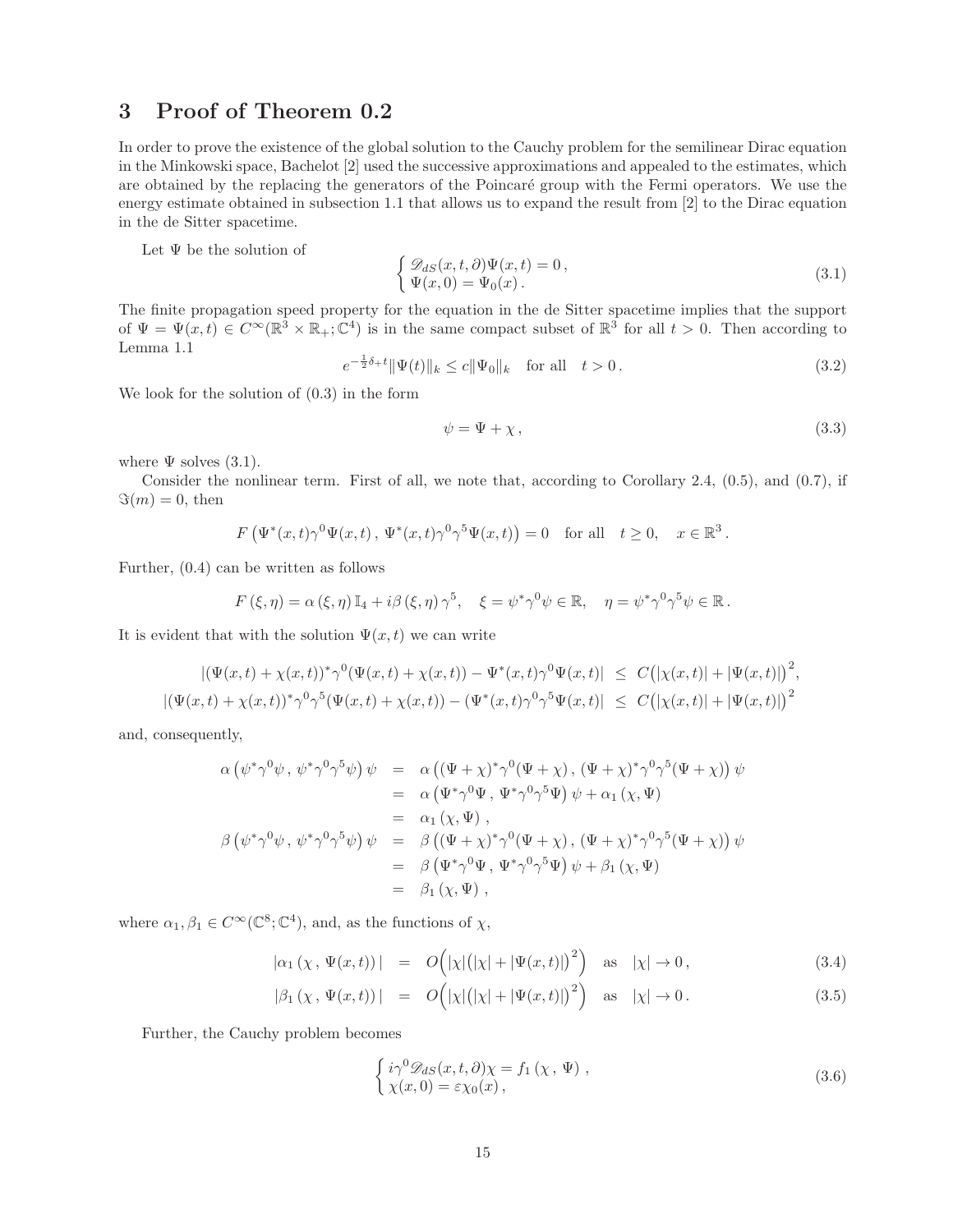where, in view of (3.1), we have denoted

$$
f_1(\chi, \Psi) := F((\Psi^* + \chi^*)\gamma^0(\Psi + \chi), (\Psi^* + \chi^*)\gamma^0\gamma^5(\Psi + \chi))\Psi + F((\Psi^* + \chi^*)\gamma^0(\Psi + \chi), (\Psi^* + \chi^*)\gamma^0\gamma^5(\Psi + \chi))\chi
$$

that can be rewritten similar to (2.1) as  $f_1(\chi, \Psi) = -A\chi$ . Hence,  $f_1 \in C^\infty(\mathbb{C}^8; \mathbb{C}^4)$ , while (3.4) and (3.5) imply

$$
|f_1(\chi, \Psi(x,t))| = O(|\chi|(|\chi| + |\Psi(x,t)|)^2)
$$
 as  $|\chi| \to 0$ .

We look for the function  $\chi$  as a limit of the sequence  $\{\chi^{(k)}\}_{1}^{\infty}$  that is defined by

$$
\begin{cases}\ni\gamma^0 \mathscr{D}_{dS}(x,t,\partial)\chi^{(k)} = f_1\left(\chi^{(k-1)},\Psi\right),\\ \chi^{(k)}(x,0) = \varepsilon\chi_0(x), \quad k = 1,2,\dots,\n\end{cases}
$$

and  $\chi^{(0)}(x,t) \equiv 0$ . The finite propagation speed property implies that the supports of the functions  $\chi^{(k)}$  $\chi^{(k)}(x,t)$  are in the same compact subset of  $\mathbb{R}^3$  for all  $t > 0$  and  $k \geq 0$ . Lemmas 1.1,2.1 and the estimate

$$
\|\chi^{(1)}(t)\|_{s} \le c e^{\frac{1}{2}\delta_{+}t} \|\chi^{(1)}(0)\|_{s} + c e^{\frac{1}{2}\delta_{+}t} \int_{0}^{t} e^{-\frac{1}{2}\delta_{+}\tau} \|f_{1}\left(\chi^{(0)}(\tau), \Psi(\tau)\right)\|_{s} d\tau \quad \text{for all} \quad t > 0,
$$

imply

$$
\|\chi^{(1)}(t)\|_{s} = c\varepsilon e^{\frac{1}{2}\delta_{+}t}\|\chi_{0}\|_{s}
$$
 for all  $t > 0$ .

Corollary 6.4.5 [12] and Lemma 1.1 imply for  $k = 2, 3, \ldots$  the estimate

$$
\| \chi^{(k)}(t) \|_{s}
$$
\n
$$
\leq e^{\frac{1}{2}\delta_{+}t} \left( c\varepsilon \| \chi_{0}(x) \|_{s} + 2c \int_{0}^{t} e^{-\frac{1}{2}\delta_{+}\tau} \| f_{1} \left( \chi^{(k-1)}, \Psi \right) (\tau) \|_{s} d\tau \right)
$$
\n
$$
\leq e^{\frac{1}{2}\delta_{+}t} \left( c\varepsilon \| \chi_{0}(x) \|_{s} + 2c \int_{0}^{t} e^{-\frac{1}{2}\delta_{+}\tau} \| \chi^{(k-1)}(\tau) \|_{s} \left( \left| \chi^{(k-1)}(\tau) \right|_{\left[\frac{s}{2}\right]} + \left| \Psi(\tau) \right|_{\left[\frac{s}{2}\right]} \right)^{2} d\tau \right), \tag{3.7}
$$

where  $\delta_+ = -3H + 2|\Im(m)| < 0$  and  $\left[\frac{s}{2}\right]$  is the integer part of  $\frac{s}{2}$ , while

$$
|\Psi(t)|_s:=\sup_{|\alpha|\leq s}\|\partial_x^\alpha\Psi(x,t)\|_{L^\infty(\mathbb{R}^3)}.
$$

Now we apply Sobolev embedding theorem and Lemma 1.1 to the function Ψ:

$$
|\Psi(t)|_{\left[\frac{s}{2}\right]} \leq ||\Psi(t)||_s \leq e^{\frac{1}{2}\delta_t t} ||\Psi_0||_s \text{ for all } t > 0.
$$

For the given  $s$  and  $n$  we define

$$
a_n(t) := \sup_{0 \le \tau \le t, \ 0 \le k \le n} e^{-\frac{1}{2}\delta + \tau} ||\chi^{(k)}(\tau)||_s \,, \qquad A_n := \sup_{t \in \mathbb{R}_+} a_n(t) \,.
$$

Then for  $s \geq 6$  by (3.7) we derive

$$
\|\chi^{(k)}(t)\|_{s} \leq e^{\frac{1}{2}\delta_{+}t} \left( c\varepsilon \|\chi_{0}\|_{s} + 2c \int_{0}^{t} e^{\frac{1}{2}\delta_{+}\tau} \|\chi^{(k-1)}(\tau)\|_{s} \left( e^{-\frac{1}{2}\delta_{+}\tau} \|\chi^{(k-1)}(\tau)\|_{s} + e^{-\frac{1}{2}\delta_{+}\tau} \|\Psi(\tau)\|_{s} \right)^{2} d\tau \right)
$$

and

$$
a_n(t) \leq c\varepsilon ||\chi_0||_s + 2c \int_0^t e^{\delta_+\tau} \Big(e^{-\frac{1}{2}\delta_+\tau} ||\chi^{(n-1)}(\tau)||_s\Big) \Big(e^{-\frac{1}{2}\delta_+\tau} ||\chi^{(n-1)}(\tau)||_s + e^{-\frac{1}{2}\delta_+\tau} ||\Psi(\tau)||_s\Big)^2 d\tau
$$
  

$$
\leq c\varepsilon ||\chi_0||_s + 2c \int_0^t e^{\delta_+\tau} \Big(e^{-\frac{1}{2}\delta_+\tau} ||\chi^{(n-1)}(\tau)||_s\Big) \Big(e^{-\frac{1}{2}\delta_+\tau} ||\chi^{(n-1)}(\tau)||_s + ||\Psi_0||_s\Big)^2 d\tau
$$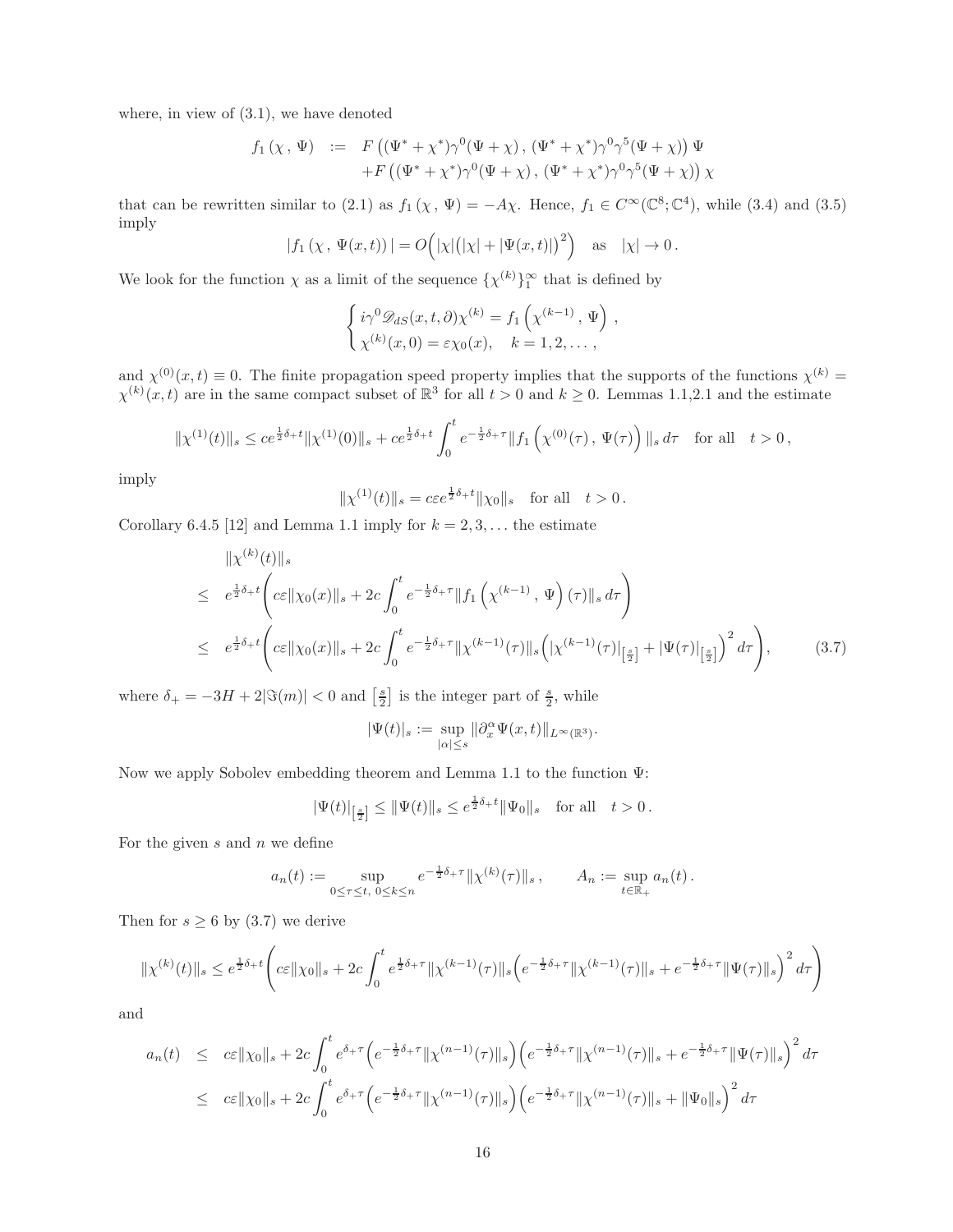that implies (with the new c depending on  $\|\Psi_0\|_s$ ) for  $n = 1, 2, ...$ 

$$
a_n(t) \leq c\varepsilon ||\chi_0||_s + 2c(1 + A_{n-1})^2 \int_0^t e^{\delta_+\tau} a_{n-1}(\tau) d\tau
$$
  
 
$$
\leq c\varepsilon ||\chi_0||_s + 2c(1 + A_{n-1})^2 \int_0^t e^{\delta_+\tau} a_n(\tau) d\tau.
$$
 (3.8)

Denote

$$
y(t) := \int_0^t e^{\delta + \tau} a_n(\tau) d\tau \quad \text{then} \quad y'(t) = e^{\delta + t} a_n(t)
$$

and according to (3.8) we obtain

$$
y'(t) \le e^{\delta_+ t} c \varepsilon ||\chi_0||_s + 2c(1 + A_{n-1})^2 e^{\delta_+ t} y(t).
$$

It follows

$$
\frac{d}{dt}\left(e^{-2c\left(1+A_{n-1}\right)^2\frac{1}{\delta_+}\left(e^{\delta_+t}-1\right)}y(t)\right)\leq e^{-2c\left(1+A_{n-1}\right)^2\frac{1}{\delta_+}\left(e^{\delta_+t}-1\right)}e^{\delta_+t}c\varepsilon\|\chi_0\|_s
$$

and, consequently,

$$
e^{-2c\left(1+A_{n-1}\right)^2\frac{1}{\delta_+}\left(e^{\delta_+t}-1\right)}y(t)\leq c\varepsilon\|\chi_0\|_s\int_0^t e^{-2c\left(1+A_{n-1}\right)^2\frac{1}{\delta_+}\left(e^{\delta_+t}-1\right)+\delta_+\tau}d\tau\,,
$$

since  $y(0) = 0$ . Hence

$$
y(t) \leq e^{-2c\left(1+A_{n-1}\right)^2\frac{1}{\delta_+}\left(1-e^{\delta_+ t}\right)} c\varepsilon \|\chi_0\|_s \int_0^t e^{-2c\left(1+A_{n-1}\right)^2\frac{1}{\delta_+}\left(e^{\delta_+ \tau}-1\right)+\delta_+ \tau} d\tau
$$
  

$$
\leq e^{2c\left(1+A_{n-1}\right)^2\frac{1}{\delta_+}e^{\delta_+ t}} c\varepsilon \|\chi_0\|_s \int_0^t e^{-2c\left(1+A_{n-1}\right)^2\frac{1}{\delta_+}e^{\delta_+ \tau}+\delta_+ \tau} d\tau.
$$

Further, in view of (3.8) we obtain

$$
a_n(t) \leq c\varepsilon ||\chi_0||_s + 2c(1 + A_{n-1})^2 \int_0^t e^{\delta + \tau} a_n(\tau) d\tau
$$
  
\n
$$
\leq c\varepsilon ||\chi_0||_s + 2c(1 + A_{n-1})^2 y(t)
$$
  
\n
$$
\leq c\varepsilon ||\chi_0||_s + 2c(1 + A_{n-1})^2 e^{2c(1 + A_{n-1})^2} \frac{1}{\delta + 1} e^{\delta + t} c\varepsilon ||\chi_0||_s \int_0^t e^{-2c(1 + A_{n-1})^2} \frac{1}{\delta + 1} e^{\delta + \tau} d\tau
$$
  
\n
$$
\leq c\varepsilon ||\chi_0||_s \left\{ 1 + 2c(1 + A_{n-1})^2 e^{2c(1 + A_{n-1})^2} \frac{1}{\delta + 1} e^{\delta + t} \int_0^t e^{-2c(1 + A_{n-1})^2} \frac{1}{\delta + 1} e^{\delta + \tau} d\tau \right\}.
$$

It follows

$$
A_n \leq c\varepsilon ||\chi_0||_s \left\{ 1 + 2c\left(1 + A_{n-1}\right)^2 e^{2c\left(1 + A_{n-1}\right)^2 \frac{1}{\delta_+} e^{\delta_+ t}} \int_0^t e^{-2c\left(1 + A_{n-1}\right)^2 \frac{1}{\delta_+} e^{\delta_+ \tau} + \delta_+ \tau} d\tau \right\}.
$$

On the other hand,

$$
\int_0^t e^{-2c\left(1+A_{n-1}\right)^2 \frac{1}{\delta_+} e^{\delta_+\tau} + \delta_+\tau} d\tau \le \frac{1}{2c\left(1+A_{n-1}\right)^2} e^{\frac{-2c(1+A_{n-1})^2}{\delta_+}}
$$

leads to

$$
A_n \leq c \varepsilon ||\chi_0||_s \left\{ 1 + e^{2c \left(1 + A_{n-1}\right)^2 \frac{1}{\delta_+} e^{\delta_+ t} - \frac{2c(1 + A_{n-1})^2}{\delta_+}}\right\} \leq c \varepsilon ||\chi_0||_s \left\{ 1 + e^{-\frac{2c(1 + A_{n-1})^2}{\delta_+}}\right\}.
$$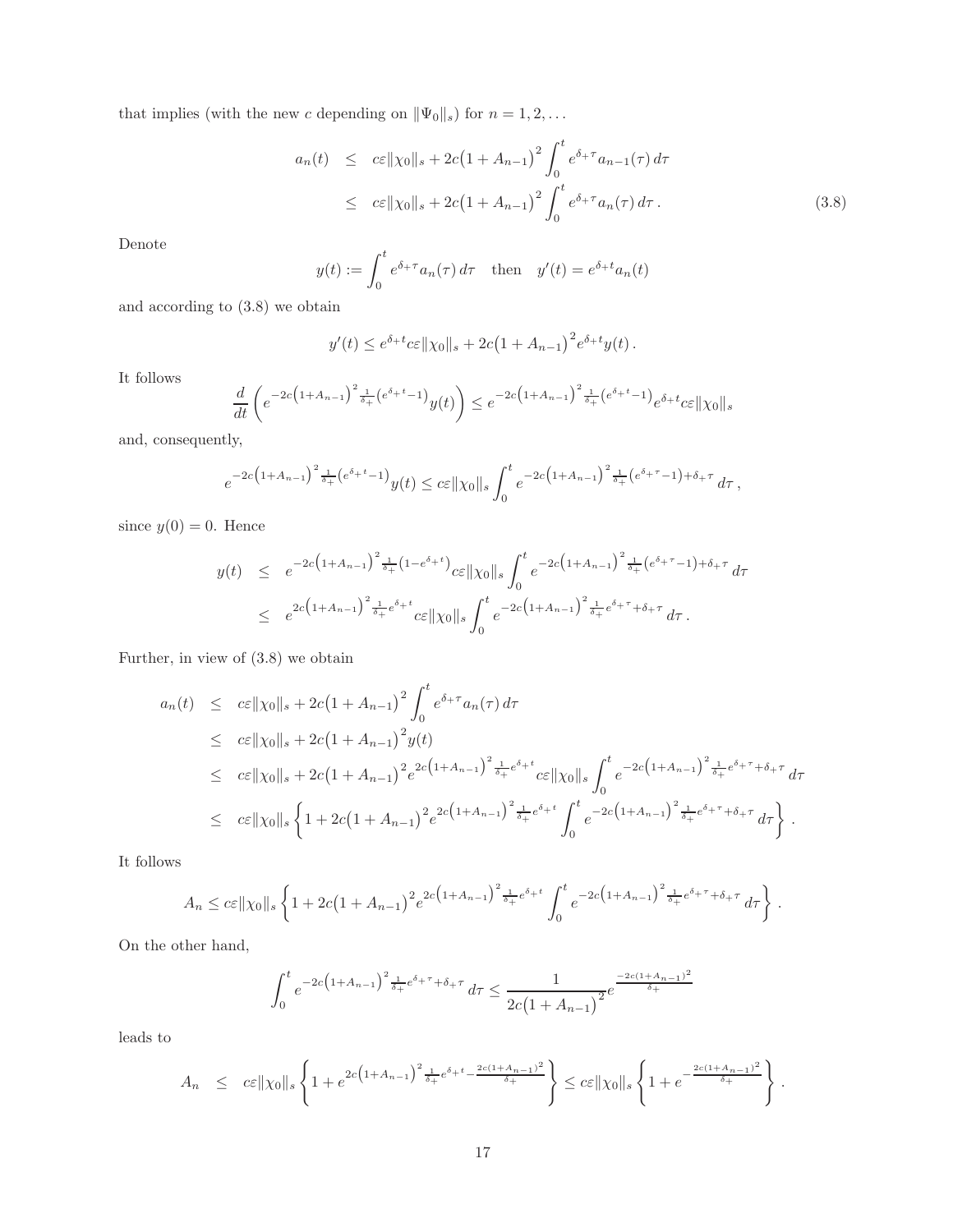Finally,

$$
A_n \leq 2c\varepsilon \|\chi_0\|_{s} \exp\left\{-\frac{2c}{\delta_{+}}\right\} \exp\left\{-\frac{4cA_{n-1}(1+A_{n-1})}{\delta_{+}}\right\}
$$
  

$$
\leq C\varepsilon \exp\left\{-\frac{4c}{\delta_{+}}A_{n-1}(1+A_{n-1})\right\}, \quad C := 2c \|\chi_0\|_{s} \exp\left\{-\frac{2c}{\delta_{+}}\right\}. \tag{3.9}
$$

Let  $\varepsilon_0$  be such that

$$
2\varepsilon_0 C < 1
$$
 and  $-\frac{16c}{\delta_+} 2C\varepsilon < \ln 2$ .

If

$$
A_{n-1} \le 2C\varepsilon \quad \text{and} \quad \varepsilon \le \varepsilon_0 \,,
$$

then due to (3.9) we obtain

$$
A_n \leq C\varepsilon \exp\left\{-\frac{4c}{\delta_+}A_{n-1}(1+A_{n-1})\right\}
$$
  
\n
$$
\leq C\varepsilon \exp\left\{-\frac{4c}{\delta_+}2C\varepsilon(1+2C\varepsilon)\right\}
$$
  
\n
$$
\leq C\varepsilon \exp\left\{-\frac{16c}{\delta_+}2C\varepsilon\right\}
$$
  
\n
$$
\leq 2C\varepsilon.
$$

Thus, for given  $s$  and for all  $n\geq 1$  we have proved the estimate

$$
\sup_{t\in\mathbb{R}_+}\sup_{0\leq\tau\leq t,\,0\leq k\leq n}e^{-\frac{1}{2}\delta_+\tau}\|\chi^{(k)}(\tau)\|_{s}\leq 4c\|\chi_0\|_{s}\exp\left\{-\frac{2c}{\delta_+}\right\}\varepsilon\quad\text{for all}\quad n\geq 1\,.
$$

The last estimate, (3.2), and Sobolev inequality imply

$$
\sup_{n=0,1,2...} \sup_{x \in \mathbb{R}^3, t \in \mathbb{R}_+} \left\{ e^{-\frac{1}{2}\delta_+ t} |\chi^{(n)}(x,t)|, e^{-\frac{1}{2}\delta_+ t} |\Psi(x,t)| \right\} = r < \infty. \tag{3.10}
$$

Hence, for all  $(x,t) \in \mathbb{R}^3 \times \mathbb{R}_+$  we have

$$
\left| f_1(\chi^{(k-1)}(x,t); \Psi(x,t)) - f_1(\chi^{(k-2)}(x,t); \Psi(x,t)) \right|
$$
\n
$$
\leq \left| \chi^{(k-1)}(x,t) - \chi^{(k-2)}(x,t) \right| \sup_{\xi, \eta \in \mathbb{C}} \left| \sup_{|\xi|, |\eta| \leq r} \left| \nabla_{\xi, \eta} f_1(\xi, \eta) \right|.
$$
\n(3.11)

Consider

$$
i\gamma^{0} \mathscr{D}_{dS}(x,t,\partial)\left(\chi^{(k)} - \chi^{(k-1)}\right) = f_1\left(\chi^{(k-1)},\,\Psi\right) - f_1\left(\chi^{(k-2)},\,\Psi\right), \quad k = 1,2,\ldots.
$$

By Lemma 1.1 for the solution of the last equation considering (3.11) and the initial values, one has

$$
e^{-\frac{1}{2}\delta_{+}t} \|\chi^{(k)}(t) - \chi^{(k-1)}(t)\|_{L^{2}(\mathbb{R}^{3})}
$$
  
\n
$$
\leq c \int_{0}^{t} e^{-\frac{1}{2}\delta_{+}s} \|f_{1}\left(\chi^{(k-1)}(x,\tau), \Psi(x,\tau)\right) - f_{1}\left(\chi^{(k-2)}(x,\tau), \Psi(x,\tau)\right) \|_{L^{2}(\mathbb{R}^{3})} ds
$$
  
\n
$$
\leq c \left( \sup_{\xi,\eta \in \mathbb{C}, \|\xi\|, |\eta| \leq r} |\nabla_{\xi,\eta} f_{1}(\xi,\eta)| \right) \int_{0}^{t} e^{-\frac{1}{2}\delta_{+}s} \|\chi^{(k-1)}(x,t) - \chi^{(k-2)}(x,t) \|_{L^{2}(\mathbb{R}^{3})} ds.
$$

It follows

$$
e^{-\frac{1}{2}\delta_{+}t} \|\chi^{(k)}(t) - \chi^{(k-1)}(t)\|_{L^{2}(\mathbb{R}^{3})}
$$
  
\n
$$
\leq c^{2} \left( \sup_{\xi,\eta \in \mathbb{C}, |\xi|, |\eta| \leq r} |\nabla_{\xi,\eta} f_{1}(\xi,\eta)| \right)^{2} \int_{0}^{t} ds \int_{0}^{s} e^{-\frac{1}{2}\delta_{+}s_{1}} \|\chi^{(k-2)}(x,s_{1}) - \chi^{(k-3)}(x,s_{1})\|_{L^{2}(\mathbb{R}^{3})} ds_{1}
$$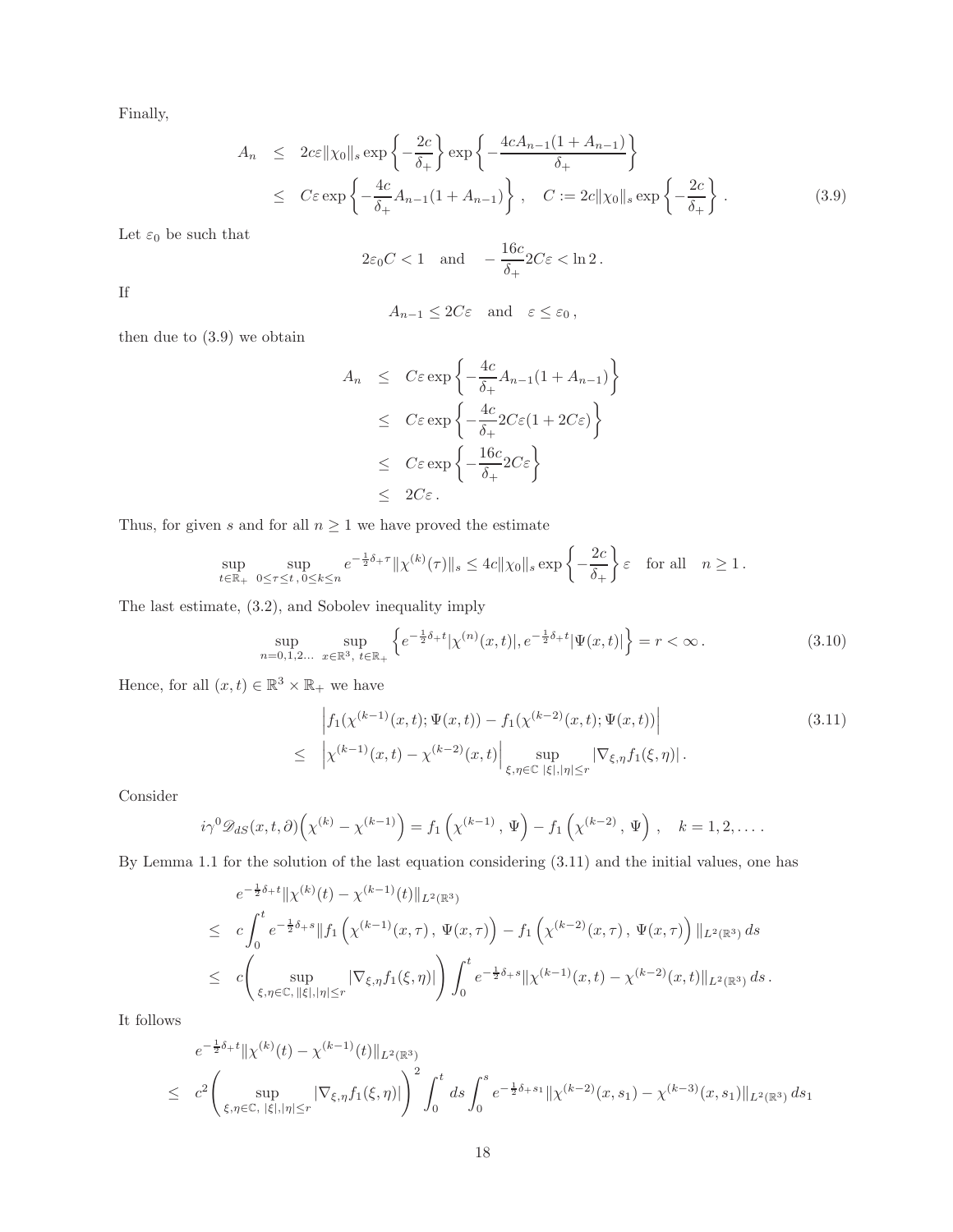and, consequently,

$$
e^{-\frac{1}{2}\delta_+t} \|\chi^{(k)}(t) - \chi^{(k-1)}(t)\|_{L^2(\mathbb{R}^3)} \leq C \|\chi_0(x)\|_{L^2(\mathbb{R}^3)} \frac{(Ct)^k}{k!}, \quad \text{for all} \quad k = 1, 2, \dots.
$$

Hence, the sequence  $e^{-\frac{1}{2}\delta_+t}\chi^{(k)}(t)$  converges to some  $e^{-\frac{1}{2}\delta_+t}\chi \in C^0([0,\infty);(L^2(\mathbb{R}^3)^4)$ , that is,

$$
\lim_{k \to \infty} e^{-\frac{1}{2}\delta_+ t} \chi^{(k)}(t) = e^{-\frac{1}{2}\delta_+ t} \chi(t)
$$

uniformly on every compact subset of  $\mathbb{R}^3$ . By  $(3.10)$ 

$$
\lim_{k \to \infty} f_1 \left( \chi^{(k)}, \Psi \right) = f_1 \left( \chi, \Psi \right) \quad \text{in} \quad C^0([0, \infty); (L^2(\mathbb{R}^3)^4).
$$

Thus,  $\chi$  solves (3.6), while  $\psi$  solves (0.3) and

$$
\sup_{t \in \mathbb{R}_+} e^{-\frac{1}{2}\delta_+ t} \|\psi(t)\|_{s} < \infty \quad \text{for} \quad s \ge 6 \tag{3.12}
$$

implies

$$
\sup_{t \in \mathbb{R}_+} e^{-\frac{1}{2}\delta_+ t} |\psi(x, t)|_{s'} < \infty \quad \text{for} \quad s' \le s - 1.
$$

By Gagliardo-Nirenberg inequality for any integer  $s \geq 6$  we have

$$
\left\| F\left(\psi^* \gamma^0 \psi, \, \psi^* \gamma^0 \gamma^5 \psi\right) \psi(t) \right\|_{(H_{(s)}(\mathbb{R}^3))^4} \le C_s \left\| \psi(t) \right\|_{(H_{(s)}(\mathbb{R}^3))^4} . \tag{3.13}
$$

For every  $s \geq 6$  the local Cauchy problem for  $(0.3)$  is well posed in  $C^0([0, T_s); (H_{(s)}(\mathbb{R}^3))^{4})$  for some  $0 < T_s$ . According to (3.13) and

$$
\|\psi(t)\|_{s} \leq C_{s}e^{\frac{1}{2}\delta_{+}t} + C_{s}e^{\frac{1}{2}\delta_{+}t} \int_{0}^{t} e^{-\frac{1}{2}\delta_{+}\tau} \|\psi(x,\tau)\|_{s} d\tau, \qquad t \in [0,T_{s}),
$$

from the last inequality we conclude that  $T_s = \infty$  and  $\psi(t) \in (C_0^{\infty}(\mathbb{R}^3))$ <sup>4</sup>. The equation (0.3) implies  $\psi \in C^1([0,\infty); (C_0^{\infty}(\mathbb{R}^3))^4)$ . Theorem is proved.

## 4 Large time asymptotics for large data solution

**Theorem 4.1** Let  $\psi = \psi(x, t)$  be a solution of the problem

$$
\begin{cases} \left( i\gamma^0 \partial_0 + ie^{-Ht} \sum_{\ell=1,2,3} \gamma^{\ell} \partial_{\ell} + i\frac{3}{2} H \gamma^0 - m \mathbb{I}_4 + \gamma^0 V(x,t) \right) \psi = F \left( \psi^* \gamma^0 \psi, \ \psi^* \gamma^0 \gamma^5 \psi \right) \psi, \\ \psi(x,0) = \Psi_0(x) + \varepsilon \chi_0(x) \,, \end{cases}
$$

given by Theorem 0.2. Assume that  $F(\psi^*\gamma^0\psi, \psi^*\gamma^0\gamma^5\psi) \psi$  is the Lipschitz continuous function with exponent  $\alpha > 0$  in the space  $H_{(6)}(\mathbb{R}^3)$ .

Then the limit

$$
\lim_{t \to \infty} \int_0^t S(0, \tau) \gamma^0 F\left(\psi^*(x, \tau) \gamma^0 \psi(x, \tau), \psi^*(x, \tau) \gamma^0 \gamma^5 \psi(x, \tau)\right) \psi(x, \tau) d\tau \tag{4.1}
$$

exists in the space  $H_{(6)}(\mathbb{R}^3)$ . Furthermore, the solution  $\psi^+(x,t)$  of the Cauchy problem for the free Dirac equation  $(1.6)$ , where

$$
\psi_0^+(x) = \Psi_0(x) + \varepsilon \chi_0(x)
$$
  
-*i*  $\lim_{t \to \infty} \int_0^t S(0, \tau) \gamma^0 F(\psi^*(x, \tau) \gamma^0 \psi(x, \tau), \psi^*(x, \tau) \gamma^0 \gamma^5 \psi(x, \tau)) \psi(x, \tau) d\tau$ ,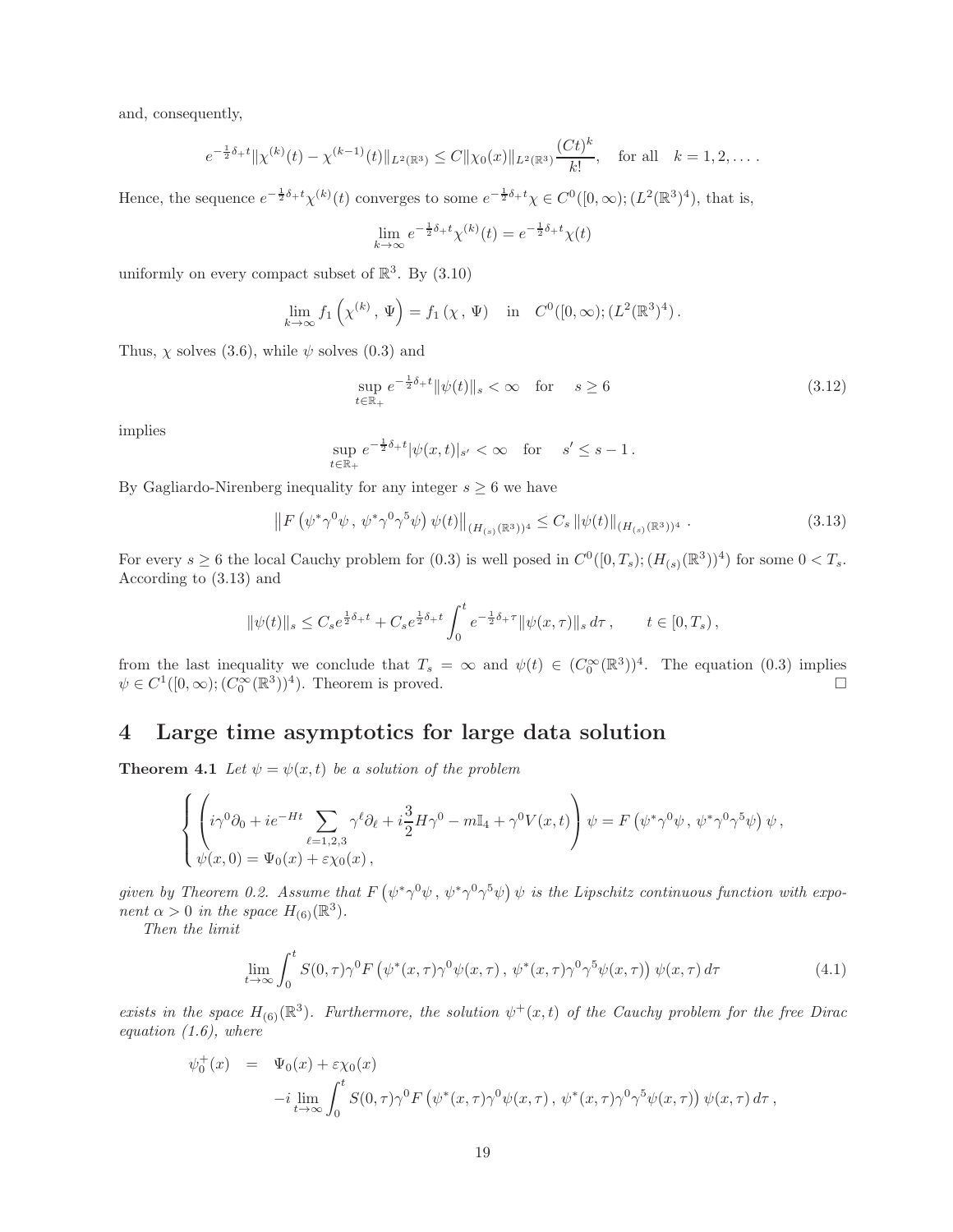satisfies

$$
\lim_{t \to +\infty} ||\psi(x, t) - \psi^+(x, t)||_{(H_{(6)}(\mathbb{R}^3))^4} = 0
$$

and  $\mathscr{S}^+$  :  $\psi_0 \longmapsto \psi_0^+$  is the continuous operator.

Moreover, if  $V(x,t) = 0$ , then the function  $\psi^+(x,t)$  is given by (1.12).

**Proof.** It is enough to prove the convergence in the space  $(H_{(6)}(\mathbb{R}^3))^4$ . The solution  $\psi$  can be written as in (3.3),  $\psi = \Psi + \chi$ , where the function  $\Psi = \Psi(x, t)$  solves (3.1) while the function  $\chi = \chi(x, t)$  solves (3.6), where

$$
|f_1(\chi, \Psi)| = O\left(|\chi|(|\chi| + |\Psi|)^2\right).
$$

According to (3.12)

$$
\|F(\psi^*\gamma^0\psi, \psi^*\gamma^0\gamma^5\psi)\psi(t)\|_{(H_{(6)}(\mathbb{R}^3))^4} \leq C_s \|\psi(t)\|_{(H_{(6)}(\mathbb{R}^3))^4}^{1+\alpha}
$$
  

$$
\leq C_s e^{\frac{1}{2}\delta_+(1+\alpha)t}.
$$

At the same time

$$
||S(0,\tau)\gamma^{0} F(\psi^{*}\gamma^{0}\psi, \psi^{*}\gamma^{0}\gamma^{5}\psi)\psi(\tau)||_{(H_{(6)}(\mathbb{R}^{3}))^{4}} \leq C_{s}e^{-\frac{1}{2}\delta_{-}\tau} ||\psi(\tau)||_{(H_{(6)}(\mathbb{R}^{3}))^{4}}^{1+\alpha}
$$
  

$$
\leq C_{s}e^{-\frac{1}{2}\delta_{-}\tau}e^{\frac{1}{2}\delta_{+}(1+\alpha)\tau}
$$

that implies the convergence of  $(4.1)$  in  $(H_{(6)}(\mathbb{R}^3))^4$ 

## 5 Nonexistence of global in time solution

Consider the semilinear Dirac equation

$$
\left(i\gamma^0\partial_0 + ie^{-Ht}\sum_{\ell=1,2,3}\gamma^{\ell}\partial_{\ell} + i\frac{3}{2}H\gamma^0 - m\mathbb{I}_4 + i\gamma^0V(x,t)\right)\psi = iG(\psi)\gamma^0\psi,
$$

where  $H \in \mathbb{R}$ ,  $m \in \mathbb{C}$ ,  $V^*(x,t) = V(x,t)$ , and the matrix-valued term  $G(\psi)$  commutes with  $\gamma^0$ ,  $\gamma^0 G(\psi)$  $G(\psi)\gamma^0$ . The equation can also be written in the equivalent form of the following symmetric hyperbolic system

$$
\mathscr{D}_{dS}(x,t,\partial)\psi = G(\psi)\psi.
$$

**Lemma 5.1** Let  $H \in \mathbb{R}$ ,  $m \in \mathbb{C}$ . Then for the derivative of the energy integral we have

$$
\frac{d}{dt}E(t) = \int_{\mathbb{R}^3} \left( 2\Re(G_{jk}(\psi)\psi_k(x,t)\overline{\psi_j(x,t)}) - 3H|\psi(x,t)|^2 + 2(\Im(m))\psi^*(x,t)\gamma^0\psi(x,t) \right) dx.
$$

**Proof.** The arguments have been used in the proof of Lemma 1.1 complete the proof of lemma.

#### 5.1 Nonexistence of global solution in the expanding universe

The next theorem gives blow up result for the solution with the large data.

Theorem 5.2 Consider the Cauchy problem

$$
\begin{cases} \left( i\gamma^0 \partial_0 + ie^{-Ht} \sum_{\ell=1,2,3} \gamma^\ell \partial_\ell + i\frac{3}{2} H \gamma^0 - m \mathbb{I}_4 + i\gamma^0 V(x,t) \right) \psi = iG(\psi)\gamma^0 \psi, \\ \psi(x,0) = \psi_0(x) \end{cases} \tag{5.1}
$$

. **Experimental contracts** of the contracts of the contracts of the contracts of the contracts of the contracts of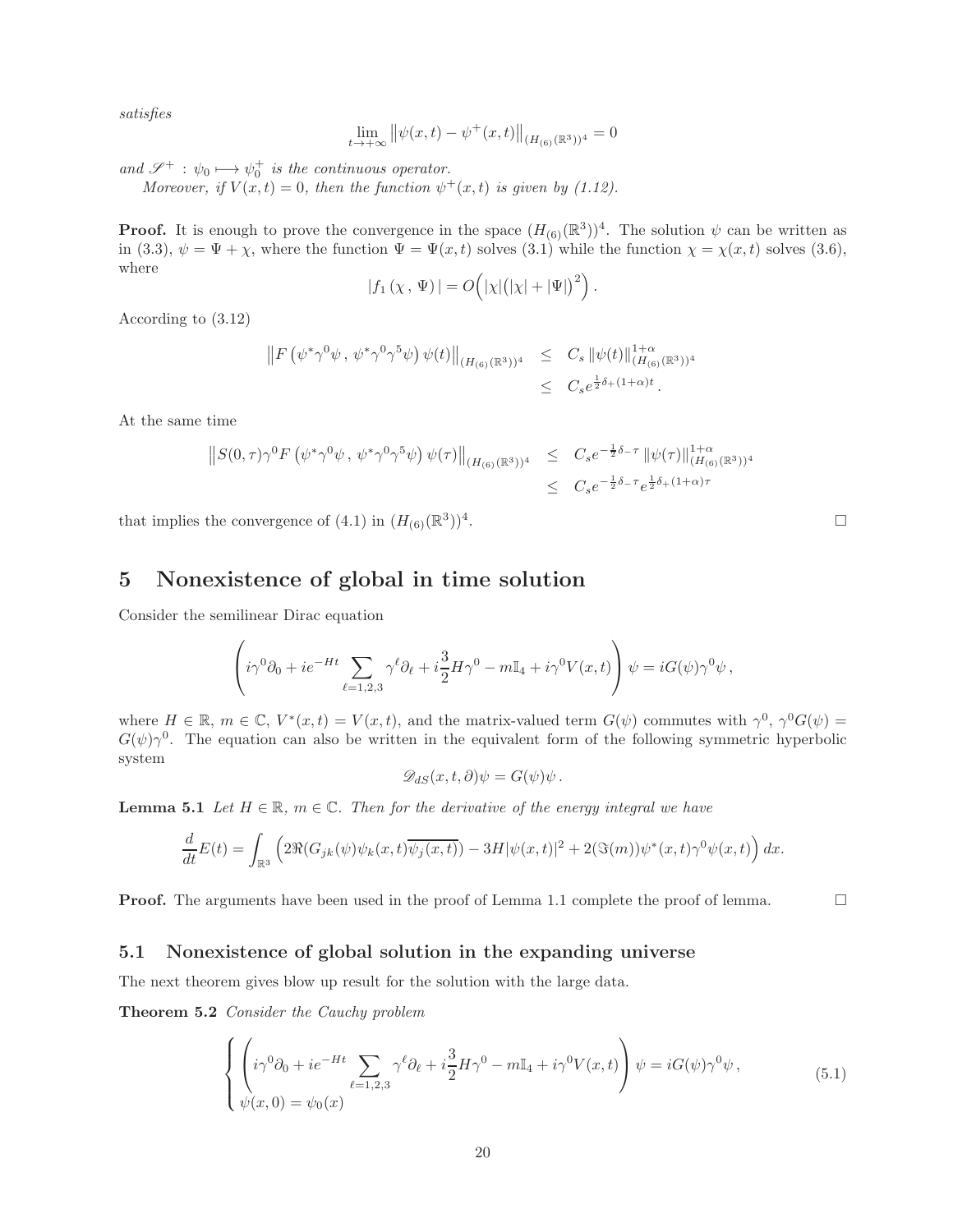with  $\psi_0(x)$  such that  $\text{supp }\psi_0(x) \subseteq \{x \in \mathbb{R}^3 \mid |x| \leq R\}$ . Assume that  $H > 0$ ,  $V^*(x,t) = V(x,t)$ , and

$$
G(\zeta) = O(|\zeta|), \quad \gamma^0 G(\zeta) = G(\zeta)\gamma^0, \quad \Re(G(\zeta)\zeta, \overline{\zeta}) \ge c_0|\zeta|^{2+\alpha}, \quad \alpha > 0,
$$

$$
\int_{\mathbb{R}^3} |\psi_0(x)|^2 dx > \left(\frac{3H + 2|\Im(m)|}{c_0}\right)^{2/\alpha} \left(R + \frac{1}{H}\right)^3.
$$
(5.2)

Then the solution  $\psi$  of (5.1) that obeys the finite propagation speed property supp  $\psi(x,t) \subseteq \{x \in \mathbb{R}^3 \mid |x| \leq$  $R + \phi(t)$  blows up at finite time. More precisely, for the time T defined by

$$
T = -\frac{2}{\alpha(3H + 2|\Im(m)|)} \ln \left( 1 - \frac{3H + 2|\Im(m)|}{c_0} \left( \int_{\mathbb{R}^3} |\psi_0(x)|^2 dx \right)^{-\alpha/2} \left( R + \frac{1}{H} \right)^{3\alpha/2} \right)
$$

the following is true

$$
\lim_{t \nearrow T} \int_{\mathbb{R}^3} |\psi(x, t)|^2 dx = \infty.
$$

**Proof.** According to Lemma 5.1 if  $H \in \mathbb{R}$ ,  $m \in \mathbb{C}$ , then

$$
\frac{d}{dt}E(t) = \int_{\mathbb{R}^3} \left( 2\Re(G_{jk}(\psi)\psi_k(x,t)\overline{\psi_j(x,t)}) - 3H|\psi(x,t)|^2 + 2\Im(m)\psi(x,t)\gamma^0\overline{\psi(x,t)} \right) dx
$$
\n
$$
\geq \int_{\mathbb{R}^3} \left( c_0|\psi(x,t)|^{2+\alpha} - 3H|\psi(x,t)|^2 + 2\Im(m)\psi(x,t)\gamma^0\overline{\psi(x,t)} \right) dx
$$
\n
$$
\geq c_0 \int_{\mathbb{R}^3} |\psi(x,t)|^{2+\alpha} dx - (3H + 2|\Im(m)|) \int_{\mathbb{R}^3} |\psi(x,t)|^2 dx.
$$

Further, if the solution obeys the finite speed propagation property, we obtain

$$
\int_{\mathbb{R}^3} |\psi(x,t)|^2 dx \le \left( \int_{\text{supp }\psi} |\psi(x,t)|^{2+\alpha} dx \right)^{2/(2+\alpha)} \left( R + \phi(t) \right)^{3\alpha/(2+\alpha)}.
$$

It follows

$$
(R + \phi(t))^{-3\alpha/2} \left( \int_{\mathbb{R}^3} |\psi(x, t)|^2 dx \right)^{(2+\alpha)/2} \le \left( \int_{\text{supp }\psi} |\psi(x, t)|^{2+\alpha} dx \right). \tag{5.3}
$$

Then

$$
\frac{d}{dt}E(t) \ge K(t)E(t)^{(2+\alpha)/2} - AE(t),
$$

where

$$
K(t) := c_0 (R + \phi(t))^{-3\alpha/2}
$$
,  $A := (3H + 2|\Im(m)|)$ .

Hence

$$
\frac{d}{dt}\left(E(t)e^{At}\right) \ge K(t)e^{-A\alpha t/2}\left(E(t)e^{At}\right)^{(2+\alpha)/2}.
$$

For the function

$$
F(t) := E(t)e^{At}
$$

the inequality leads to

$$
\frac{d}{dt}F(t)^{-\frac{\alpha}{2}} \le -\frac{\alpha}{2}K(t)e^{-A\frac{\alpha}{2}t}.
$$

After integration we obtain

$$
F(t)^{-\frac{\alpha}{2}} \leq F(0)^{-\frac{\alpha}{2}} - \frac{\alpha}{2} c_0 \int_0^t (R + \phi(s))^{-3\frac{\alpha}{2}} e^{-As\frac{\alpha}{2}} ds.
$$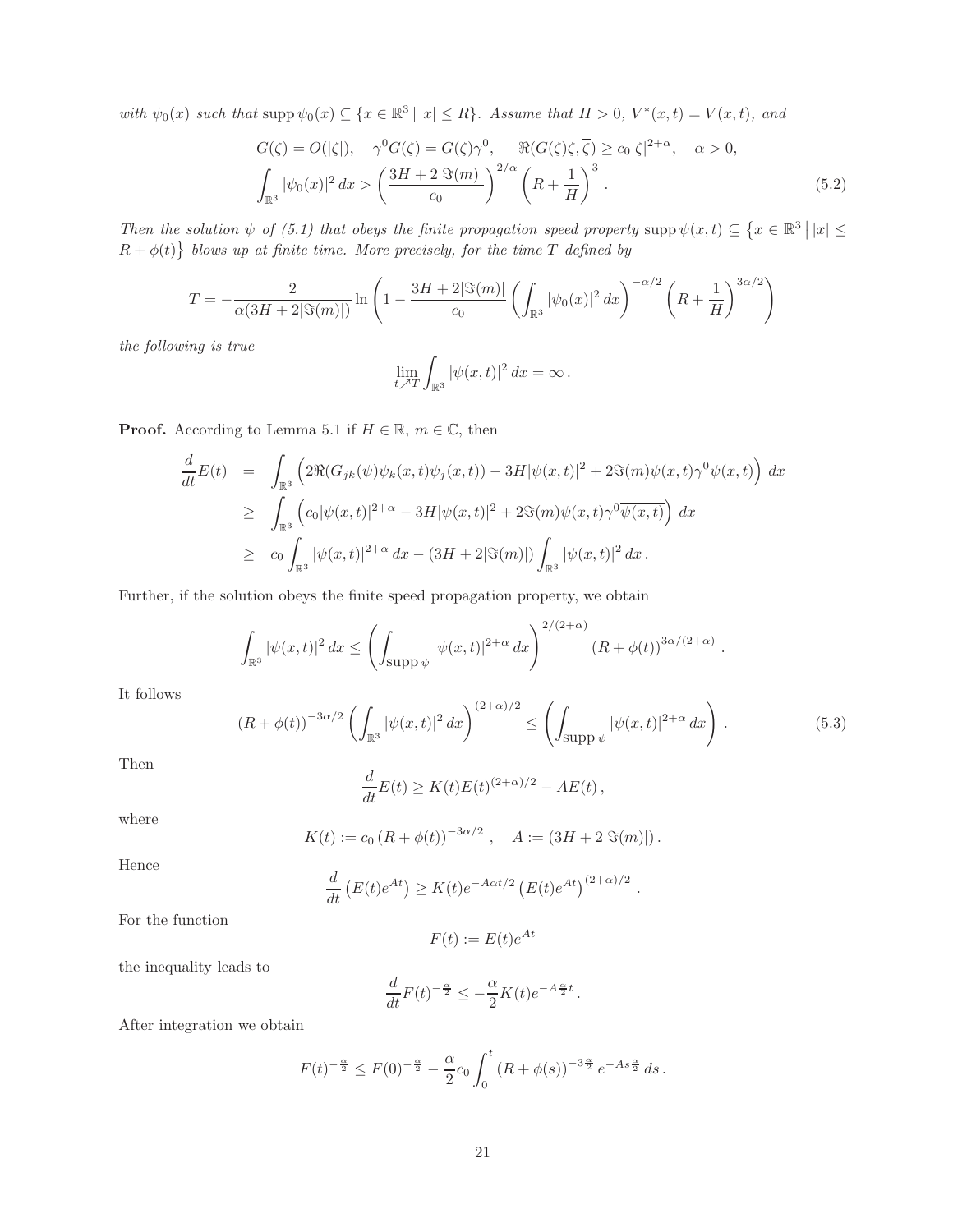Since the function  $K(s)$  is monotonically decreasing, we obtain

$$
F(t)^{-\frac{\alpha}{2}} \leq F(0)^{-\alpha/2} - \frac{1}{A}c_0 \left( R + \frac{1}{H} \right)^{-3\frac{\alpha}{2}} \left( 1 - e^{-At\frac{\alpha}{2}} \right).
$$

The condition  $(5.2)$  guarantees that the solution blows up no later than time T such that

$$
F(0)^{-\alpha/2} = \frac{1}{A} c_0 \left( R + \frac{1}{H} \right)^{-3\frac{\alpha}{2}} \left( 1 - e^{-AT\frac{\alpha}{2}} \right)
$$

provided that  $F(0)$  is sufficiently large. Theorem is proved.

#### 5.2 Nonexistence of global solution in the contracting universe

In the next theorem  $F(a, b; c; z)$  is the hypergeometric function (see, e.g., [3]).

**Theorem 5.3** Consider the Cauchy problem (5.1) with  $\psi_0(x)$  such that  $\text{supp}\,\psi_0(x) \subseteq \{x \in \mathbb{R}^3 \mid |x| \leq R\}.$ Assume that  $H < 0$ ,  $V^*(x,t) = V(x,t)$ , and for G, m, and H there is a constant  $c_{G,H,m} > 0$  such that

$$
G(\zeta) = O(|\zeta|), \quad \gamma^0 G(\zeta) = G(\zeta)\gamma^0 \quad \text{for all} \quad \zeta \in \mathbb{C}^4,
$$
\n(5.4)

$$
2\Re(G(\zeta)\zeta,\overline{\zeta}) - 3H|\zeta|^2 + 2\Im(m)(\zeta,\gamma^0\overline{\zeta}) \ge c_{G,H,m}|\zeta|^3 \quad \text{for all} \quad \zeta \in \mathbb{C}^4. \tag{5.5}
$$

Then the solution  $\psi$  of (5.1) that obeys the finite propagation speed property supp  $\psi(x,t) \subseteq \{x \in \mathbb{R}^3 \mid |x| \leq$  $R + \phi(t)$  blows up at finite time. More precisely, there is  $T_{ls} < \infty$  defined by

$$
\int_{\mathbb{R}^3} |\psi_0(x)|^2 dx = \left\{ \frac{c_{G,H,m}\alpha}{2} \int_0^{T_{ls}} (R + \phi(s))^{-3\alpha/2} ds \right\}^{-2/\alpha},
$$

depending on  $c_0$ ,  $\alpha$ ,  $m$ ,  $\psi_0$ , and H such that if

$$
\int_{\mathbb{R}^3} |\psi_0(x)|^2 dx > \left\{ \frac{c_{G,H,m} R^{1-\frac{3}{2}}}{3} F\left(1,1; \frac{3\alpha}{2} + 1; HR + 1\right) \right\}^{2/\alpha},
$$

then

$$
\lim_{t \nearrow T_{ls}} \int_{\mathbb{R}^3} |\psi(x,t)|^2 dx = \infty.
$$

Proof. From Lemma 5.1

$$
\frac{d}{dt}E(t) = \int_{\mathbb{R}^3} \left( 2\Re(G_{jk}(\psi)\psi_k(x,t)\overline{\psi_j(x,t)}) - 3H|\psi(x,t)|^2 + 2(\Im(m))\psi(x,t)\gamma^0\overline{\psi(x,t)} \right) dx
$$

and conditions (5.4), (5.5) we derive

$$
\frac{d}{dt}E(t)\geq c\int_{\mathbb{R}^{3}}|\psi(x,t)|^{2+\alpha}\,dx\,.
$$

Then, since the solution obeys the finite propagation speed property, we obtain (5.3) and, consequently,

$$
E(t)^{-(2+\alpha)/2} \frac{d}{dt} E(t) \ge c_{G,H,m} (R + \phi(t))^{-3\alpha/2} .
$$

We integrate the last inequality and obtain

$$
-E(t)^{-\alpha/2} + E(0)^{-\alpha/2} \ge \frac{\alpha}{2} c_{G,H,m} \int_0^t (R + \phi(t))^{-3\alpha/2} ds
$$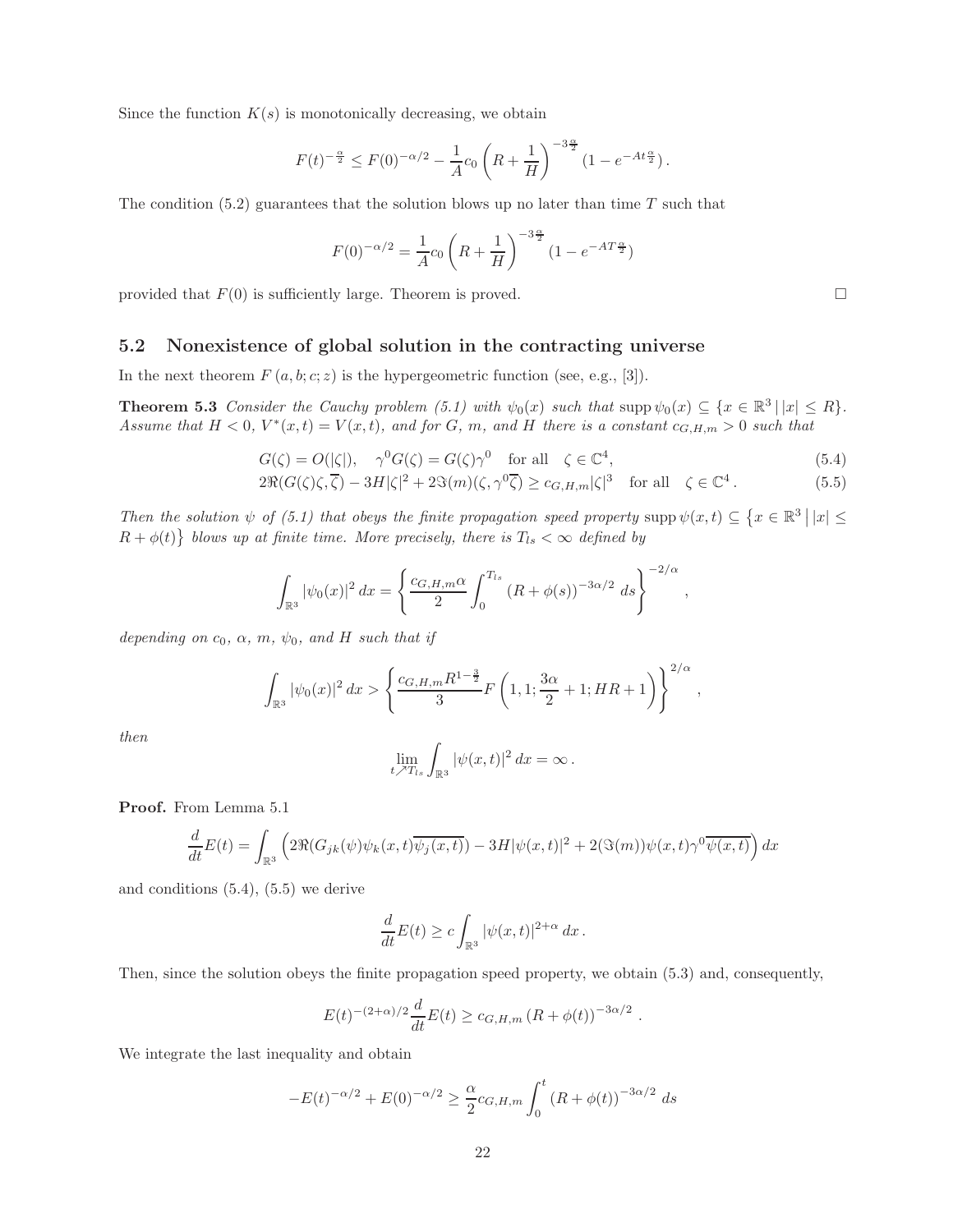that leads to

$$
E(t) \ge \left(\frac{1}{E(0)^{\alpha/2}} - \frac{c_{G,H,m}\alpha}{2} \int_0^t (R + \phi(t))^{-3\alpha/2} ds\right)^{-2/\alpha}.
$$

Now for  $H < 0$  we calculate

$$
\int_0^t (R+\phi(s))^{-3\alpha/2} ds
$$
\n
$$
= \frac{2}{3\alpha} \left\{ R^{1-\frac{3\alpha}{2}} F\left(1,1;\frac{3\alpha}{2}+1;HR+1\right) + |H|^{\frac{3\alpha}{2}-1} \left((HR+1)e^{Ht}-1\right) (|H|R+e^{-Ht}-1)^{-\frac{3\alpha}{2}} F\left(1,1;\frac{3\alpha}{2}+1;e^{Ht}(HR+1)\right) \right\}.
$$

Here

$$
\lim_{t \to \infty} \int_0^t (R + \phi(s))^{-3\alpha/2} ds = \frac{2}{3\alpha} R^{1 - \frac{3\alpha}{2}} F\left(1, 1; 1 + \frac{3\alpha}{2}; HR + 1\right), \quad H < 0,
$$

that gives a blowup of the solution with the large data such that

$$
\frac{1}{E(0)^{\alpha/2}}<\frac{c_{G,H,m}\alpha}{2}\frac{2}{3\alpha}R^{1-\frac{3\alpha}{2}}F\left(1,1;1+\frac{3\alpha}{2};HR+1\right),\quad H<0\,,
$$

and with the lifespan  $T_{ls}$  that can be obtained from

$$
\frac{1}{E(0)^{\alpha/2}} = \frac{c_{G,H,m}\alpha}{2} \int_0^{T_{ls}} (R + \phi(s))^{-3\alpha/2} ds.
$$

The theorem is proved.

**Remark 5.4** We do not know whether for small data  $E(0)$  such that

$$
\int_{\mathbb{R}^3} |\psi_0(x)|^2 dx < \left\{ \frac{c_{G,H,m} R^{1-\frac{3}{2}}}{3} F\left(1,1; \frac{3\alpha}{2} + 1; HR + 1\right) \right\}^{2/\alpha},
$$

the global solution exists. Finally, we note that if  $\psi_0(x) \in C_0^{\infty}(\mathbb{R}^3)$ , then the solution of the problem obeys the finite propagation speed property, which is proved in Section 6.

## 6 Finite speed propagation property

We are going to prove that the dependence domain for the classical solution  $u(t, x)$  at the point  $(T, x_0)$  of the semilinear equation coincides with the dependence domain of the solution of the linear equation (0.1). More precisely, for  $(T, x_0) \in [0, \infty) \times \mathbb{R}^3$  with  $T > 0$  let

$$
\Sigma^{-}(T, x_0) := \left\{ (t, x) \in [0, T] \times \mathbb{R}^3 \mid |x - x_0| = -(\phi(t) - \phi(T)) \right\}
$$

be a part of the backward "curved light cone" (nullcone), where  $\phi(t) := (1 - e^{-Ht})/H$ . Let also

$$
D_{-}(T, x_0) = \left\{ (t, x) \in [0, T] \times \mathbb{R}^3 \mid |x - x_0| \le -(\phi(t) - \phi(T)) \right\}
$$

be the region defined in (1.10), whose boundary contains  $\Sigma^-(T, x_0)$ . In the proof of the next theorem, we follow [13]. (See also [22, Ch.2, §6] and [24, Ch.16, §1].)

**Theorem 6.1** Let  $\psi$  be a  $C^1$  solution of the equation

$$
\left(\partial_0 + e^{-Ht} \sum_{\ell=1,2,3} \alpha^{\ell} \partial_{\ell} + \frac{3}{2} H \mathbb{I}_4 + im\gamma^0 - iV(x,t)\right) \psi = F(\psi, \psi'),\tag{6.6}
$$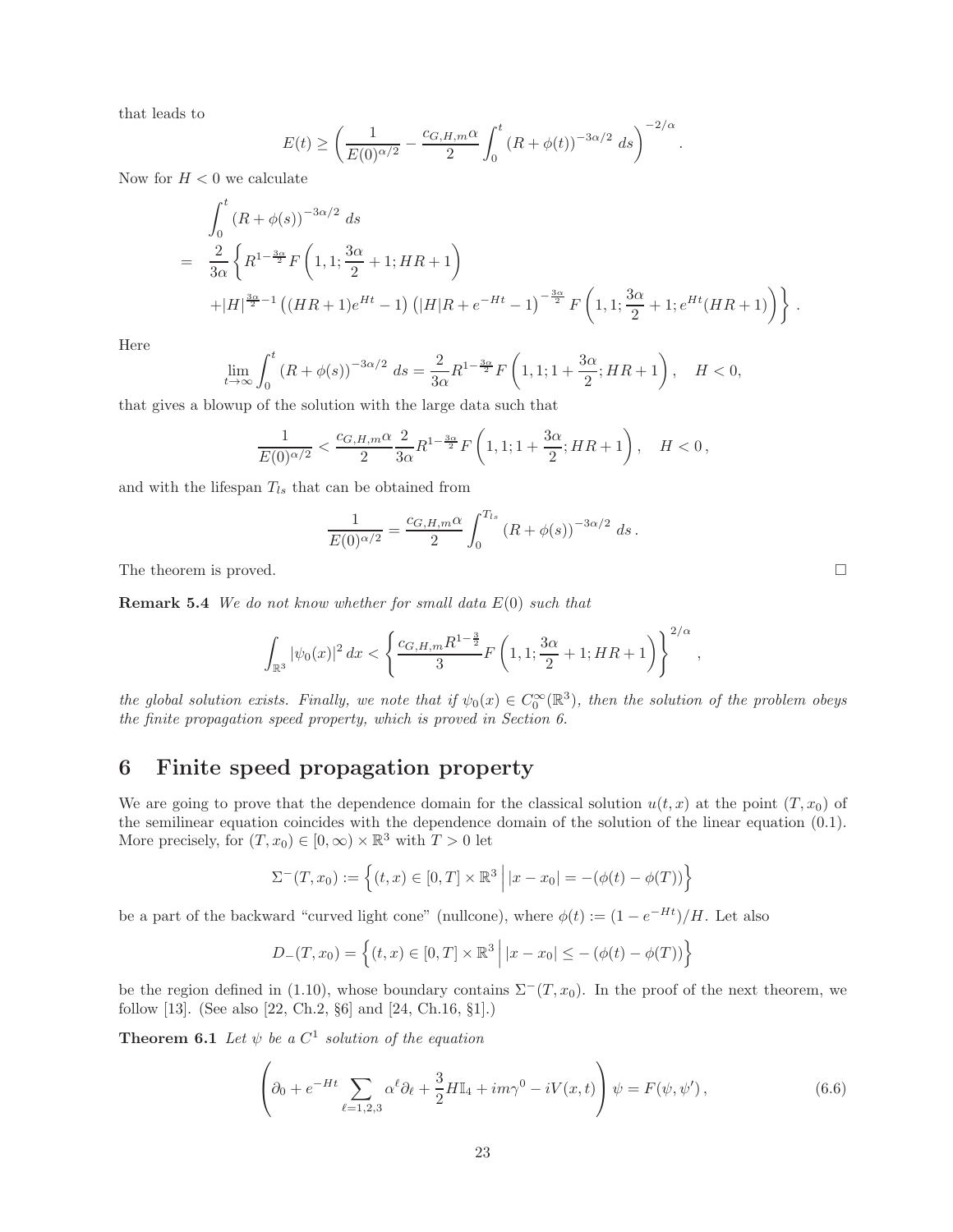in the backward curved light cone  $D_-(T,x_0)$  through  $(T,x_0) \in (0,\infty) \times \mathbb{R}^3$  with  $T > 0$ . Assume that the potential  $V \in C([0,\infty) \times \mathbb{R}^3)$  and the nonlinear term  $F(\psi, \psi') \in C^1$  is such that

$$
F(0, \psi') = 0 \quad \text{for all} \quad \psi' = (\partial_t \psi, \nabla_x \psi). \tag{6.7}
$$

If

$$
\psi(x,0) = 0 \quad \text{for all} \quad x \in D_{-}(T,x_0) \cap \{t = 0\},\tag{6.8}
$$

.

then  $\psi$  vanishes in  $D_-(T,x_0)$ .

**Proof.** The interior of the domain  $D_{-}(T, x_0)$  can be filled up by one-parameter family of the smooth spacelike surfaces  $\Sigma_s^-(T,x_0)$ , where s is a parameter. In order to find the equation  $t = \tau(s,x)$  of such surfaces we slightly modify the equation of the light cone  $\phi(T) - \phi(t) = |x - x_0|, t \leq T$ , by equipping it with the parameter  $s$  in the following way

$$
(\phi(T) - \phi(t))^2 = (s - \phi(T))^2 + (\phi(T))^{-2} (2s\phi(T) - s^2) |x - x_0|^2, \quad 0 \le s \le \phi(T).
$$

Then for the values of the parameter  $0 \leq s < \phi(T)$ , by the implicit function theorem, the last equation can be solved for t since  $\phi'(t)(\phi(T) - \phi(t)) \neq 0$ . The solution  $t = \tau(s, x)$  is

$$
\tau(s,x) = -\frac{1}{H} \ln \left( 1 - H\phi(T) + H[(s - \phi(T))^2 + (\phi(T))^{-2} (2s\phi(T) - s^2) |x - x_0|^2]^{1/2} \right).
$$

Here

$$
\tau(0,x) = 0, \quad \lim_{s \to \phi(T)} \tau(s,x) = -\frac{1}{H} \ln \left( 1 - H(\phi(T) - |x - x_0|) \right).
$$

For every given  $s, 0 \leq s \leq \phi(T)$ , we consider x such that

$$
|x - x_0|^2 \le \frac{(\phi(T))^2 [(\phi(T) - \phi(t))^2 - (s - \phi(T))^2]}{(2s\phi(T) - s^2)}
$$

The region bounded by the surface  $\Sigma_s^-(T,x_0)$  is

$$
D_{-,s}(T,x_0) = \left\{ (t,x) \left| 0 \le t \le \phi(s,x), |x-x_0|^2 \le \frac{(\phi(T))^2 [(\phi(T)-\phi(t))^2 - (s-\phi(T))^2]}{(2s\phi(T)-s^2)} \right. \right\}.
$$

Hence

$$
D_{-}(T,x_0) = \bigcup_{0 \le s \le \phi(T)} D_{-,s}(T,x_0) .
$$

The surface  $\Sigma_s^-(T,x_0)$  is space-like. Indeed, its outward unit normal at  $(\tau(s,x),x)$  is

$$
n(s,x) = \frac{(1, -\nabla_x \tau(s,x))}{\sqrt{1 + |\nabla_x \tau(s,x)|^2}},
$$

where

$$
|\nabla_x \tau(s,x)| = \frac{e^{H\tau(s,x)}(\phi(T))^{-2} (2s\phi(T) - s^2) |x - x_0|}{[(s - \phi(T))^2 + (\phi(T))^{-2} (2s\phi(T) - s^2) |x - x_0|^2]^{1/2}},
$$

and, consequently,

$$
n(s,x)^{*}g^{-1}(\tau(s,x))n(s,x)=(1-e^{-2H\tau(s,x)}|\nabla_x \tau(s,x)|^2)\frac{1}{1+|\nabla_x \tau(s,x)|^2}>0.
$$

Next, we apply the energy method to the equation (6.6). We write the identity

$$
\partial_0 |\psi|^2 + \sum_{\ell=1,2,3} \partial_\ell (e^{-Ht} \psi^* \alpha^\ell \psi) + 3H |\psi|^2 - 2\Im(m) \psi^* \gamma^0 \psi + 2\psi^* \Im(V(x,t)) \psi
$$
  
=  $\psi^* F(\psi, \psi') + F(\psi, \psi')^* \psi$ .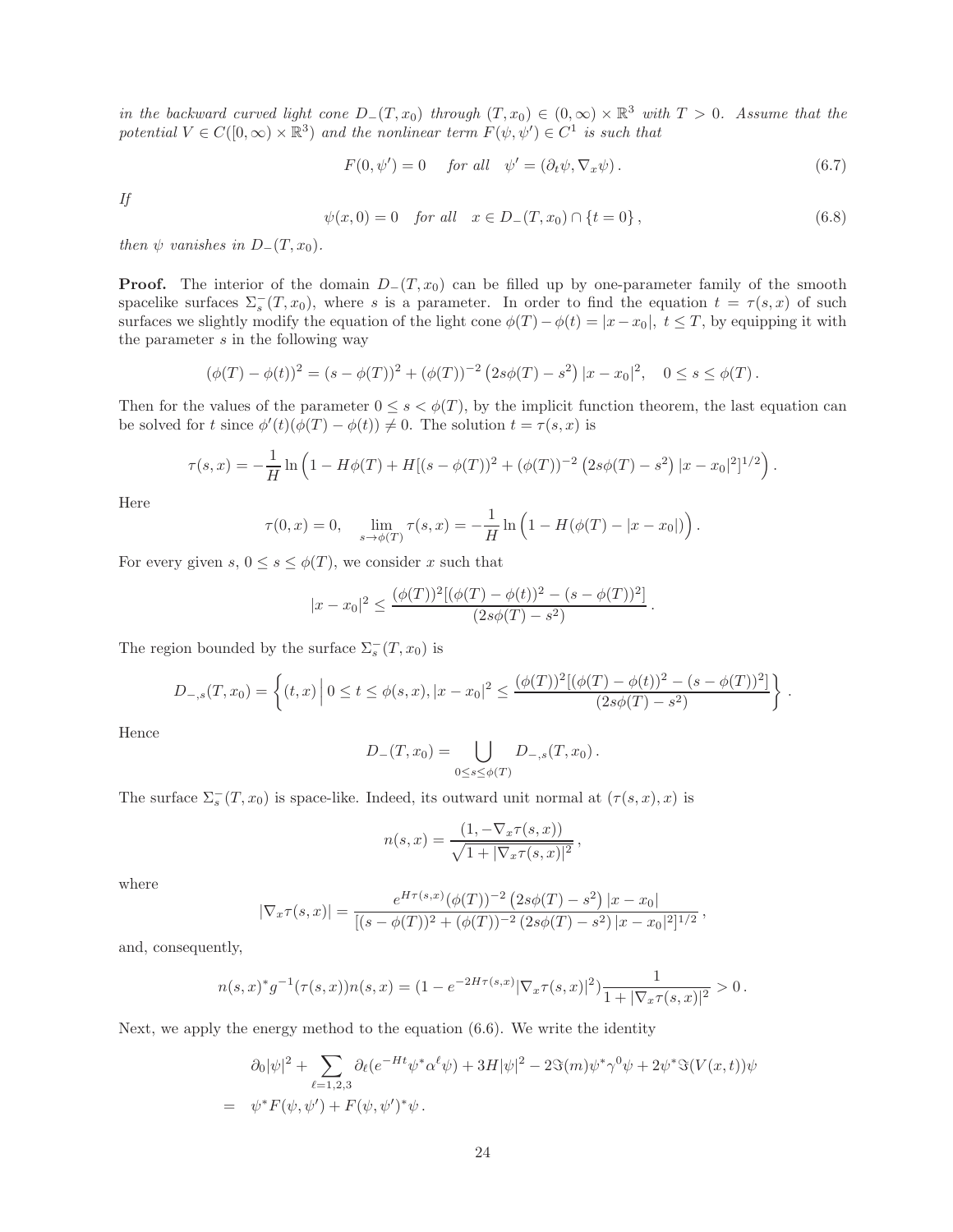By the divergence theorem and the vanishing initial conditions (6.8) we obtain

$$
\int_{D_{-,s}(T,x_0)} \left( \partial_0 |\psi|^2 + \sum_{\ell=1,2,3} \partial_\ell (e^{-Ht} \psi^* \alpha^\ell \psi) \right) dt \, dx
$$
\n
$$
= \int_{\Sigma_s^-(T,x_0)} \left( |\psi|^2 + \sum_{\ell=1,2,3} e^{-Ht} \psi^* \alpha^\ell \psi (\partial_\ell \tau(s,x)) \right) \frac{1}{\sqrt{1+|\nabla_x \tau(s,x)|^2}} \, d\sigma \, .
$$

Hence,

$$
\int_{\Sigma_{s}^{-}(T,x_{0})} \left( |\psi|^{2} + \sum_{\ell=1,2,3} e^{-Ht} \psi^{*} \alpha^{\ell} \psi (\partial_{\ell} \tau(s,x)) \right) \frac{1}{\sqrt{1+|\nabla_{x} \tau(s,x)|^{2}}} d\sigma \n+ \int_{D_{-,s}(T,x_{0})} \left( 3H |\psi|^{2} - 2\Im(m) \psi^{*} \gamma^{0} \psi + 2\psi^{*} \Im(V(t)) \psi \right) dt dx \n= \int_{D_{-,s}(T,x_{0})} (\psi^{*} F(\psi, \psi') + F(\psi, \psi')^{*} \psi) dt dx.
$$
\n(6.9)

We are going to estimate

$$
\sum_{\ell=1,2,3} e^{-H\tau(s,x)} \psi^* \alpha^{\ell} \psi(\partial_{\ell} \tau(s,x)) \frac{1}{\sqrt{1+|\nabla_x \tau(s,x)|^2}}
$$

on the surface  $\Sigma_s^-(T, x_0)$ . If we restrict the parameter s by  $0 \le s \le s_0 < \phi(T)$ , then

$$
e^{-H\tau(s,x)}|\nabla_x \tau(s,x)| = \frac{(\phi(T))^{-2} (2s\phi(T) - s^2) |x - x_0|}{[(s - \phi(T))^2 + (\phi(T))^{-2} (2s\phi(T) - s^2) |x - x_0|^2]^{1/2}}
$$
  
 
$$
\leq \vartheta(s_0) < 1.
$$

Consider the hermitian matrix

$$
A = \mathbb{I}_4 - \sum_{\ell=1,2,3} \alpha^{\ell} a_{\ell}, \quad a_{\ell} := e^{-H\tau(s,x)} \frac{\partial_{\ell} \tau(s,x)}{\sqrt{1 + |\nabla_x \tau(s,x)|^2}}, \quad \ell = 1,2,3.
$$

It has two double eigenvalues

$$
1 - \sqrt{a_1^2 + a_2^2 + a_3^2} > 0
$$
 and  $1 + \sqrt{a_1^2 + a_2^2 + a_3^2} > 0$  for all  $s \in [0, s_0]$ .

Hence, there is  $\delta(s_0) < 1$  such that

$$
\left|\sum_{\ell=1,2,3} e^{-H\tau(s,x)} \psi^* \alpha^\ell \psi(\partial_\ell \tau(s,x)) \frac{1}{\sqrt{1+|\nabla_x \tau(s,x)|^2}}\right| \leq \delta(s_0) |\psi|^2 \quad \text{for all} \quad s \in [0, s_0].
$$

The equation (6.9) and condition (6.7) imply

$$
\int_{\Sigma_{s}^{-}(T,x_{0})} |\psi|^{2} \frac{1}{\sqrt{1+|\nabla_{x}\tau(s,x)|^{2}}} d\sigma
$$
\n
$$
\leq C(s_{0}) \int_{0}^{s} \int_{\Sigma_{\lambda}^{-}(T,x_{0})} |\psi|^{2} \frac{\partial_{\lambda}\tau(\lambda,x)}{\sqrt{1+|\nabla_{x}\tau(\lambda,x)|^{2}}} d\sigma d\lambda \quad \text{for all} \quad s \leq s_{0}. \tag{6.10}
$$

 $\overline{1}$ 

Here

$$
\partial_s \tau(s,x) = \frac{\phi(T) - s - s(\phi(T))^{-2}(\phi(T) - 1)|x - x_0|^2}{\phi'(\tau(s,x))(\phi(T) - \phi(\tau(s,x)))}, \quad 0 \le s < \phi(T).
$$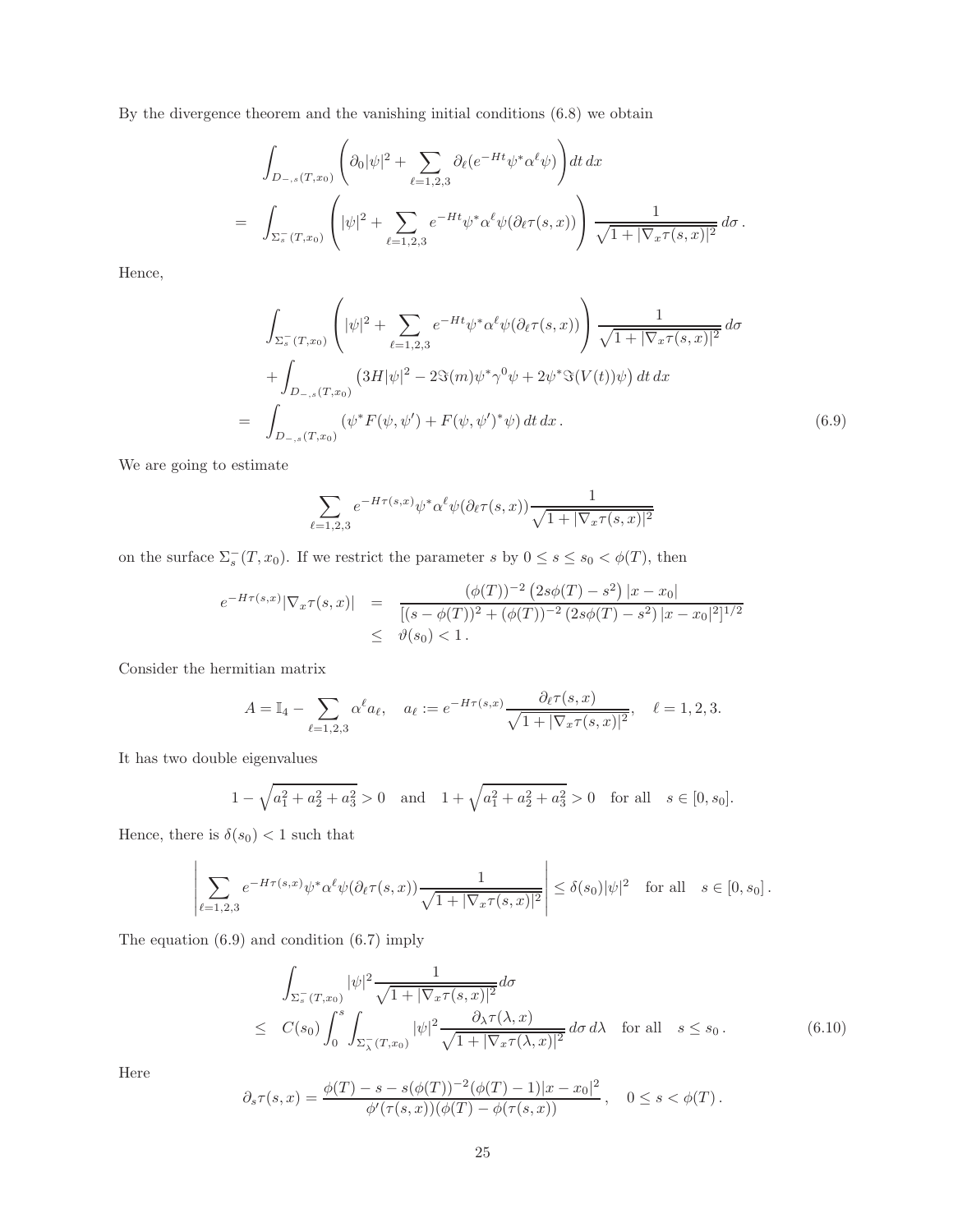If we set

$$
I(s) = \int_{\Sigma_s^-(T,x_0)} |\psi|^2 \frac{1}{\sqrt{1+|\nabla_x \tau|^2}} d\sigma,
$$

then from (6.10) it follows

$$
I(s) \leq C(s_0) \left( \max_{0 \leq t \leq s_0} |\partial_\lambda \tau(t, x)| \right) \int_0^s I(\lambda) d\lambda \quad \text{for all} \quad s \leq s_0,
$$

and Gronwall's inequality completes the proof of theorem.

### References

- [1] A. Bachelot, Global existence of large amplitude solutions for Dirac-Klein-Gordon systems in Minkowski space. Nonlinear hyperbolic problems (Bordeaux, 1988), 99–113, Lecture Notes in Math., 1402, Springer, Berlin, 1989.
- [2] A. Bachelot, Global existence of large amplitude solutions for nonlinear massless Dirac equation. Workshop on Hyperbolic Systems and Mathematical Physics (Lisbon, 1988). Portugal. Math. 46 (1989), suppl., 455–473.
- [3] H. Bateman,, A. Erdelyi, Higher Transcendental Functions. v.1,2, McGraw-Hill, New York, 1953.
- [4] N.D. Birrell, P.C.W. Davies, Quantum fields in curved space, Cambridge, New York, Cambridge University Press, 1984.
- [5] N.N. Bogolyubov, D.V. Shirkov, Introduction to quantum field theory, Fourth ed., Nauka, Moscow, 1984.
- [6] A.O. Barut, I.H. Duru, Exact solutions of the Dirac equation in spatially flat Robertson–Walker space-times, Phys. Rev. D (3) 36 (1987), no. 12, 3705–3711.
- [7] T. Candy, S. Herr, On the Majorana condition for nonlinear Dirac systems. Ann. Inst. H. Poincar´e Anal. Non Linéaire 35 (2018), no. 6, 1707–1717.
- [8] P. D'Ancona, M. Okamoto, On the cubic Dirac equation with potential and the Lochak–Majorana condition. J. Math. Anal. Appl. 456 (2017), no. 2, 1203–1237.
- [9] F. Cacciafesta, P. D'Ancona, Endpoint estimates and global existence for the nonlinear Dirac equation with potential. J. Differential Equations 254 (2013), no. 5, 2233–2260.
- [10] V. Fock, Geometisierung der Diracschen theorie des elektrons, Z. Phys. 57 (1929) 261-277.
- [11] O. Gron, S. Hervik, Einstein's General Theory of Relativity: with Modern Applications in Cosmology, Springer-Verlag, New York, LLC, 2007.
- [12] L. Hörmander, Lectures on nonlinear hyperbolic differential equations. Mathématiques & Applications (Berlin) [Mathematics & Applications], 26. Springer–Verlag, Berlin, 1997.
- [13] F. John, Nonlinear wave equations, formation of singularities. American Mathematical Society, Providence, RI, 1990.
- [14] T. Kato, The Cauchy problem for quasi-linear symmetric hyperbolic systems. Arch. Rational Mech. Anal. 58 (1975), no. 3, 181–205.
- [15] S. Machihara, M. Nakamura, K. Nakanishi, T. Ozawa, Endpoint Strichartz estimates and global solutions for the nonlinear Dirac equation. J. Funct. Anal. 219 (2005), no. 1, 1–20.
- [16] C. Møller, The theory of relativity. Oxford, Clarendon Press, 1952.
- [17] H. Ohanian, R. Ruffini, Gravitation and Spacetime, Norton, New York, 1994.
- [18] L.E. Parker, D.J. Toms, Quantum Field Theory in Curved Spacetime, Quantized fields and gravity, Cambridge Monographs on Mathematical Physics, Cambridge University Press, Cambridge, 2009.
- [19] E. Schrödinger, Diracsches Elektron im Schwerefeld I Sitzungsberichte der Preuβischen Akademie der Wissenschaften. Physikalisch–mathematische Klasse, (1932) 105–128.
- [20] J. Shatah, M. Struwe, Geometric wave equations. Courant Lecture Notes in Mathematics, 2. New York University, Courant Institute of Mathematical Sciences, New York; American Mathematical Society, Providence, RI, 1998.
- [21] W.A. Strauss, Nonlinear scattering theory at low energy. J. Functional Analysis 41 (1981), no. 1, 110–133.
- [22] M. E. Taylor, Partial differential equations I. Basic theory. Second edition. Applied Mathematical Sciences, 115. Springer, New York, 2011.